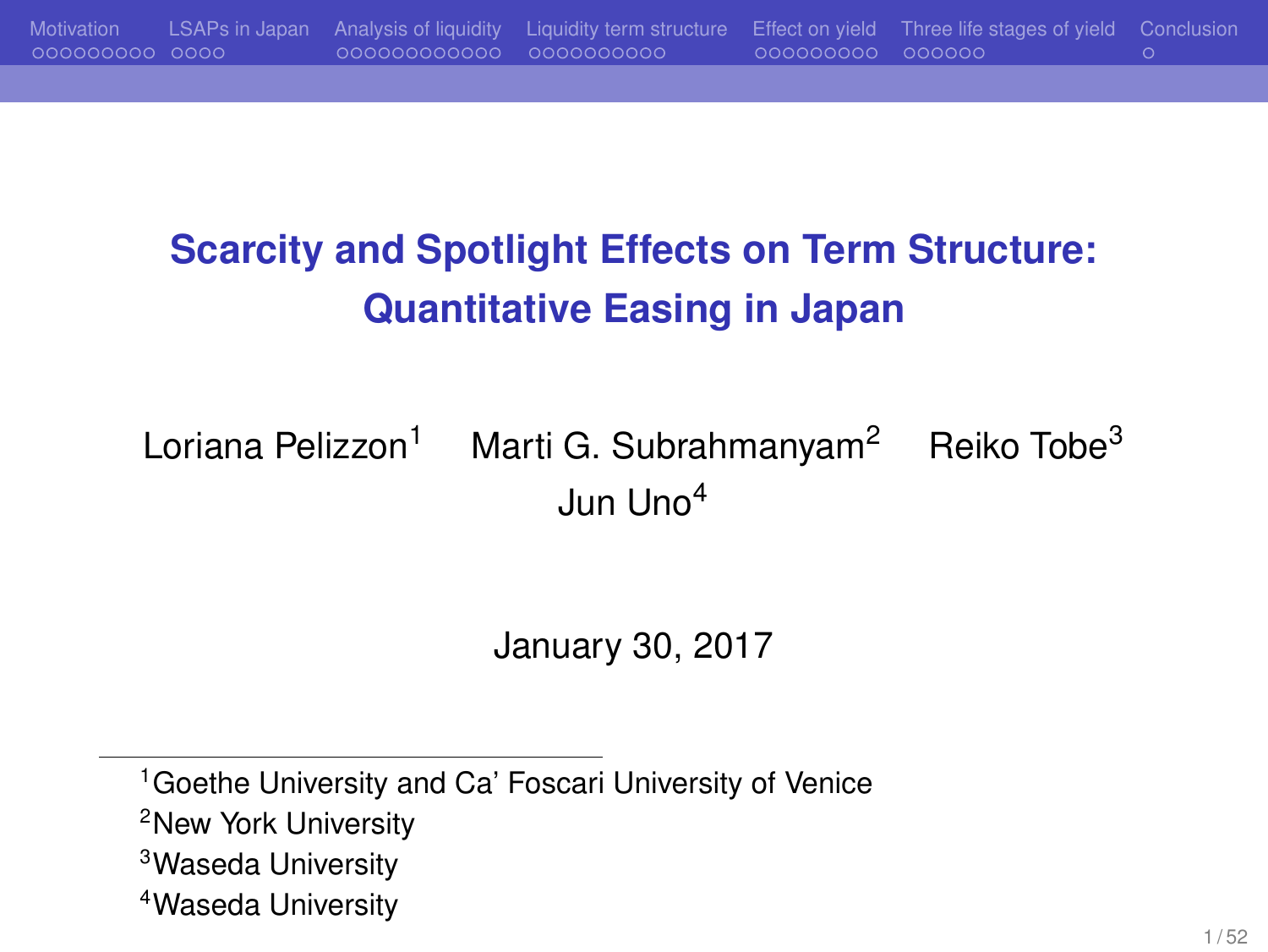#### **Motivation**

Motivation LSAPs in Japan Analysis of liquidity Liquidity term structure Effect on yield Three life stages of yield Conclusion

Motiv

- ▶ We examine the impacts of the central bank's purchases on liquidity as well as yield in the sovereign bond market.
	- ▶ How the term-structures of liquidity and yield are affected?
- $\triangleright$  Since the scale of the Quantitative Easing (QE) programs conducted by the Bank of Japan is unprecedented in terms of purchasing amount and broad coverage, we can observed the impacts on individual bonds (JGBs) which include long-term to short-term, on-the-run and off-the-run so on. (Monthly purchase amount / Outstanding  $= 1.30\%)$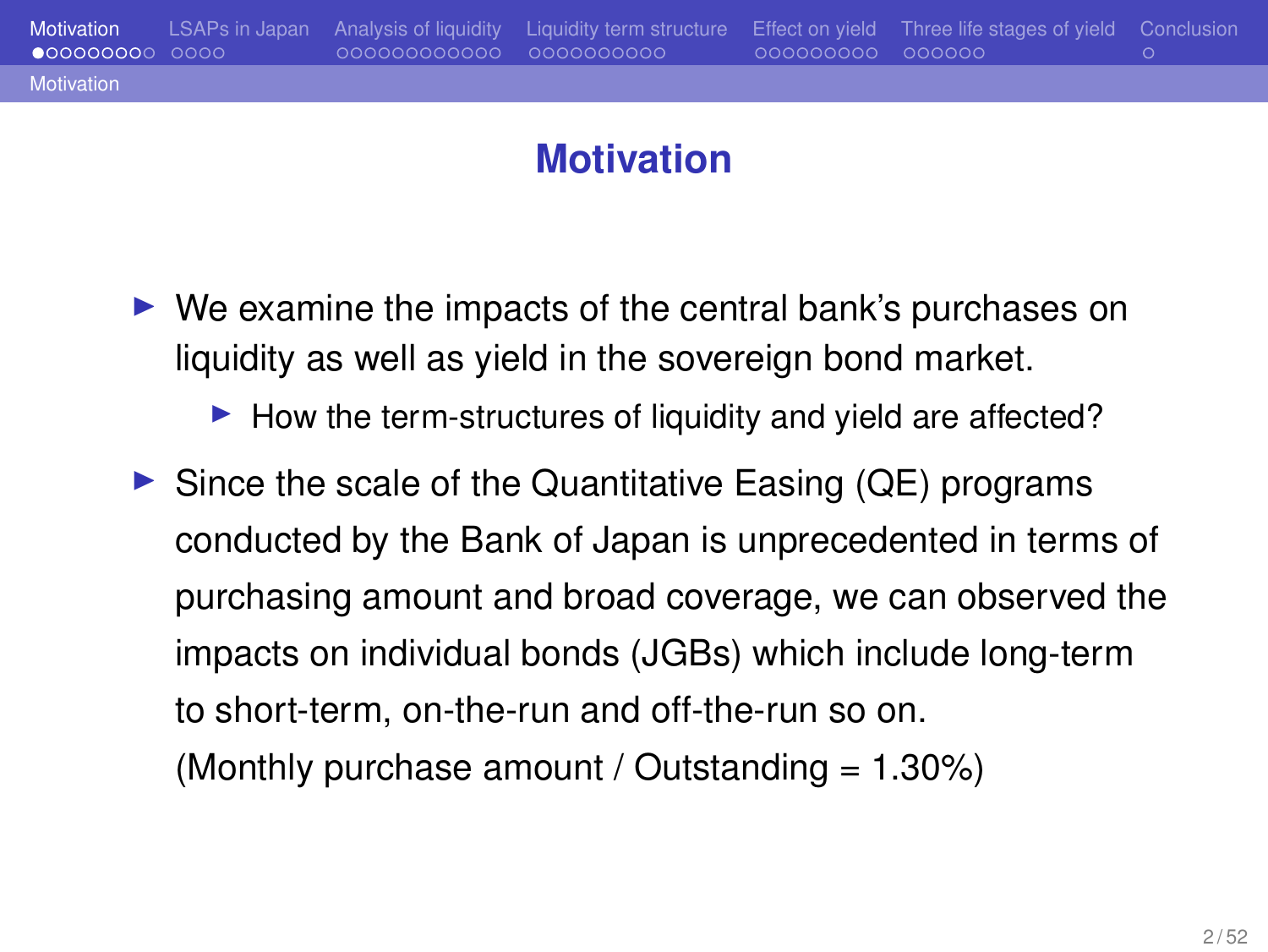#### **Outstanding amounts and BoJ's holding ratio**



Figure 1: Outstanding amounts and BoJ's holding amounts of nominal JGBs in trillions of yen. The green line is BoJ's holding ratio.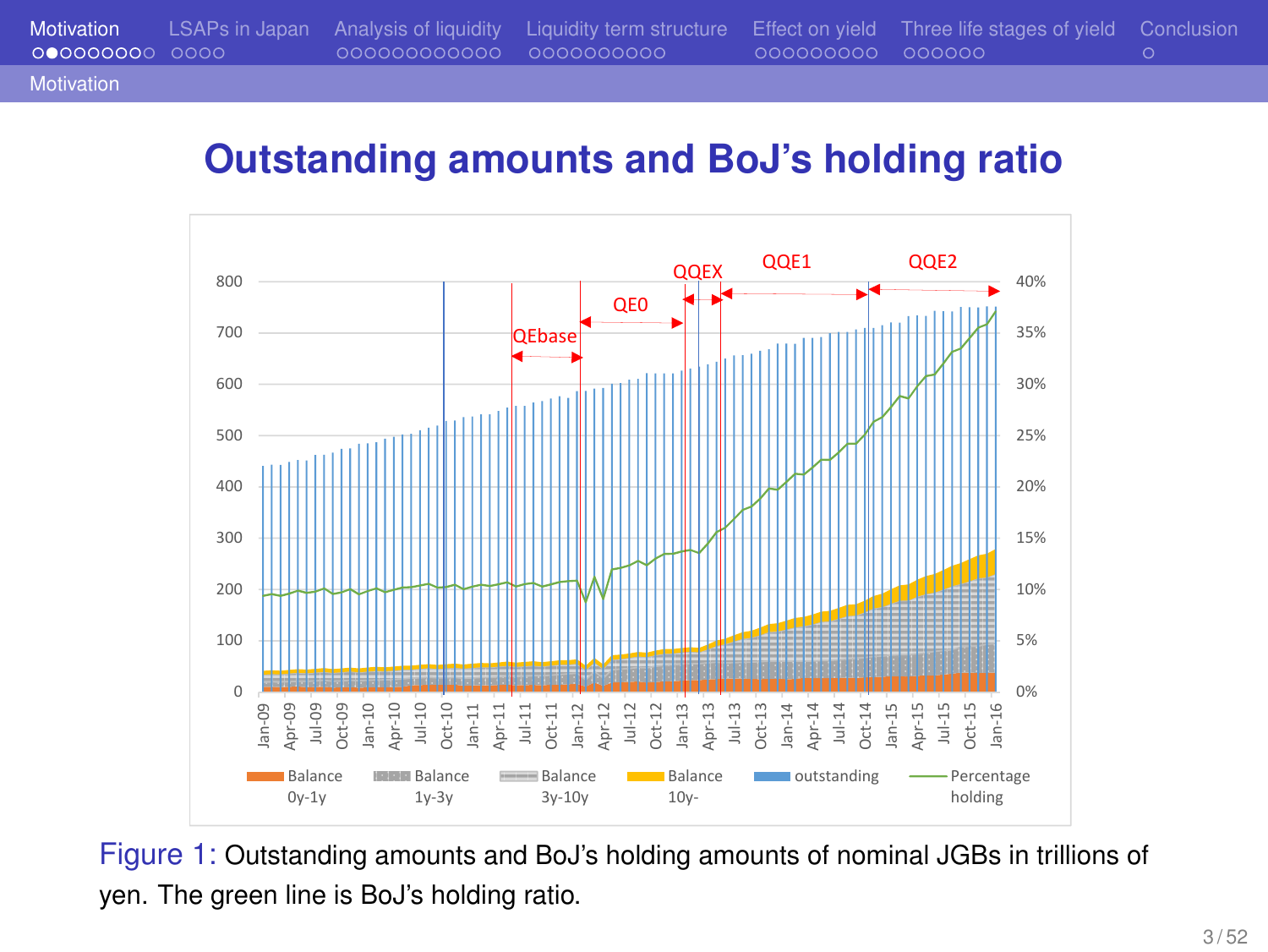

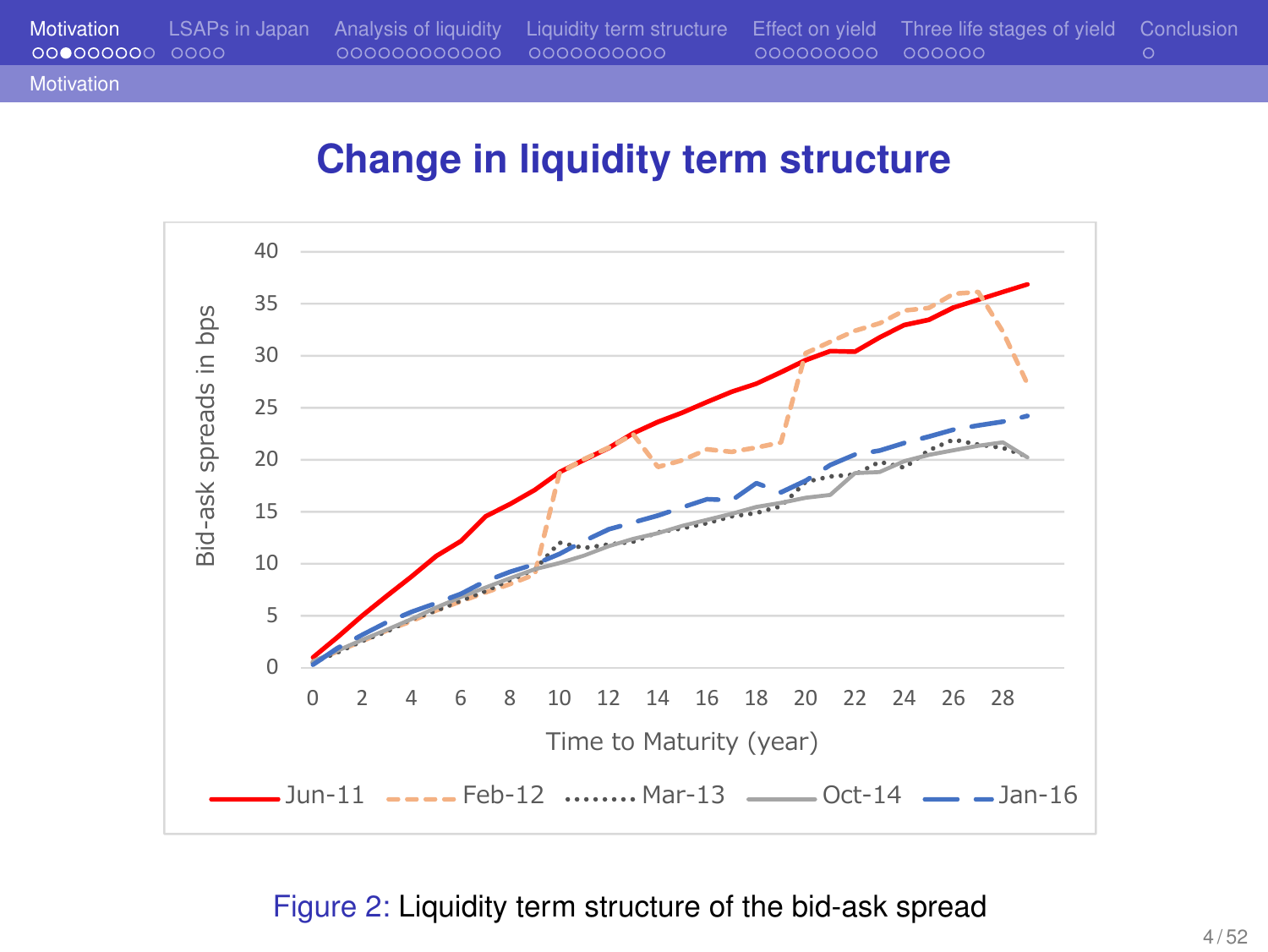## **Motivation**

## **Scarcity effect and spotlight effect**

Motivation LSAPs in Japan Analysis of liquidity Liquidity term structure Effect on yield Three life stages of yield Conclusion

- ▶ We consider two opposing effects of the BoJ's purchases.
- ▶ "Scarcity effect" which results from the reduction in liquidity as a consequence of shrinkage in the available bonds in the market.
- ▶ "Spotlight effect"

which causes an improvement in liquidity, arising from focusing attention on individual bonds selected for purchase by the central bank.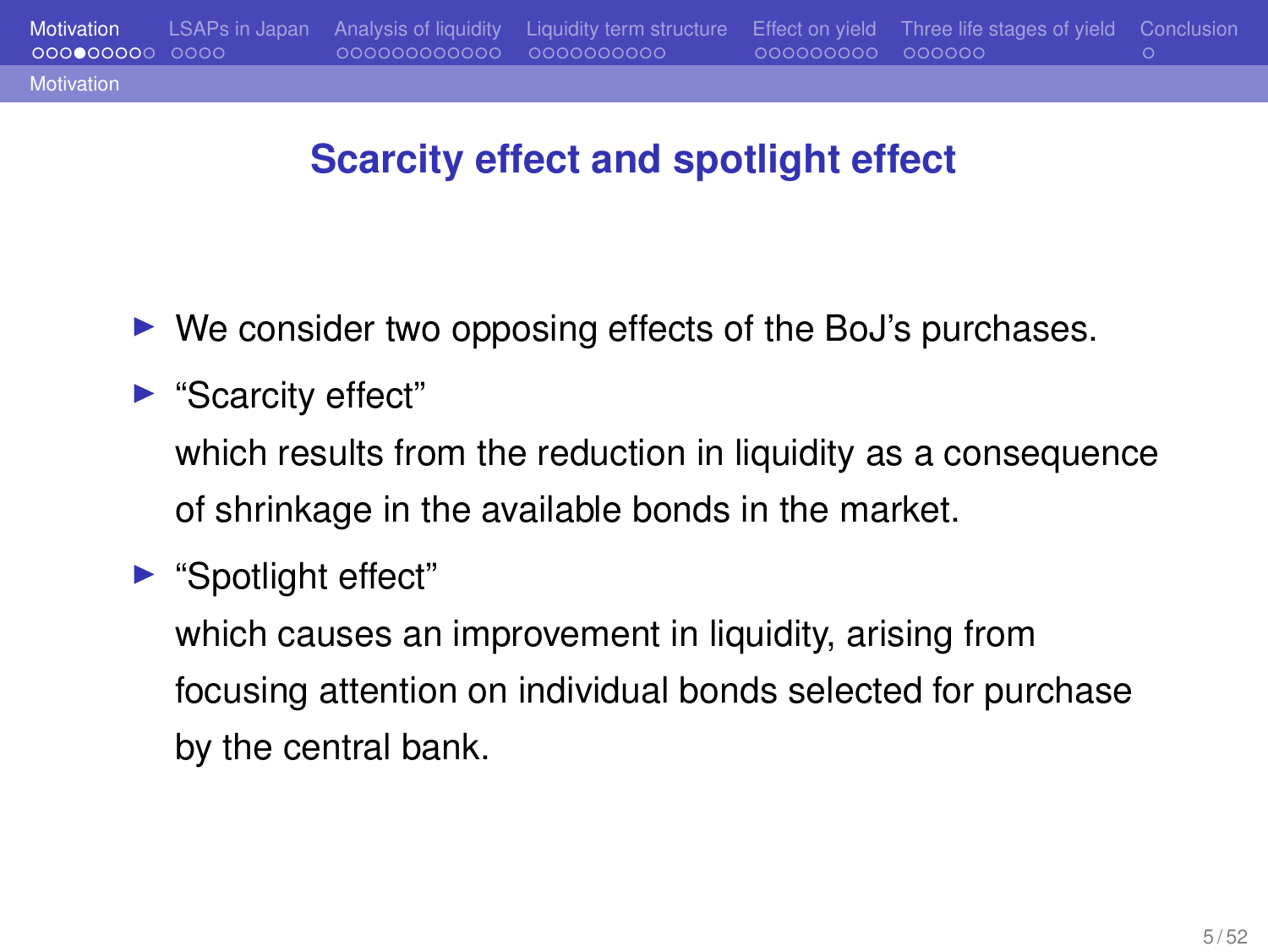

## **Effect chart of liquidity**

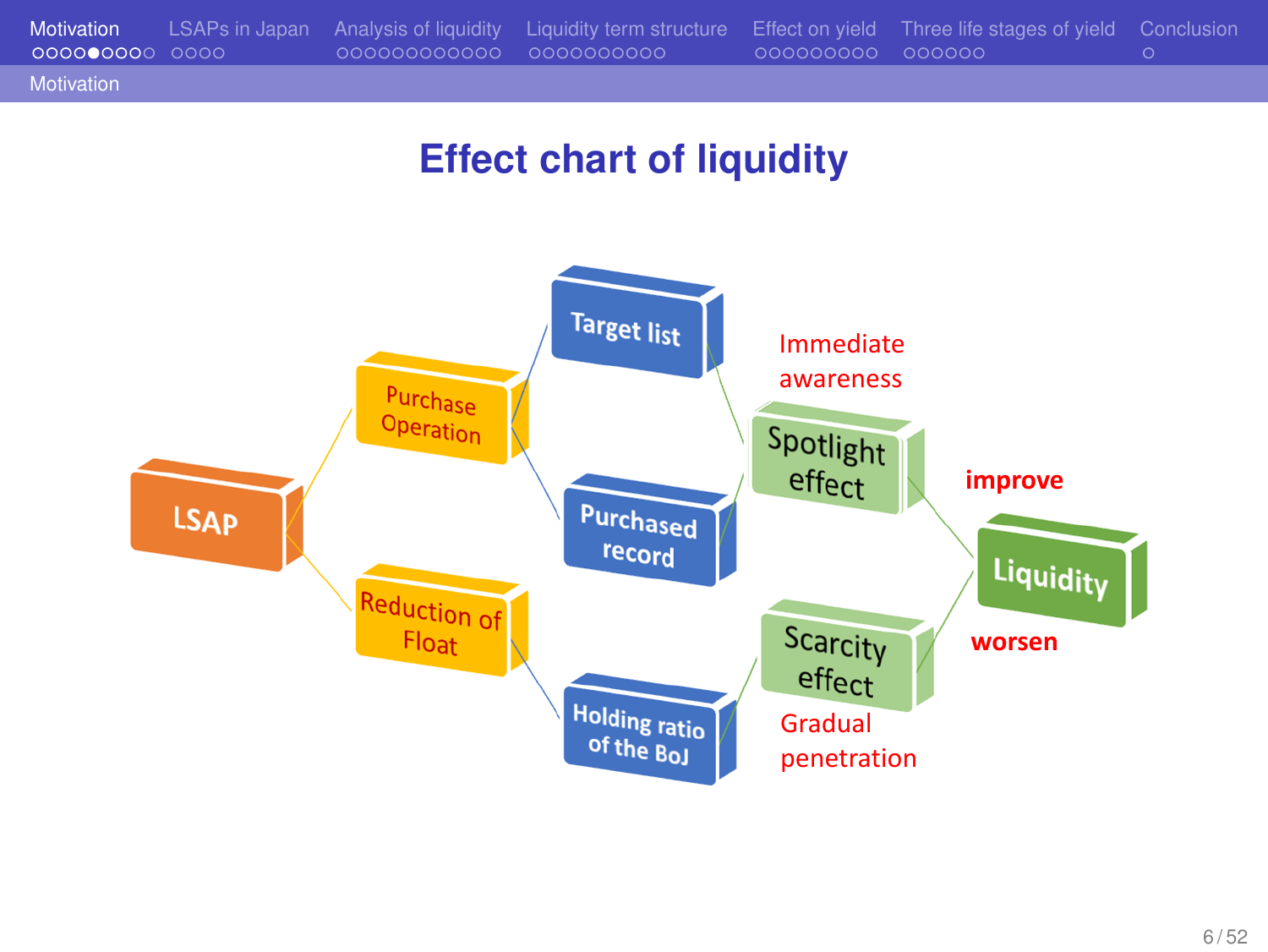## **Effect on bond yield**

- ▶ Due to massive demand from the BoJ, purchase operations should lead to a decline in the yield. (Spotlight effect)
- ▶ Increasing scarcity should be a discounting factor for the bond price. (Scarcity effect)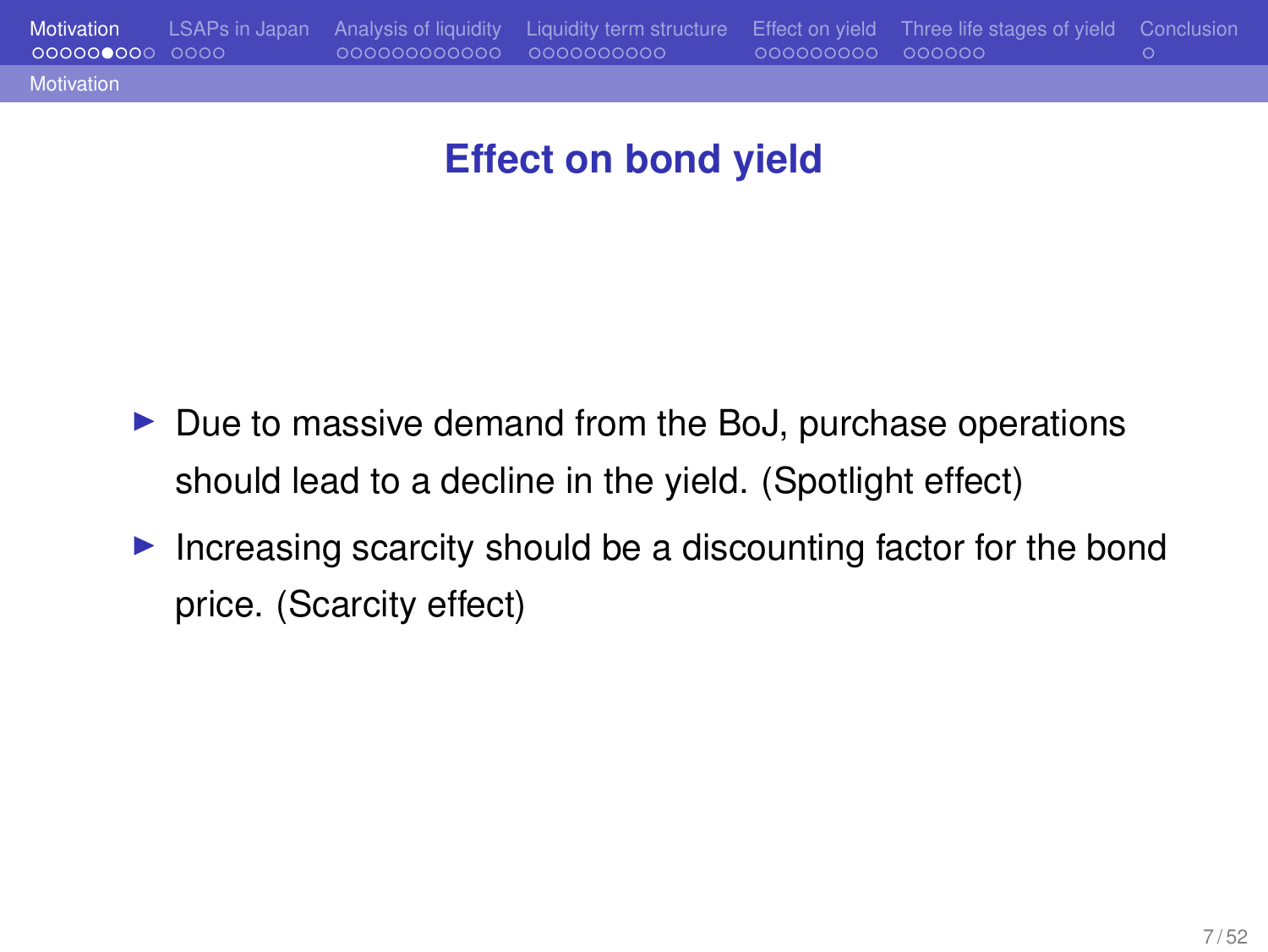## **Research issues and hypotheses**

Motivation LSAPs in Japan Analysis of liquidity Liquidity term structure Effect on yield Three life stages of yield Conclusion cooperation conclusion conclusion conclusion conclusion conclusion conclusion conclusion conclu

Motivatio

- 1. Since the spotlight effect at the macro level is stronger than the scarcity effect, QE, on average, induces an improvement in liquidity.
- 2. Liquidity is higher on reverse auction days because bond spotlight effects, captured by inclusion in the target list or the purchase of a particular bond, decrease the bid–ask spread.
- 3. The scarcity of bonds increases illiquidity, which is accentuated when there is a scarcity of even substitutable bonds, such as those with similar maturity.
- 4. Bond yields are lower on reverse auction days because of bond spotlight effects, captured by inclusion in the target list or purchase of a particular bond, which raise bond prices.
- 5. Bond yields across bonds are lower due to the spotlight effect, which is mitigated by greater bond illiquidity (scarcity).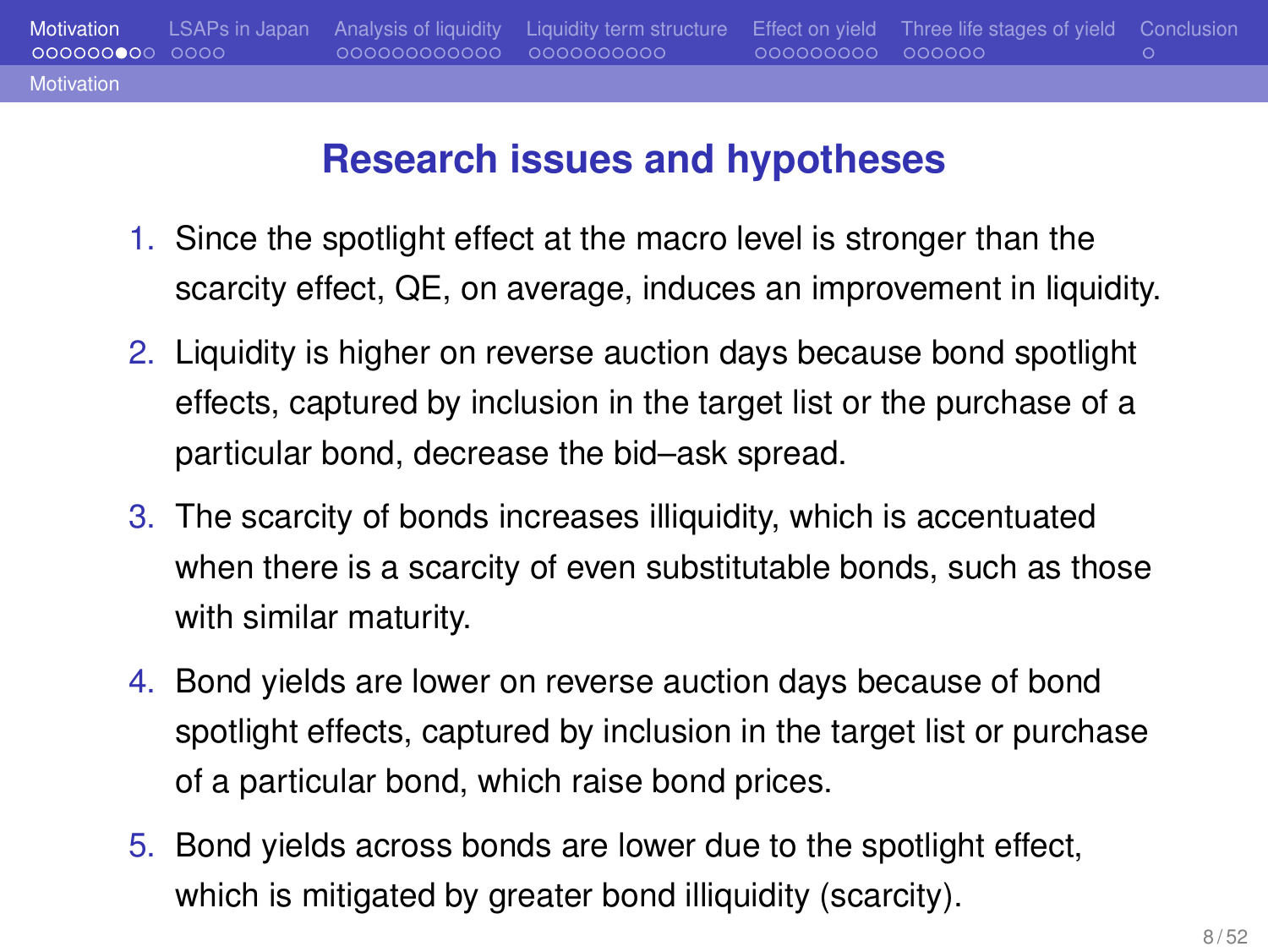# **Contributions**

Motiv

▶ We address explicitly the spotlight effect created by the central bank's purchase program.

Motivation LSAPs in Japan Analysis of liquidity Liquidity term structure Effect on yield Three life stages of yield Conclusion

- $\triangleright$  We investigate how the scarcity of net available bonds affects bond market illiquidity.
	- ▶ From the cross-sectional analysis, an improvement in liquidity is shown through the spotlight effect and a deterioration in liquidity is observed through the scarcity effect.
	- ▶ As for the yield, both the spotlight effect and scarcity effect work in the same direction.
- ▶ We explore the effects of the BoJ's purchases bond-by-bond categorized by three bond life stages.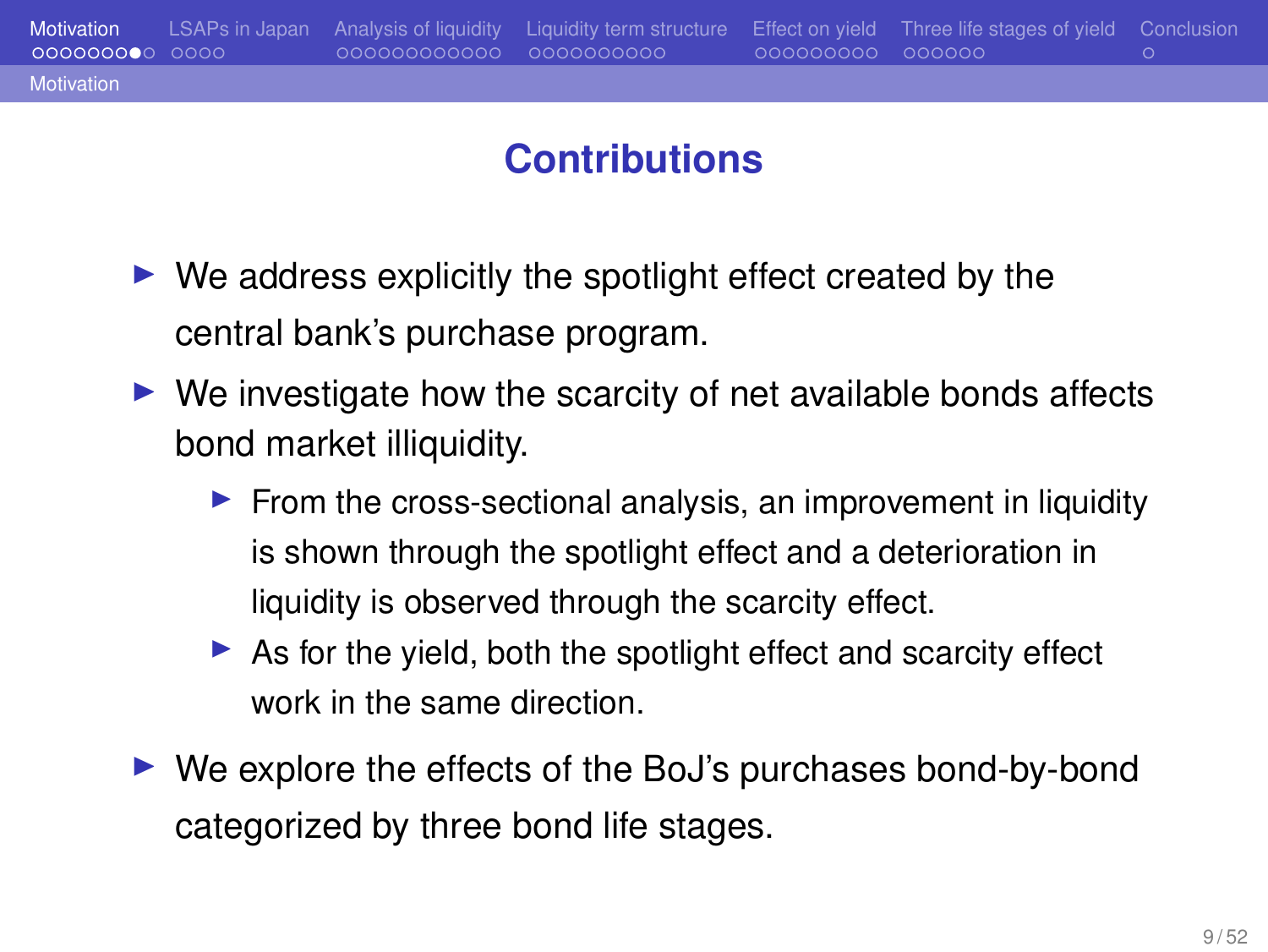#### **Literature**

- 1. Term structure of liquidity Goyenko et al. (2011), Krishmurthy (2002), Amihud and Mendelson (1991)
- 2. Channels (scarcity, duration risk, signaling, . . .) Vayanos and Vila (2009), D'Amico et al. (2012)
- 3. Scarcity Blattner and Joyce (2016), Joyce and Tong (2012)
- 4. Spotlight effect of stock market Harris and Gruel (1986), Beneish and Gardner (1995), Beneish and Whaley (1996)
- 5. The BoJ's QQE Iwatsubo and Taishi (2017), Fukunaga et al. (2015)
- 6. Empirical method Friewald et al. (2012)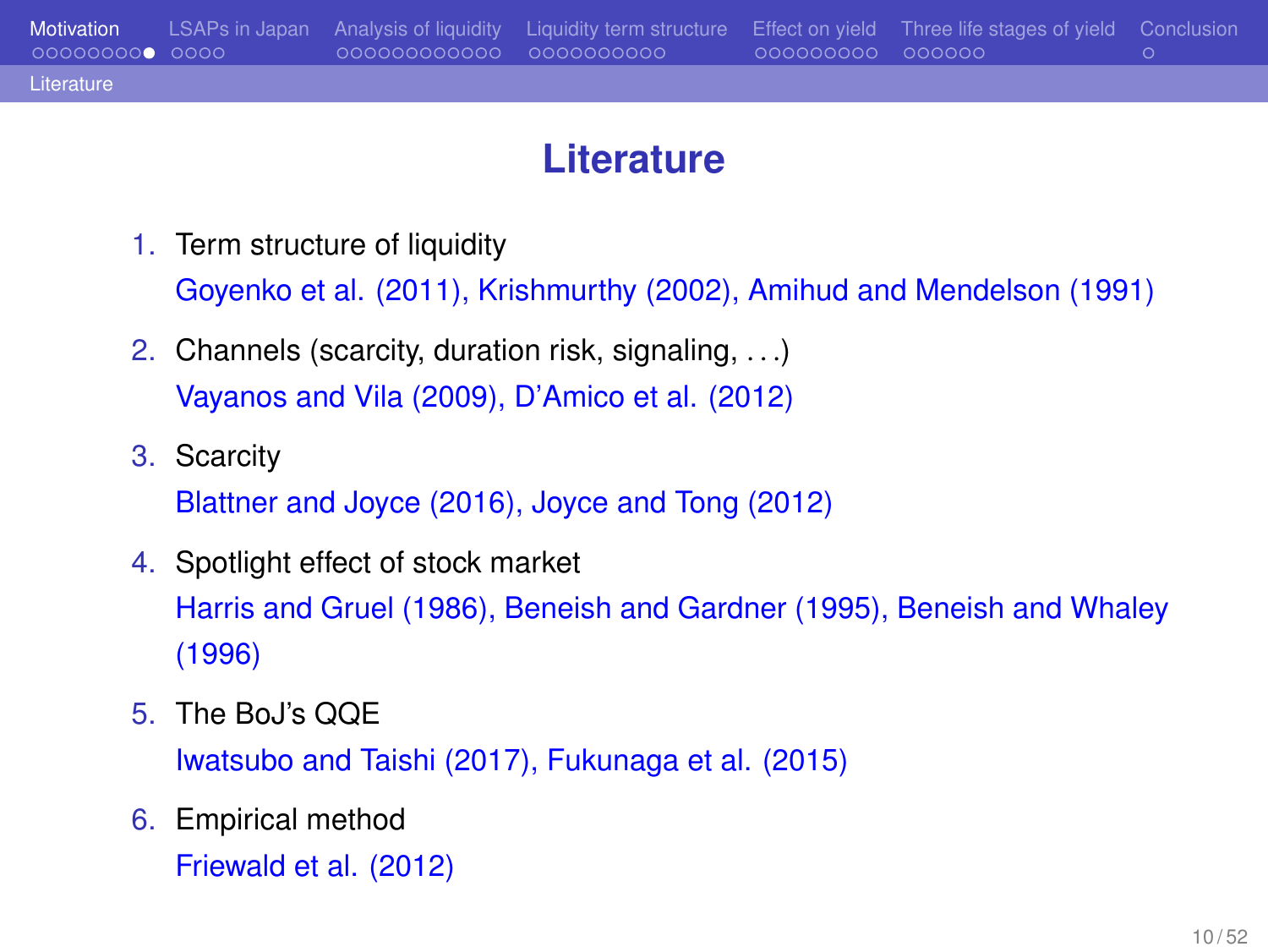## **Our Sample Period**

To make a comparative study, samples are split into five periods.

| QEbase          | 6/1/2011 to 1/31/2012   | 8 months  |
|-----------------|-------------------------|-----------|
| QE <sub>0</sub> | 2/1/2012 to 2/27/2013   | 13 months |
| QQEX            | 2/28/2013 to 5/31/2013  | 3 months  |
| QQE1            | 6/1/2013 to 10/30/2014  | 17 months |
| QOE2            | 10/31/2014 to 1/28/2016 | 15 months |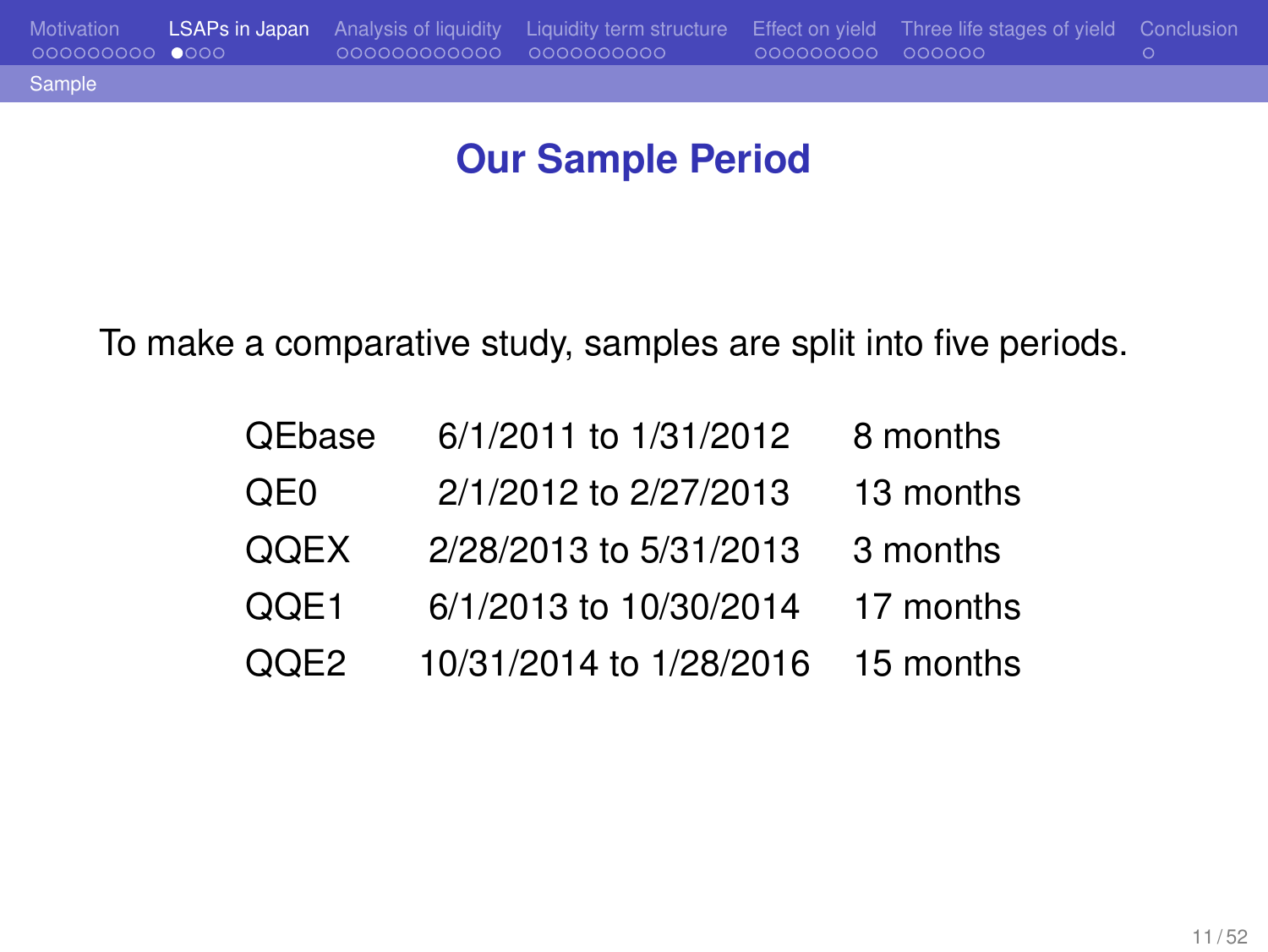**Data**

- ▶ Sample: Nominal Japanese Government Bond 2-, 5-, 10-, 20-, 30- and 40-year bonds
- ▶ Data source:
	- ▶ Bloomberg: bid and ask price, last price (end of day quotes), macro indices
	- ▶ Bank of Japan: holding amount of JGBs, purchase operation
	- ▶ Ministry of Finance: auction of newly issued JGBs
	- ▶ Reuters news and Nikkei news: Target list
	- ▶ Quick: macro indices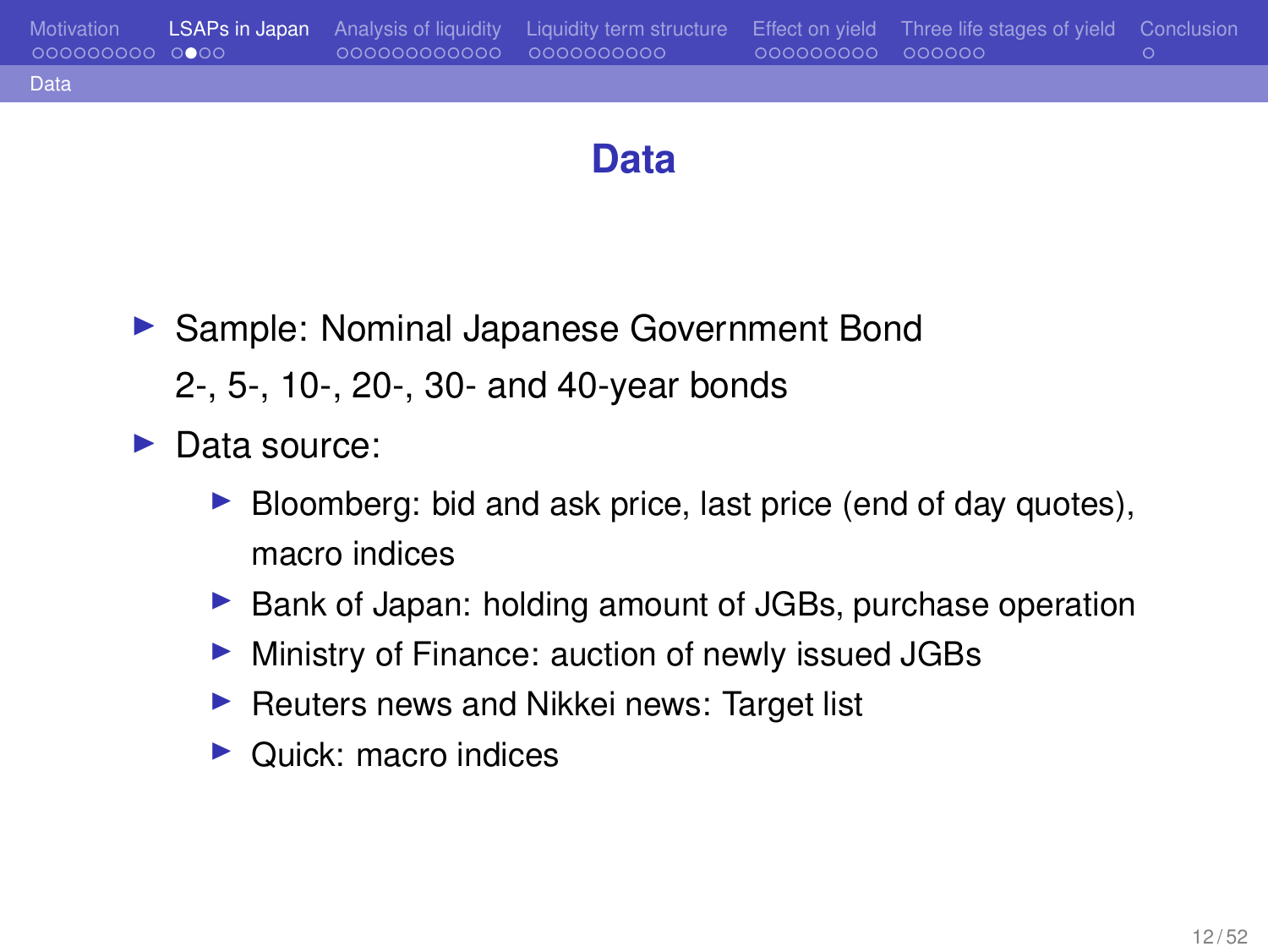## **Spotlight variables**

|  | $ftarget_{n,t}$ : First target dummy, which equals one when               |
|--|---------------------------------------------------------------------------|
|  | security $n$ is targeted the first time at time $t$                       |
|  | $target_{n,t}$ : Target dummy, which equals one when security n           |
|  | is targeted for the second or later time at time $t$                      |
|  | $pure based_{n,t}$ : Amount purchased in the previous auction of targeted |
|  | security $n$ as a percentage of its amount outstanding                    |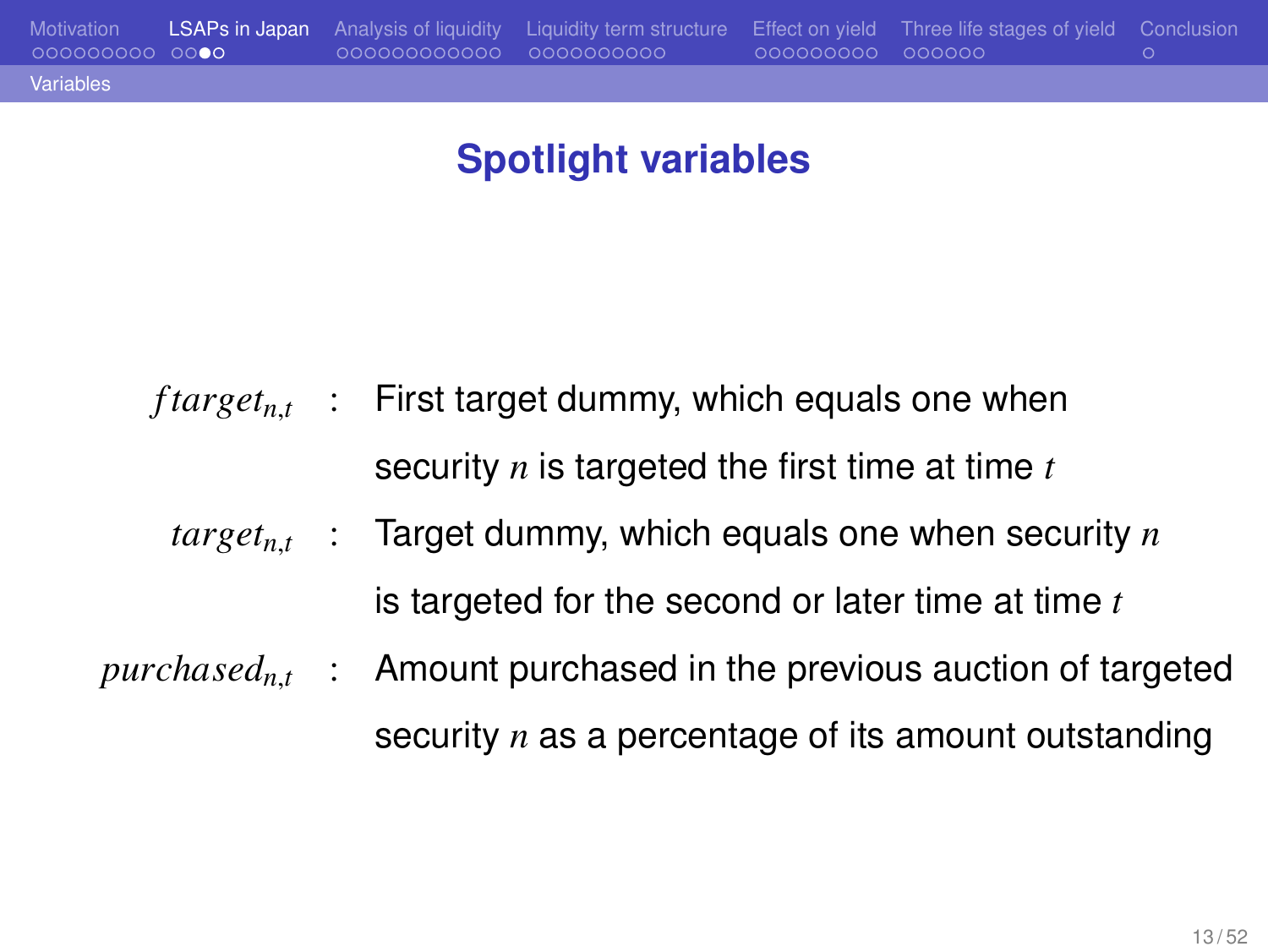#### **Scarcity variables**

Motivation LSAPs in Japan Analysis of liquidity Liquidity term structure Effect on yield Three life stages of yield Conclusion

Variables

$$
h_{n,t} = \frac{H_{n,t}/O_{n,t}}{\sum_{n} H_{n,t}/\sum_{n} O_{n,t}}
$$
 (1)

where  $O_{n,t}$  is outstanding amount of security  $n$  and  $H_{n,t}$  is the amount of security *n* held by the BoJ at time *t*.

$$
sh_{n,t} = \frac{sH_{n,t}/sO_{n,t}}{\sum_{n} H_{n,t}/\sum_{n} O_{n,t}}
$$
 (2)

where  $\mathit{sO}_{n,t}$  is defined as the outstanding of all bonds with remaining maturities of between  $u - 1$  and  $u + 1$  years if the remaining maturity  $\tau$  of security *n* satisfies  $u < \tau \le u + 1$ , where  $u = 0, 1, \ldots, 40$ . The BoJ's holding substitutes  $sH_{n,t}$  is defined in the similar way.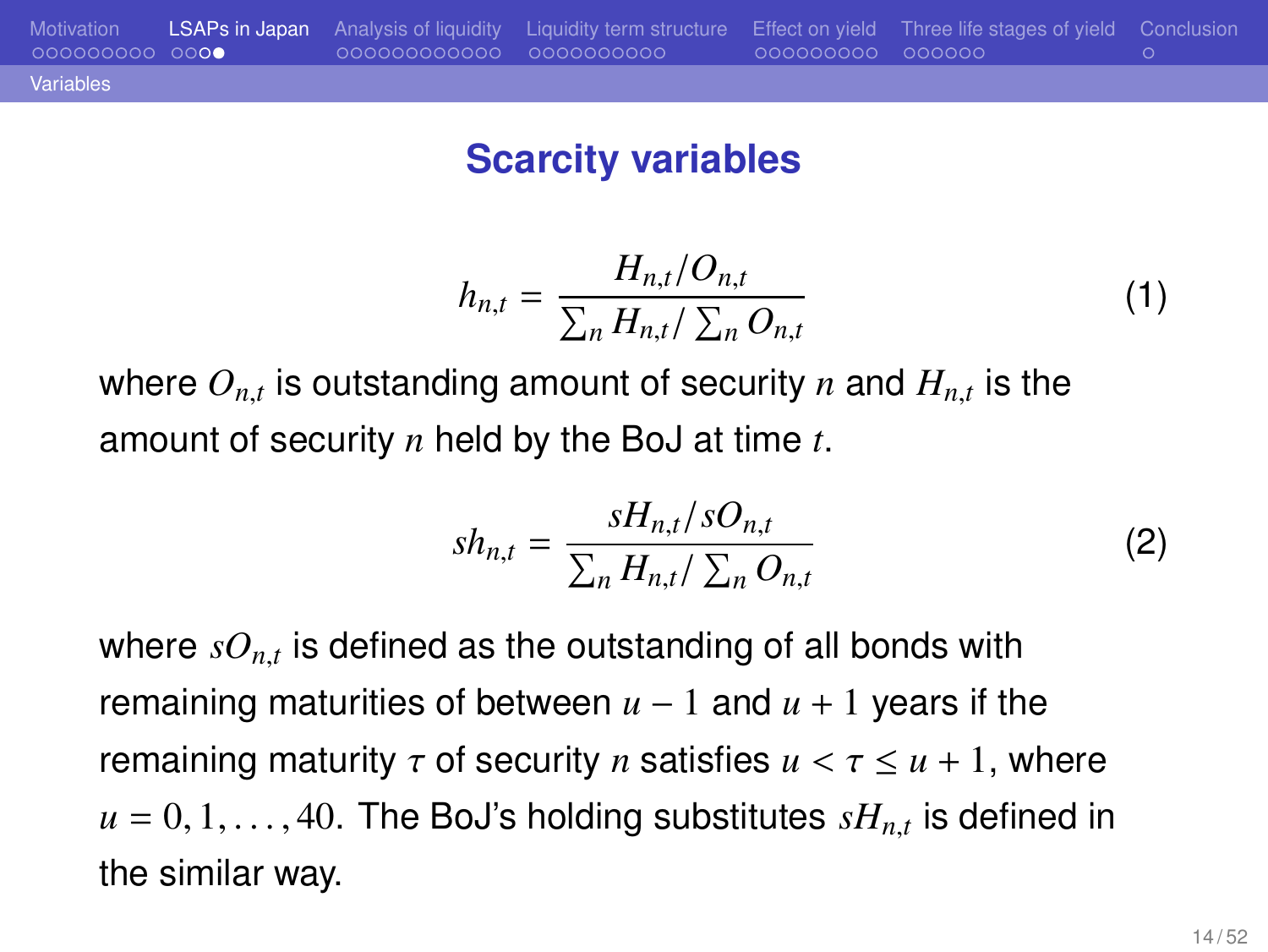## **Empirical analysis of liquidity**

We investigate the market liquidity by three empirical analyses.

- 1. Overall impact of the periods on liquidity (Welch two sample *t* test)
- 2. Time-series analysis of the spread change
- 3. Cross-sectional analysis of bid–ask spread (level)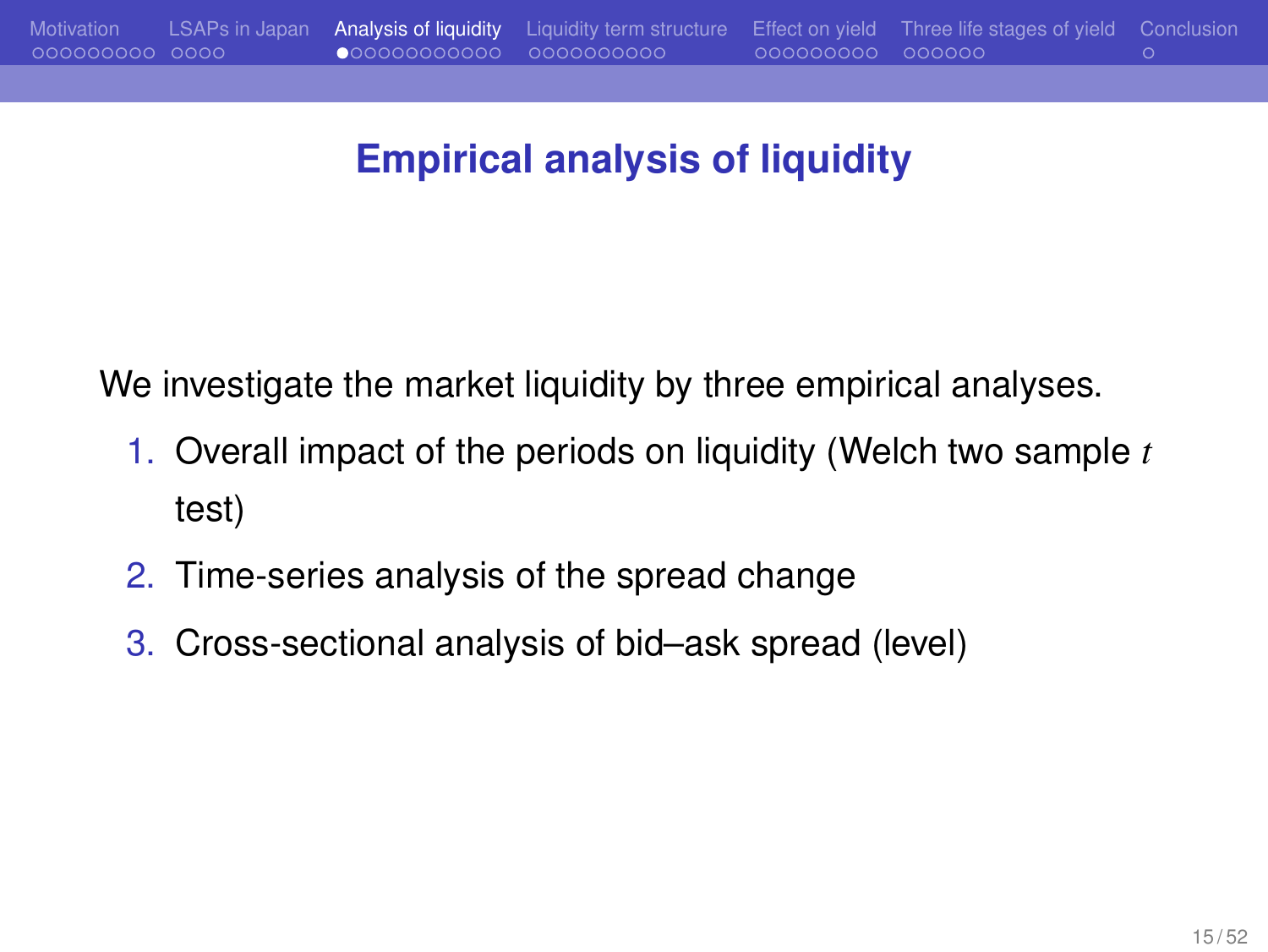## **1.0 Overall impact of the QQE periods on liquidity**

- ▶ We test the overall impact on liquidity by comparing the average bid–ask spread period by period.
- ▶ We perform Welch two-sample *t*-test.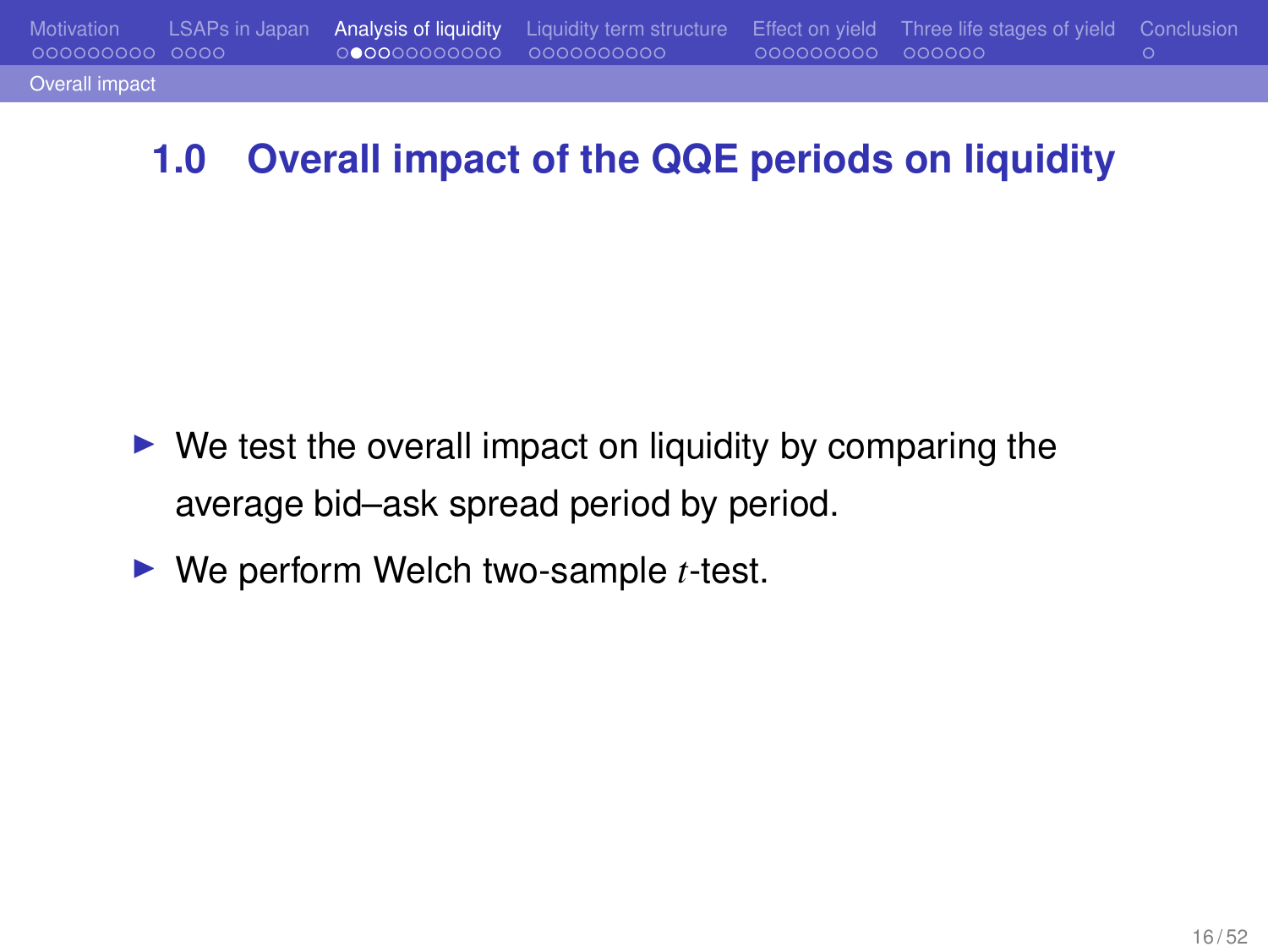## **1.1 Differences in the bid–ask spreads for two sample periods**

We test the overall impact on liquidity by comparing the average bid–ask

|           | spread period by period. <sub>QE0</sub> |          |              | QQEX      |       | QQE1      |       | QQE2      |              |
|-----------|-----------------------------------------|----------|--------------|-----------|-------|-----------|-------|-----------|--------------|
| $0 - 1 y$ | QEbase                                  | $-0.028$ | $\star\star$ | $-0.304$  | $***$ | $-0.096$  | $***$ | $-0.020$  |              |
| $1-3y$    |                                         | $-0.409$ | ***          | $-0.516$  | $***$ | 0.033     |       | 0.090     | $***$        |
| $3 - 10y$ |                                         | 1.177    | $***$        | $-1.865$  | $***$ | 2.048     | $***$ | $-0.702$  | $***$        |
| $10y -$   |                                         | $-7.184$ | $***$        | $-11.114$ | $***$ | $-11.482$ | $***$ | $-10.323$ | $***$        |
| $0 - 1$ y | QE <sub>0</sub>                         |          |              | $-0.276$  | $***$ | $-0.068$  | $***$ | 0.008     |              |
| $1-3y$    |                                         |          |              | $-0.106$  | $***$ | 0.443     | $***$ | 0.500     | $***$        |
| $3 - 10y$ |                                         |          |              | $-3.042$  | $***$ | 0.871     | $***$ | $-1.879$  | $***$        |
| $10 y -$  |                                         |          |              | $-3.930$  | $***$ | $-4.298$  | $***$ | $-3.139$  | $***$        |
| $0 - 1 y$ | QQEX                                    |          |              |           |       | 0.208     | $***$ | 0.284     | $***$        |
| $1-3y$    |                                         |          |              |           |       | 0.549     | $***$ | 0.606     | $***$        |
| $3 - 10y$ |                                         |          |              |           |       | 3.913     | $***$ | 1.163     | $***$        |
| $10 y -$  |                                         |          |              |           |       | $-0.368$  | $***$ | 0.792     | $***$        |
| $0 - 1$ y | QQE1                                    |          |              |           |       |           |       | 0.076     | $***$        |
| $1-3y$    |                                         |          |              |           |       |           |       | 0.057     | $\star\star$ |
| $3 - 10y$ |                                         |          |              |           |       |           |       | $-2.750$  | $***$        |
| $10 y -$  |                                         |          |              |           |       |           |       | 1.159     | $***$        |
|           |                                         |          |              |           |       |           |       |           |              |

Table 1: Differences in the bid–ask spreads for two sample periods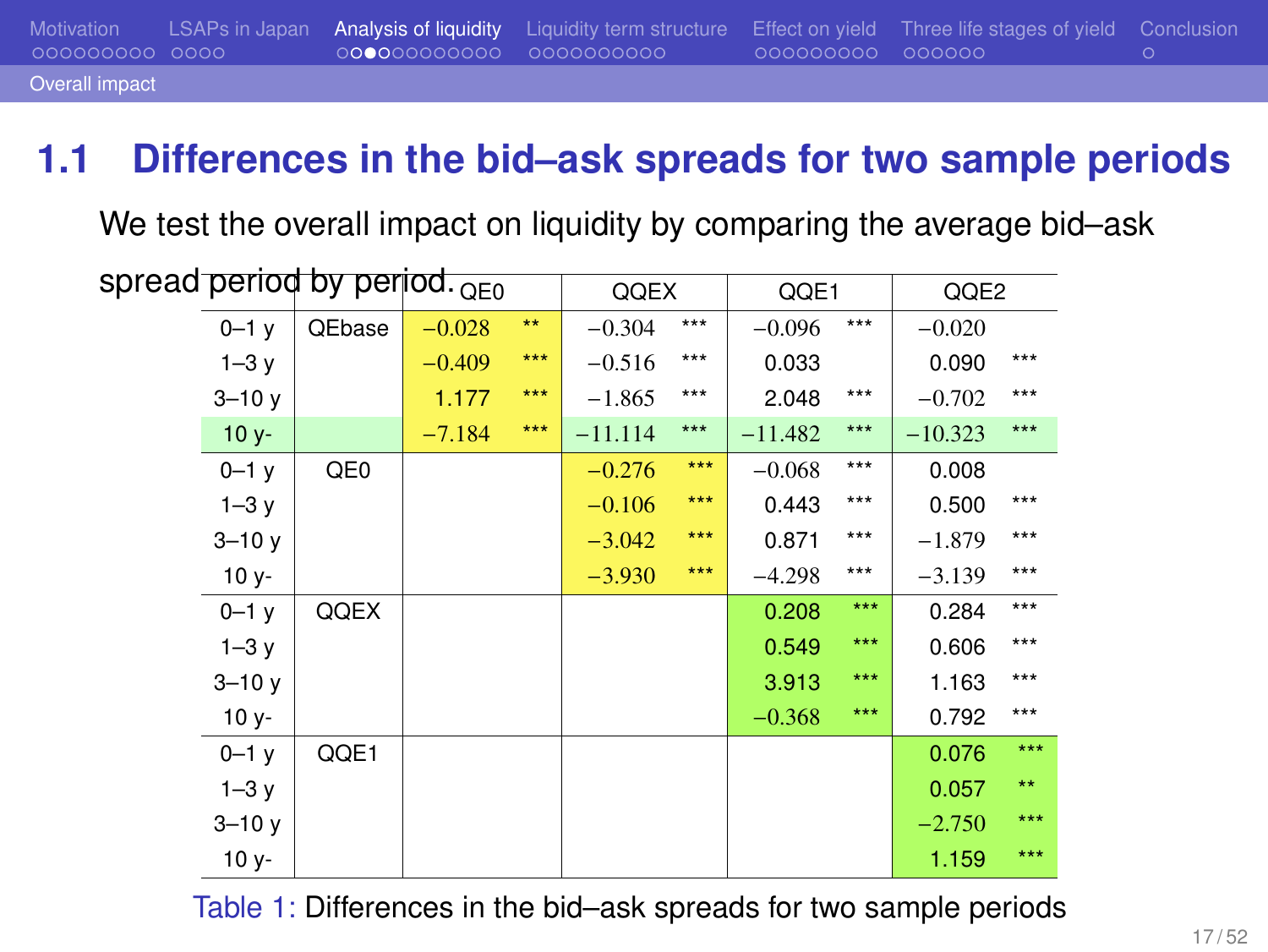#### **1.2 Results of the difference test**

- ▶ Comparisons with the preceding period confirm that the improvements in liquidity are observed in the former two periods and deteriorations are observed in latter two periods.
- ▶ There is a largest reduction of the spread for bonds with a maturity longer than 10 years throughout four periods.
- ▶ This indicates aggressive purchase of longer-term bonds by the BoJ. These results are consistent with the BoJ shifting toward longer-maturity bonds in the QQE periods.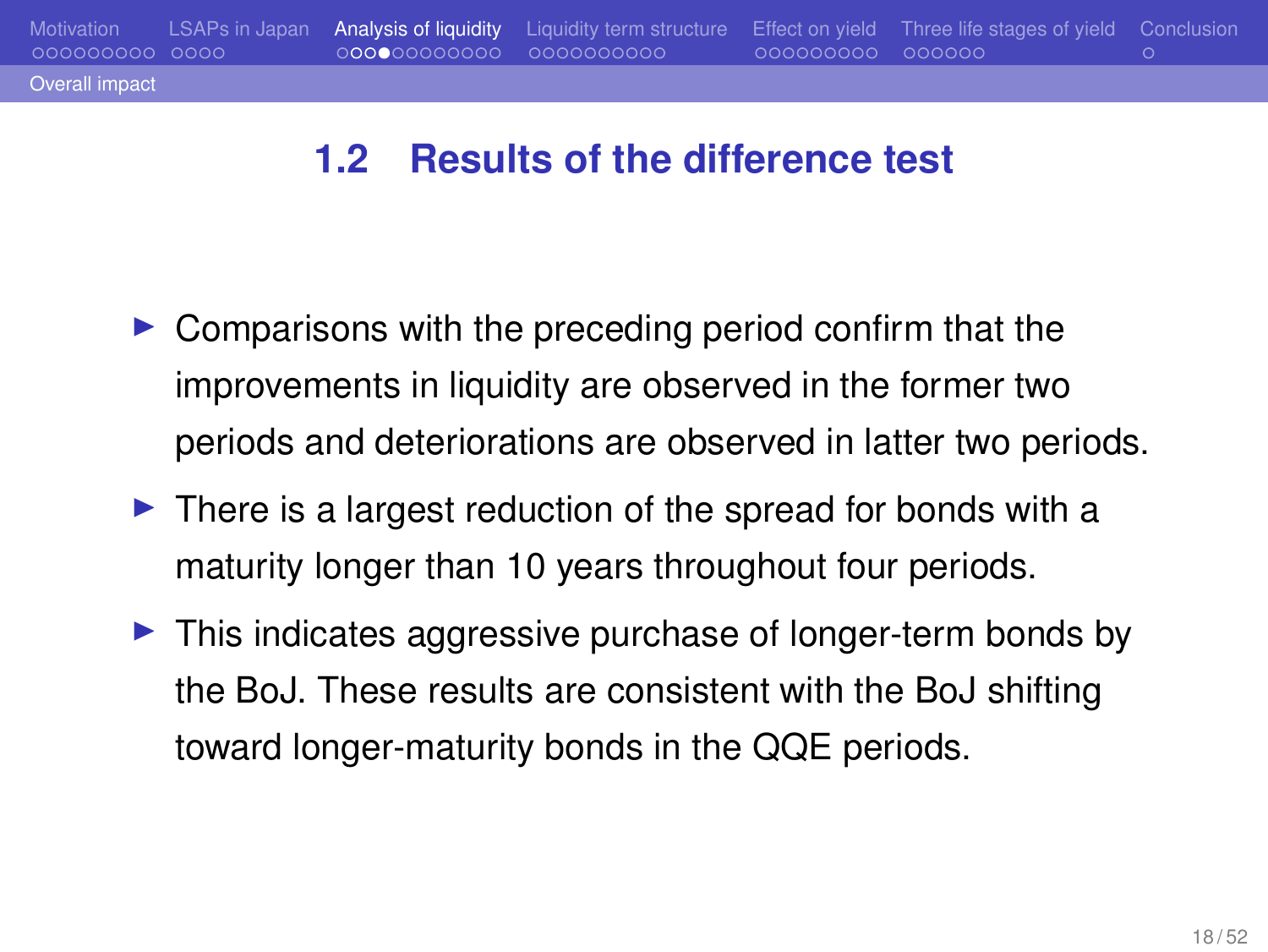#### **2.0 Regression model for spread change**

- ▶ We examine spotlight effects on time-series liquidity innovation through daily changes in bid–ask spreads.
- ▶ Our time-series specification is determined by conducting a panel regression with bond fixed effects.
- $\triangleright$  We investigate whether the inclusion in an auction target list or actual purchase tightens the bid–ask spread.
- ▶ We consider the following regression model of change in spread: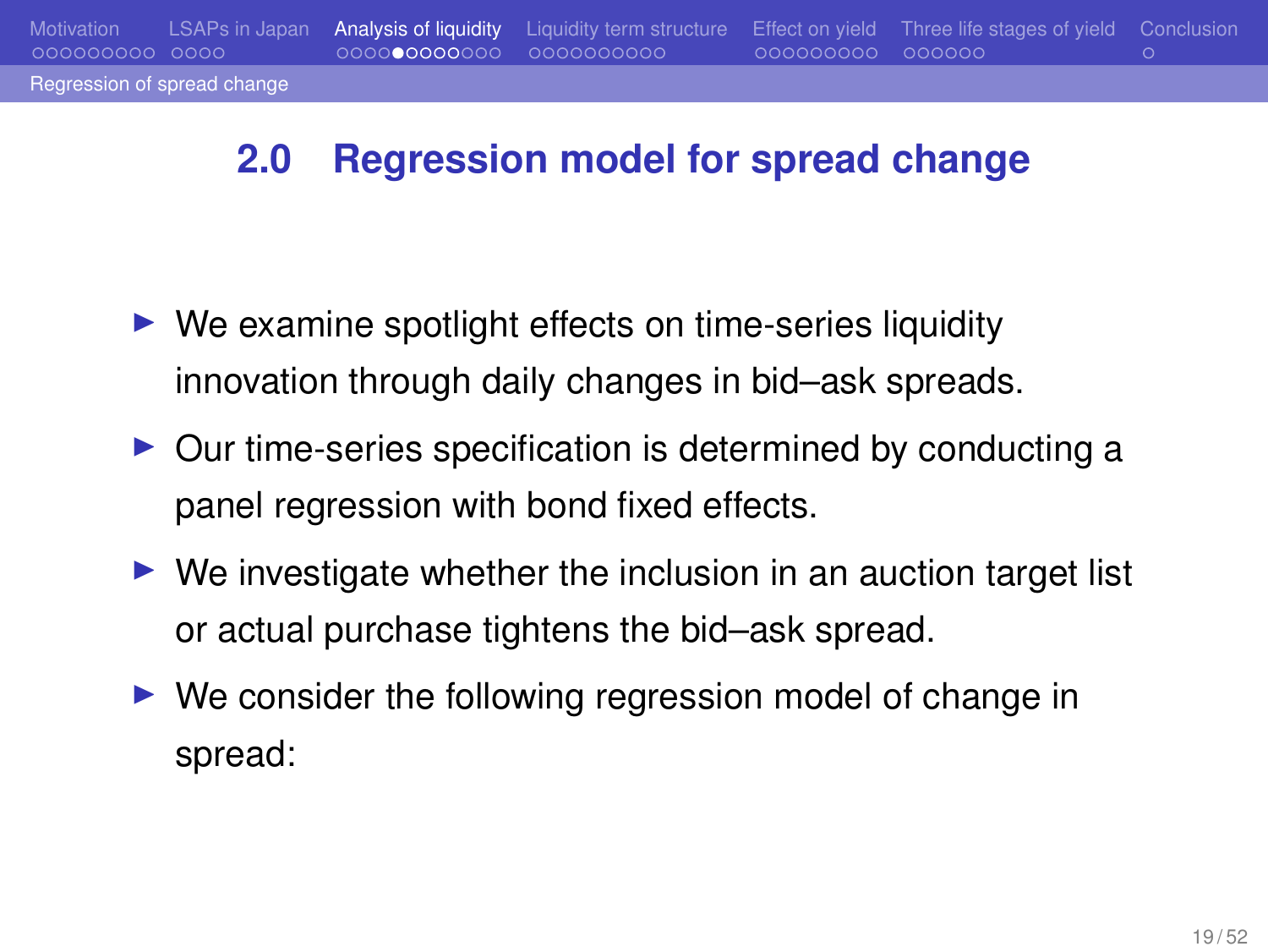#### Regression of spread cha

## Motivation LSAPs in Japan Analysis of liquidity Liquidity term structure Effect on yield Three life stages of yield Conclusion

#### **2.1 Regression model for spread change**

$$
\Delta sprd_{n,t,t-1} = \alpha + \sum_{i} \beta_{i} Spotlight_{n,t}^{i} + \sum_{j} \gamma_{j} Lagger_{n,t-1}^{j} + \sum_{k} \theta_{k} Macro_{t}^{k}
$$

$$
+ \sum_{l} \kappa_{l} Newly_{n,t}^{l} + \sum_{m} \lambda_{m} Control_{n,t}^{m} + \epsilon_{n,t}
$$
(3)

where

- ∆*sprdn*,*t*,*t*−<sup>1</sup> : Daily change in bid–ask spread *S potlight* : , *f targetn*,*<sup>t</sup>* and *purchasedn*,*<sup>t</sup>*
	- *Lagged* : Spread change lagged and yield change lagged
	- *Newly* : Amount of the substitutes being newly issued at *t* − 1, *t*, *t* + 1
	- *Macro* : Change in TOPIX, global bonds and JGB VIX,
		- Dummy of Fed and ECB announcement dates
	- *Control* : Program announcement date, drop and first drop dummies remaining time to maturity  $\tau$  and  $\tau^2$

20 / 52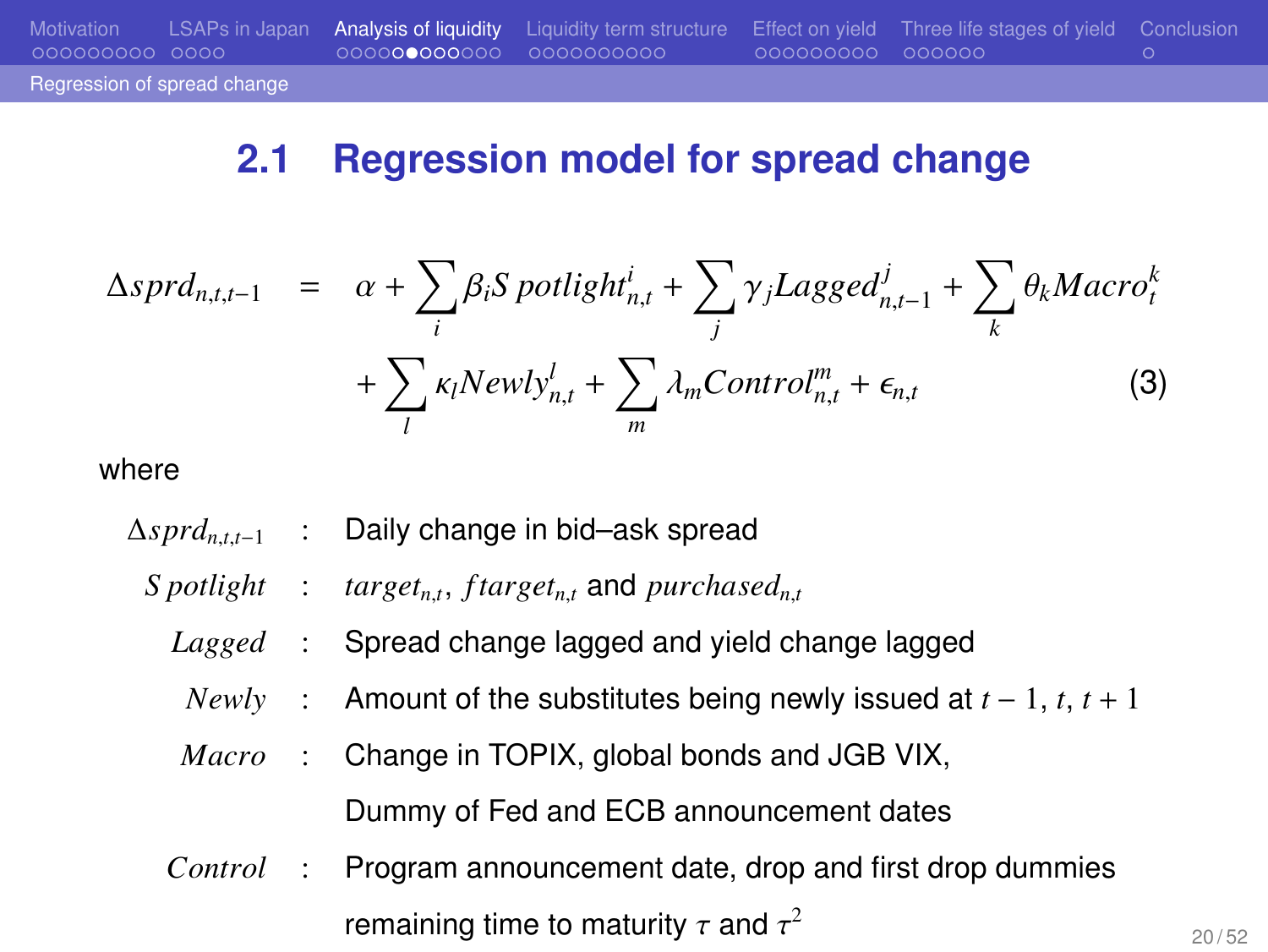#### **2.2 Time-series regression of change in bid–ask spread**

Hypothesis1 Since the spotlight effect at the macro level is stronger than the scarcity effect, QE, on average, induces an improvement in liquidity.

Hypothesis2 Liquidity is higher on reverse auction days because bond spotlight effects, captured by inclusion in the target list or the purchase of a particular bond, decrease the bid–ask spread.

|           |                         | QEbase    |       | QE <sub>0</sub> |     | QQEX      |         | QQE1       |       | QQE2       |     |
|-----------|-------------------------|-----------|-------|-----------------|-----|-----------|---------|------------|-------|------------|-----|
| Spotlight | Target                  | $-0.3967$ |       | $-0.0254$       |     | 0.1725    |         | 0.0647     |       | 0.0059     |     |
|           |                         | $-1.37$ ) |       | $(-0.26)$       |     | (0.37)    |         | (0.57)     |       | (0.04)     |     |
|           | Targeted the first time | $-0.9702$ |       | $-0.1639$       |     | 1.9551    | ***     | $-0.1785$  |       | $-0.1161$  |     |
|           |                         | $-1.75$ ) |       | $(-0.92)$       |     | (2.92)    |         | $(-1.23)$  |       | $(-0.42)$  |     |
|           | Purchased               | 0.0589    |       | 0.0036          |     | 0.0031    |         | $-0.0098$  |       | $-0.0398$  |     |
|           |                         | (1.38)    |       | (0.42)          |     | (0.10)    |         | $-1.22$ )  |       | $(-1.75)$  |     |
| Lagged    | Change in yield lagged  | $-0.0843$ |       | 0.0116          |     | $-0.0083$ |         | $-0.0326$  |       | $-0.0039$  |     |
|           |                         | $-0.92$ ) |       | (0.43)          |     | $(-0.25)$ |         | $-1.24$ )  |       | $(-0.09)$  |     |
|           | Change in spread lagged | $-0.4983$ | $***$ | $-0.4429$       | *** | $-0.4832$ | $* * *$ | $-0.4561$  | $***$ | $-0.4734$  | *** |
|           |                         | $-9.75$ ) |       | $(-9.69)$       |     | $-4.25$ ) |         | $-11.42$ ) |       | $-20.96$ ) |     |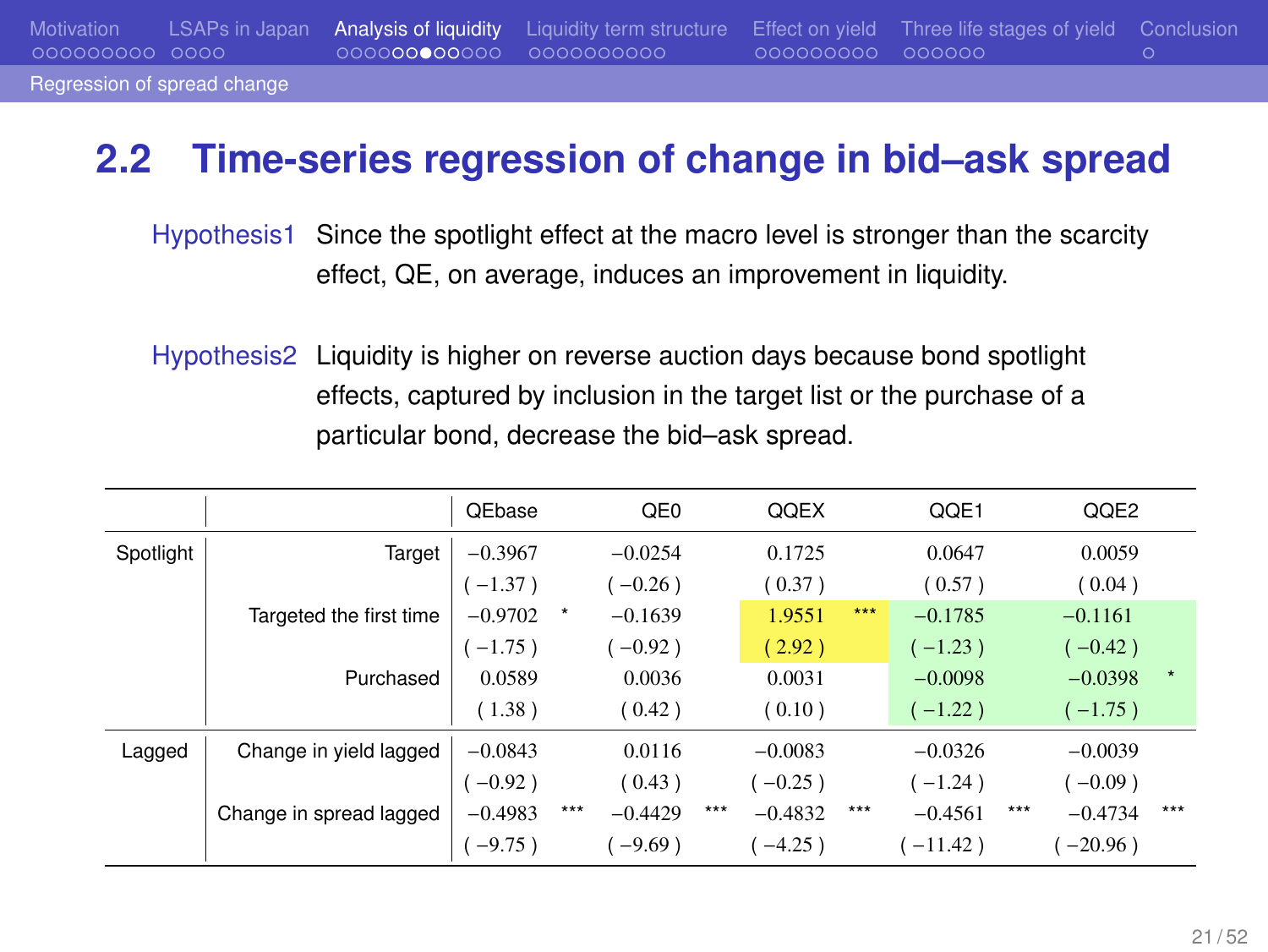## **2.2 Time-series regression of change in bid–ask spread**

|         |                                     | QEbase    |       | QE0       |      | QQEX      |              | QQE1      |              | QQE2      |       |
|---------|-------------------------------------|-----------|-------|-----------|------|-----------|--------------|-----------|--------------|-----------|-------|
| Macro   | TOPIX change                        | 0.0117    |       | $-0.0663$ |      | 0.0587    |              | 0.0039    |              | 0.0841    |       |
|         | US and Germany bond change          | $-0.9219$ |       | $-1.8398$ |      | $-1.7217$ |              | $-1.3223$ |              | 1.6991    |       |
|         | JGB VIX change                      | 1.7856    | $***$ | 0.1080    |      | $-0.4615$ | $\pmb{\ast}$ | 0.1768    |              | 0.1117    |       |
|         | Fed announcement date $(-)$         | 0.0357    |       | 0.1646    |      | 0.3070    |              | 0.0477    |              | $-0.6221$ | ***   |
|         | Fed announcement date $(+)$         | $-0.6432$ |       | 0.9432    |      | $-0.0883$ |              | $-0.6024$ |              | $-0.0197$ |       |
|         | ECB announcement date $(-)$         | $-1.4531$ | ***   | 0.3749    | $**$ | $-0.0219$ |              | 0.1404    |              | $-0.9527$ | $***$ |
|         | ECB announcement date $(+)$         | 0.3902    |       | 0.1934    |      | 2.2428    | $**$         | $-0.1746$ |              | $-0.0838$ |       |
| Newly   | Newly issued (issue date)           | 0.0533    |       | 0.0112    |      | 0.0129    |              | $-0.0518$ | $*$          | 0.0042    |       |
|         | Newly issued (day before the issue) | 0.0001    |       | 0.0286    |      | $-0.0012$ |              | $-0.0024$ |              | 0.0003    |       |
|         | Newly issued (day after the issue)  | $-0.0272$ |       | $-0.0715$ |      | 0.0095    |              | 0.0185    |              | $-0.0243$ |       |
| Control | Program announcement                | $-0.0071$ |       | 0.1806    |      | 1.0819    | ***          | <b>NA</b> |              | $-2.7667$ | ***   |
|         | Drop                                | $-0.2939$ |       | 0.0793    |      | 0.3010    | $\pmb{\ast}$ | 0.0175    |              | $-0.1736$ |       |
|         | Dropped the first time              | $-0.2193$ |       | $-0.0673$ |      | 0.1234    |              | $-0.3401$ | $\pmb{\ast}$ | 0.2950    |       |
|         | ttm                                 | $-0.1688$ |       | 0.1287    |      | $-0.7356$ |              | 0.0430    |              | 0.0050    |       |
|         | ttm <sup>2</sup>                    | 0.0218    |       | 0.0003    |      | 0.0461    |              | 0.0003    |              | 0.0010    |       |
|         | Observations                        | 41798     |       | 70437     |      | 16901     |              | 93709     |              | 82143     |       |
|         | Adjusted $R^2$                      | 0.2513    |       | 0.1953    |      | 0.2255    |              | 0.2062    |              | 0.2242    |       |

Table 2: Regression of the spread change with bond-fixed effext.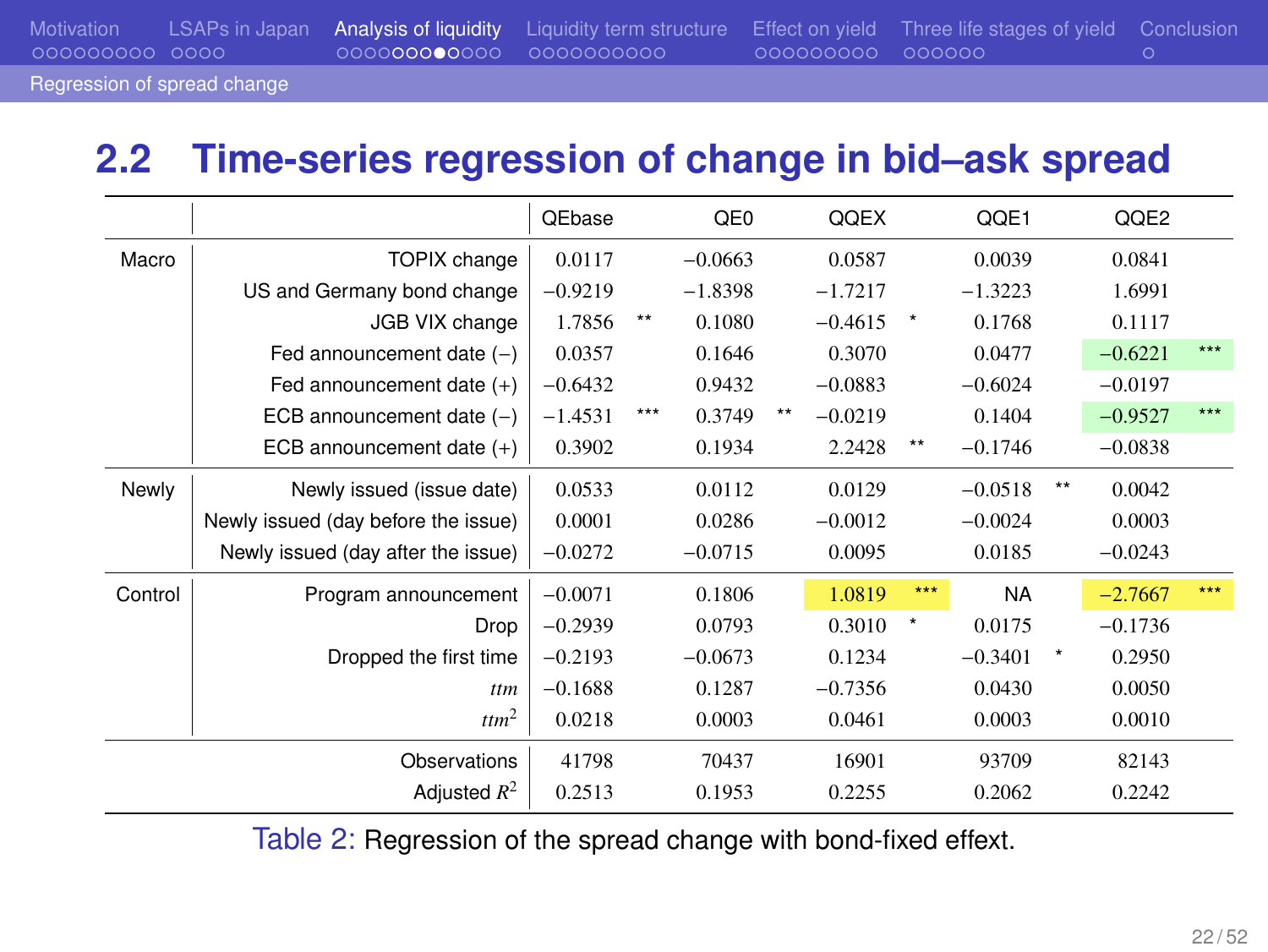## Regression of spread ch

Motivation LSAPs in Japan Analysis of liquidity Liquidity term structure Effect on yield Three life stages of yield Conclusion

#### **2.3 Results of regression for the yield change**

The significances of Table 2 are calculated from two two-way cluster robust standard errors.

- ▶ The coefficients for *f target* and *target* in QEbase and QE0 are estimated with a negative sign, but they are insignificant at the 5% level.
- ▶ The coefficients for *f target* and *purchased* in QQE1 and QQE2 are estimated with negative sign, but they are insignificant at the 5 % level.
- ▶ We don't find supporting evidence on Hypothesis2 from the time-series analysis.
- ▶ Program announcement at QQE2 shows the largest improvement in liquidity (−2.77 bps).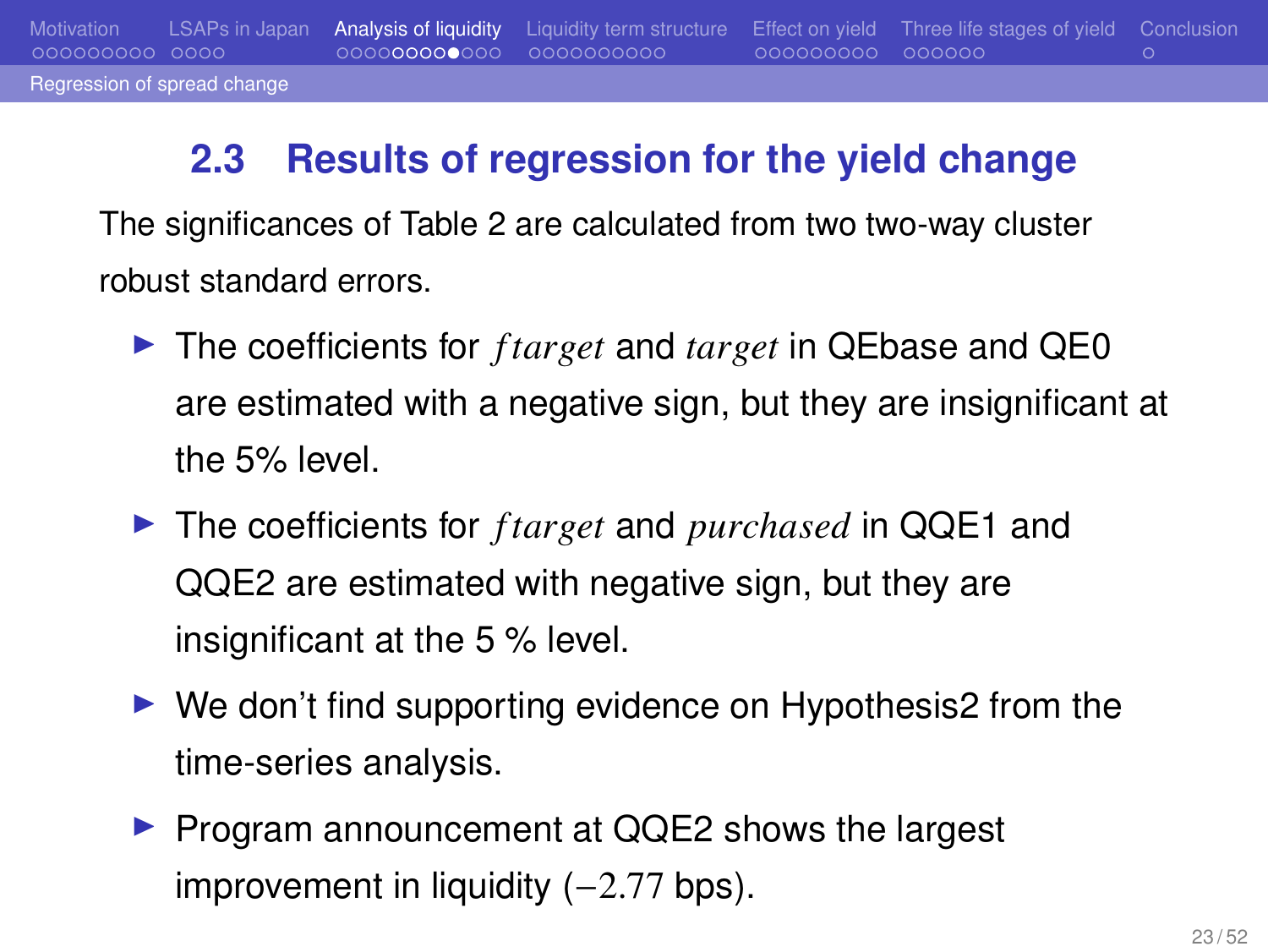#### **3.0 Cross-sectional regression model for spread**

$$
sprd_{n,t} = \alpha + \sum_{i} \beta_{i} S \, potlight_{n,t}^{i} + \sum_{j} \gamma_{j} S \, carcity_{n,t}^{j} + \sum_{k} \theta_{k} Control_{n,t}^{k} + \epsilon_{n,t}
$$
\n
$$
(4)
$$

where

Cross-sectional analysis of spread

*sprdn*,*<sup>t</sup>* : Bid–ask spread percentage

*S* potlight : target<sub>n,t</sub>, f target<sub>n,t</sub> and purchased<sub>n,t</sub>

- *S carcity* : Relative holding ratio  $h_{n,t}$  and those of substitutes'  $sh_{n,t}$
- *Control* : Drop and first drop dummies, coupon, the logarithm of outstanding  $lnO_{n,t},\,\tau$  and  $\tau^2$

We run the regression with daily time dummies for each period.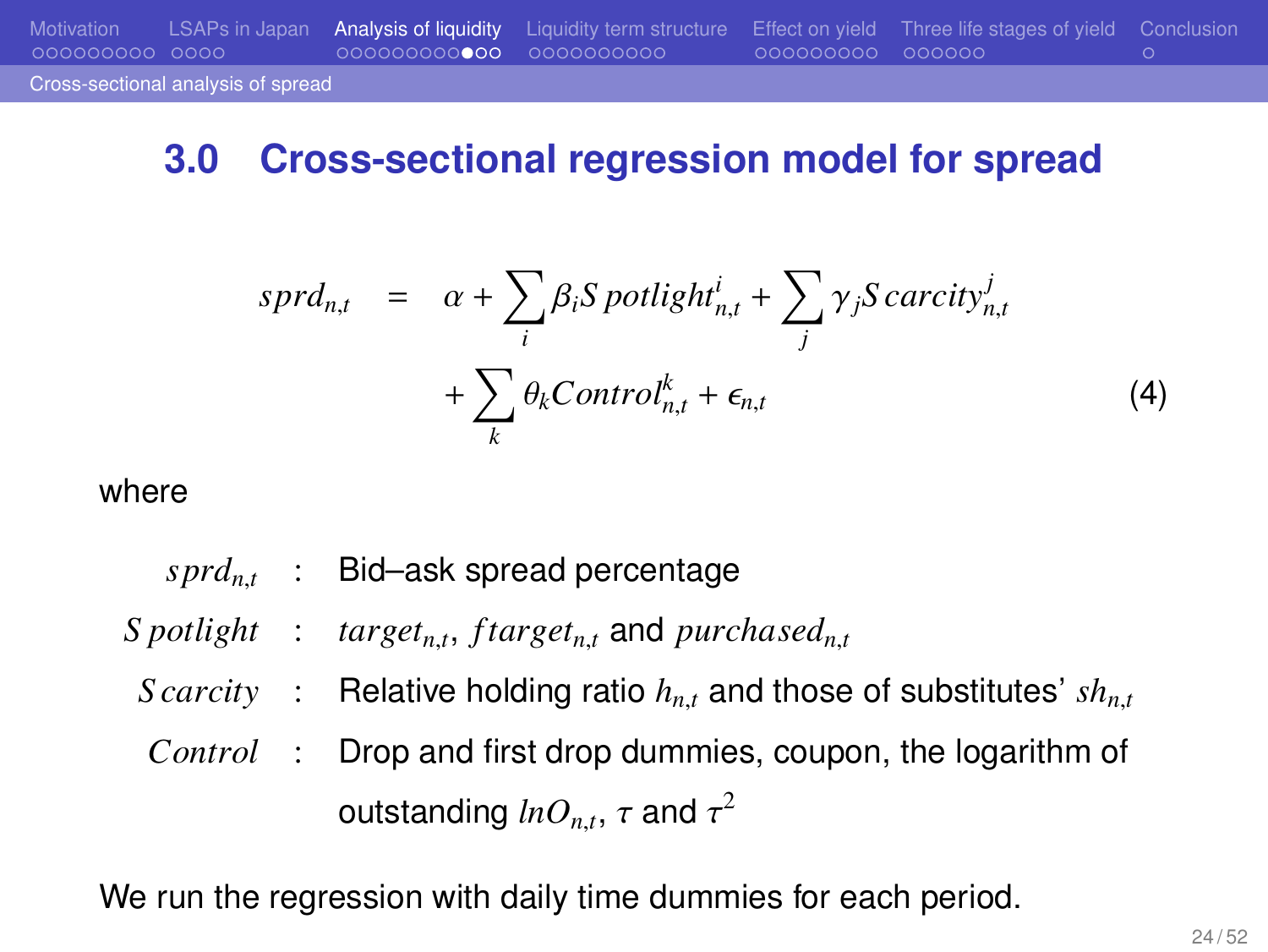## Motivation LSAPs in Japan Analysis of liquidity Liquidity term structure Effect on yield Three life stages of yield Conclusion Motivation LSAPs in Japan<br>000000000 0000<br>Cross-sectional analysis of spread

## **3.1 Cross-sectional regression**

| Hypothesis2 Liquidity is higher on reverse auction days because bond spotlight effects, captured |
|--------------------------------------------------------------------------------------------------|
| by inclusion in the target list or the purchase of a particular bond, decrease the               |
| bid-ask spread.                                                                                  |
| Hypothesis 3The scarcity of bonds increases illiquidity, which is accentuated when there is a    |
| scarcity of even substitutable bonds, such as those with similar maturity.                       |

|           |                        | QEbase    |              | QE <sub>0</sub> |              | QQEX      |       | QQE1      |              | QQE2      |            |
|-----------|------------------------|-----------|--------------|-----------------|--------------|-----------|-------|-----------|--------------|-----------|------------|
| Spotlight | target                 | 0.3952    |              | 0.7259          | $\star\star$ | 1.0320    | $***$ | 0.9020    | $***$        | 0.1657    |            |
|           | ftarget                | $-1.2964$ | $\star\star$ | $-0.2763$       |              | 1.7345    |       | 2.1848    | ***          | 0.0418    |            |
|           | purchased              | $-0.0481$ |              | $-0.1829$       | ***          | $-0.0411$ |       | $-0.0871$ | $\star\star$ | $-0.0354$ | $**$       |
| Scarcity  | $\boldsymbol{h}$       | 0.4805    | ***          | 2.0204          | ***          | 0.3870    | ***   | 1.5225    | ***          | 0.3293    | $***$      |
|           | sh                     | 3.5080    | ***          | $-1.4294$       | $\star$      | $-0.4808$ | $***$ | 2.2008    | $\star$      | 0.4621    | ***        |
| Control   | Dropped                | 0.5772    |              | 0.0548          |              | 0.3284    |       | $-0.4948$ |              | $-0.0768$ |            |
|           | Dropped the first time | 0.9506    |              | $-1.1820$       |              | 0.1408    |       | 0.3904    | $\star\star$ | $-0.6511$ |            |
|           | Coupon                 | $-0.7312$ | ***          | $-1.1270$       | ***          | $-0.0067$ |       | 0.5545    |              | 0.2028    | ***        |
|           | Amount outstanding     | $-4.3079$ | ***          | $-3.4814$       | ***          | $-0.9338$ | ***   | $-2.8407$ | ***          | $-0.1144$ | $_{\star}$ |
|           | ttm                    | 2.1679    | ***          | 1.5304          | ***          | 1.0542    | ***   | 1.0798    | ***          | 1.2146    | ***        |
|           | $t$ tm <sup>2</sup>    | $-0.0229$ | ***          | $-0.0191$       | ***          | $-0.0070$ | ***   | $-0.0081$ | ***          | $-0.0118$ | ***        |
|           | Observations           | 41990     |              | 70748           |              | 16974     |       | 94119     |              | 82492     |            |
|           | Adjusted $R$ squared   | 0.84      |              | 0.68            |              | 0.91      |       | 0.91      |              | 0.65      |            |

Table 3: Cross-sectional regression of the bid–ask spread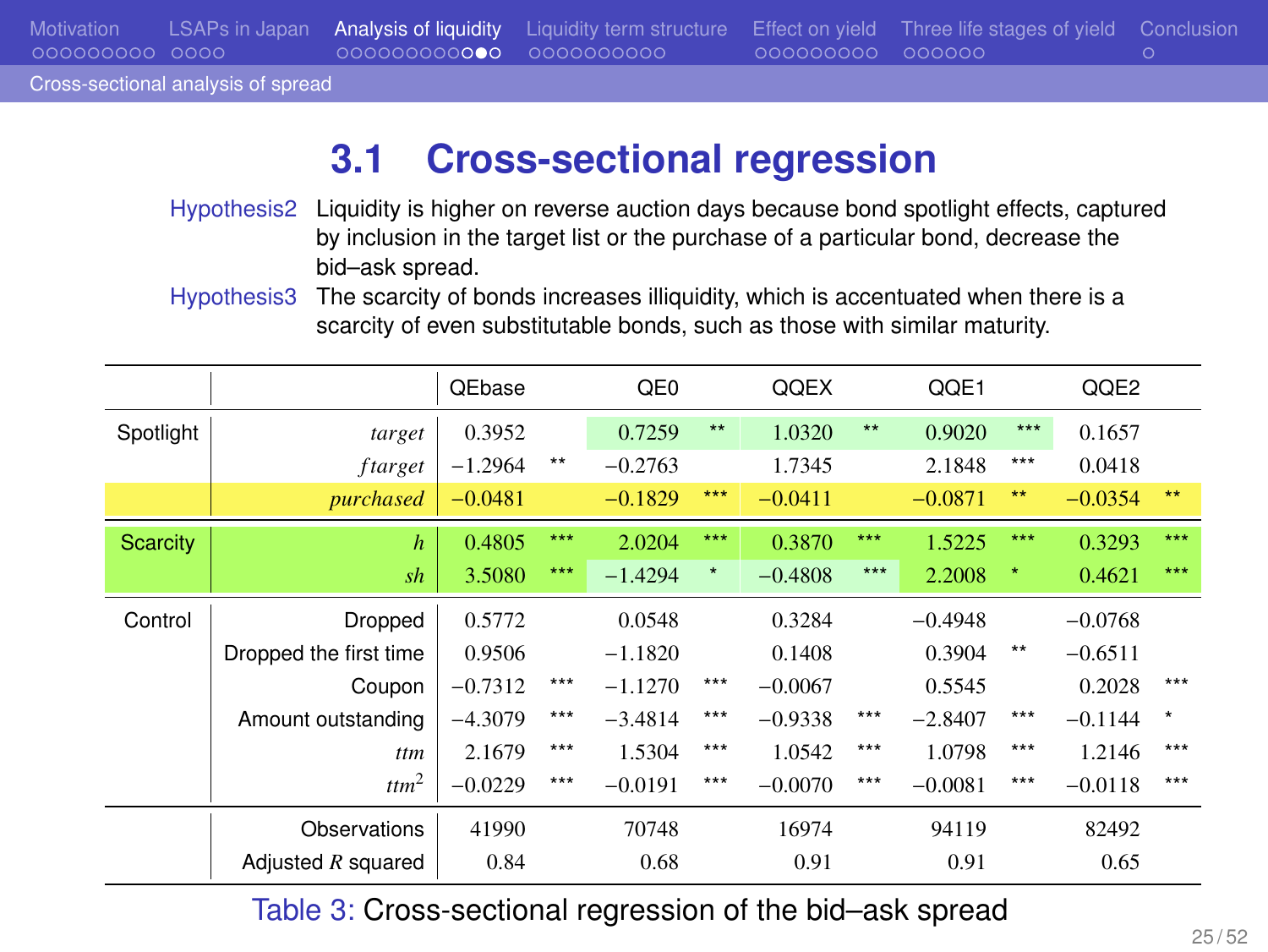## **3.2 Results of cross-sectional regression**

Motivation LSAPs in Japan Analysis of liquidity Liquidity term structure Effect on yield Three life stages of yield Conclusion

Cross-sectional analysis of spre

The significances are calculated from two-way cluster robust standard errors.

- ▶ Among spotlight effects variables, *purchased* has significantly negative coefficients in QE0 (-0.183), QQE1 (-0.087), and QQE2 (−0.035). This result is consistent with Hypothesis 2.
- ▶ *target* has a significantly positive coefficient in QE0 (0.726) and QQE1 (0.902), however.
- ▶ The relative holding ratio of a bond exhibits significant explanatory power throughout the periods.
- ▶ The relative holding ratio of its substitutes affects the illiquidity of a bond in QEbase, QQE1 and QQE2.
- ▶ The higher the holding ratio, the larger the bid–ask spread, as expected, which is consistent with Hypothesis 3.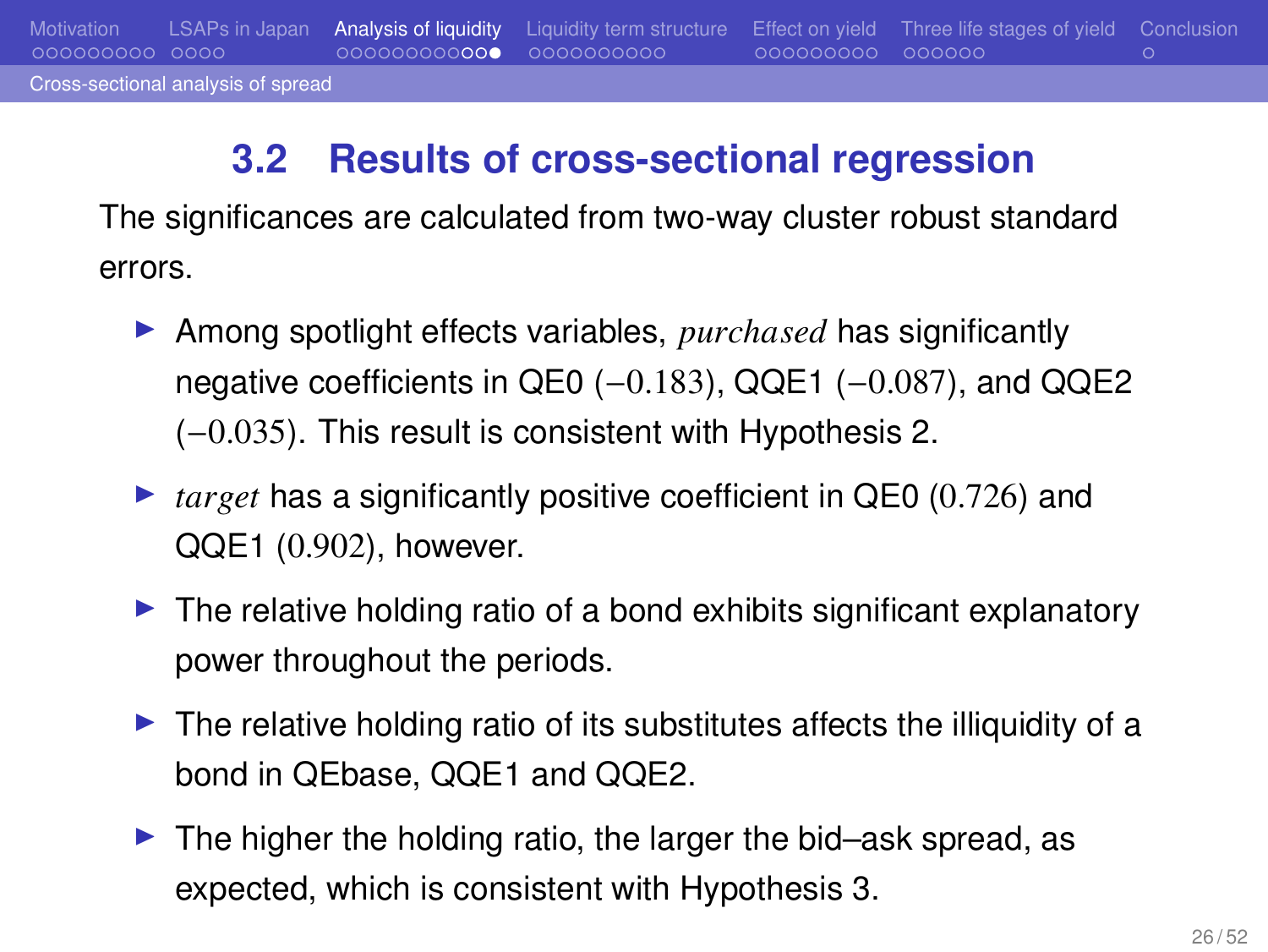# **6.0 Three life stages of bond liquidity**

Three life stages

Motivation LSAPs in Japan Analysis of liquidity Liquidity term structure Effect on yield Three life stages of yield Conclusion

- $\blacktriangleright$  We further explore the liquidity term structure by introducing three bond life stages according to the literature on the bond liquidity.
- ▶ We specify three distinct bond life stages corresponding to the bond liquidity levels
- 1. "Fresh" bonds are those within one year of issuance.
- 2. "Shadow" bonds have time to maturity that enters into the range of other original maturity bonds.
- 3. We define "old" bonds as those between fresh and shadow bonds.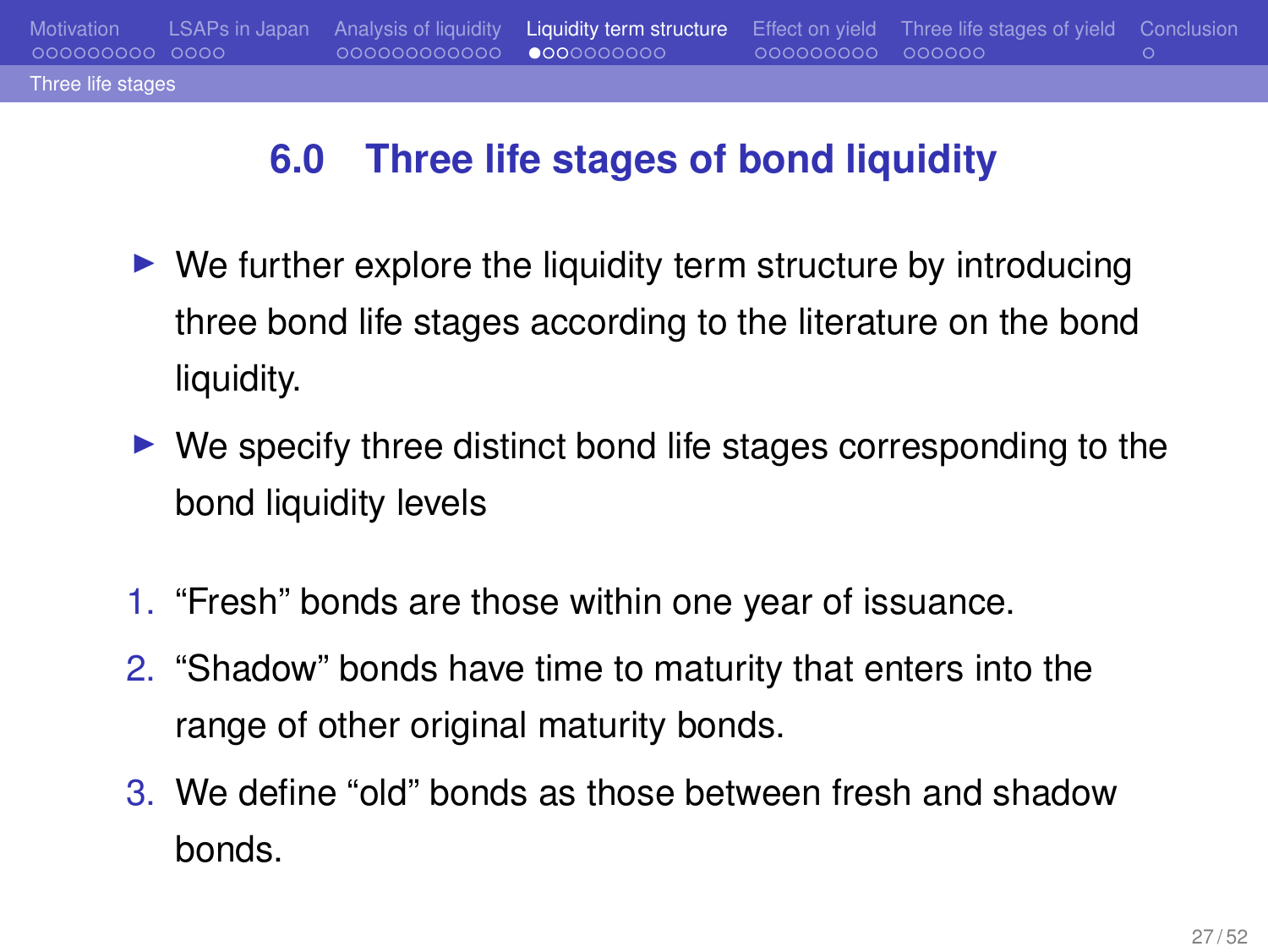## **Bond Life Stages, "Fresh", "Old" and "Shadow" In case of 10 year bonds**

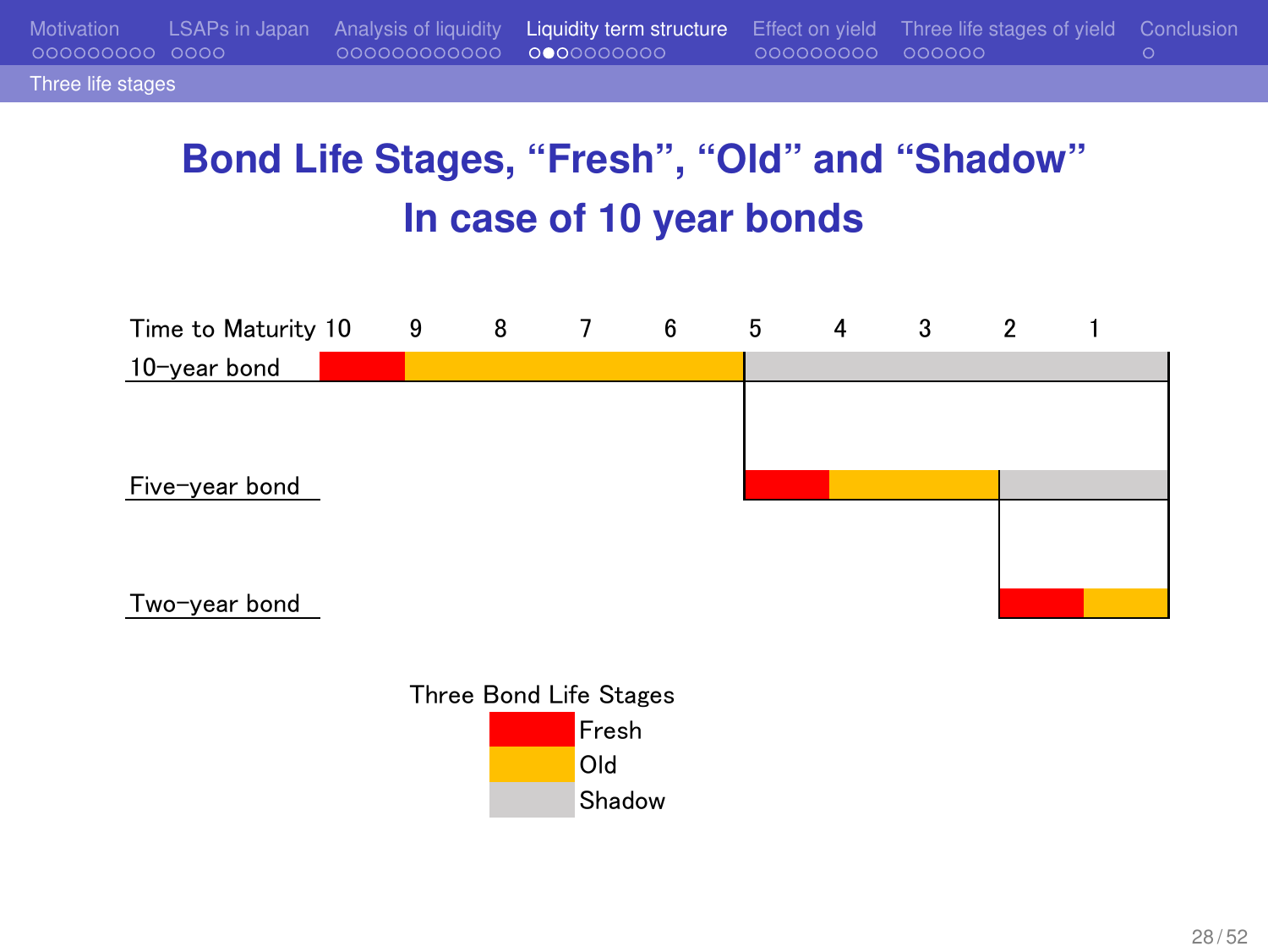#### **Research issues and hypotheses (continued)**

Motivation LSAPs in Japan Analysis of liquidity Liquidity term structure Effect on yield Three life stages of yield Conclusion

Three life stages

6. (a) The spotlight effect on the liquidity of old bonds is greater than that on the liquidity of fresh bonds.

(b) The spotlight effect on the liquidity of shadow bonds is mitigated by their high illiquidity.

7. (a) The spotlight effect on the yield of old bonds is greater than that on the yield of fresh bonds.

(b) The spotlight effect on the yield of shadow bonds is mitigated by their high illiquidity.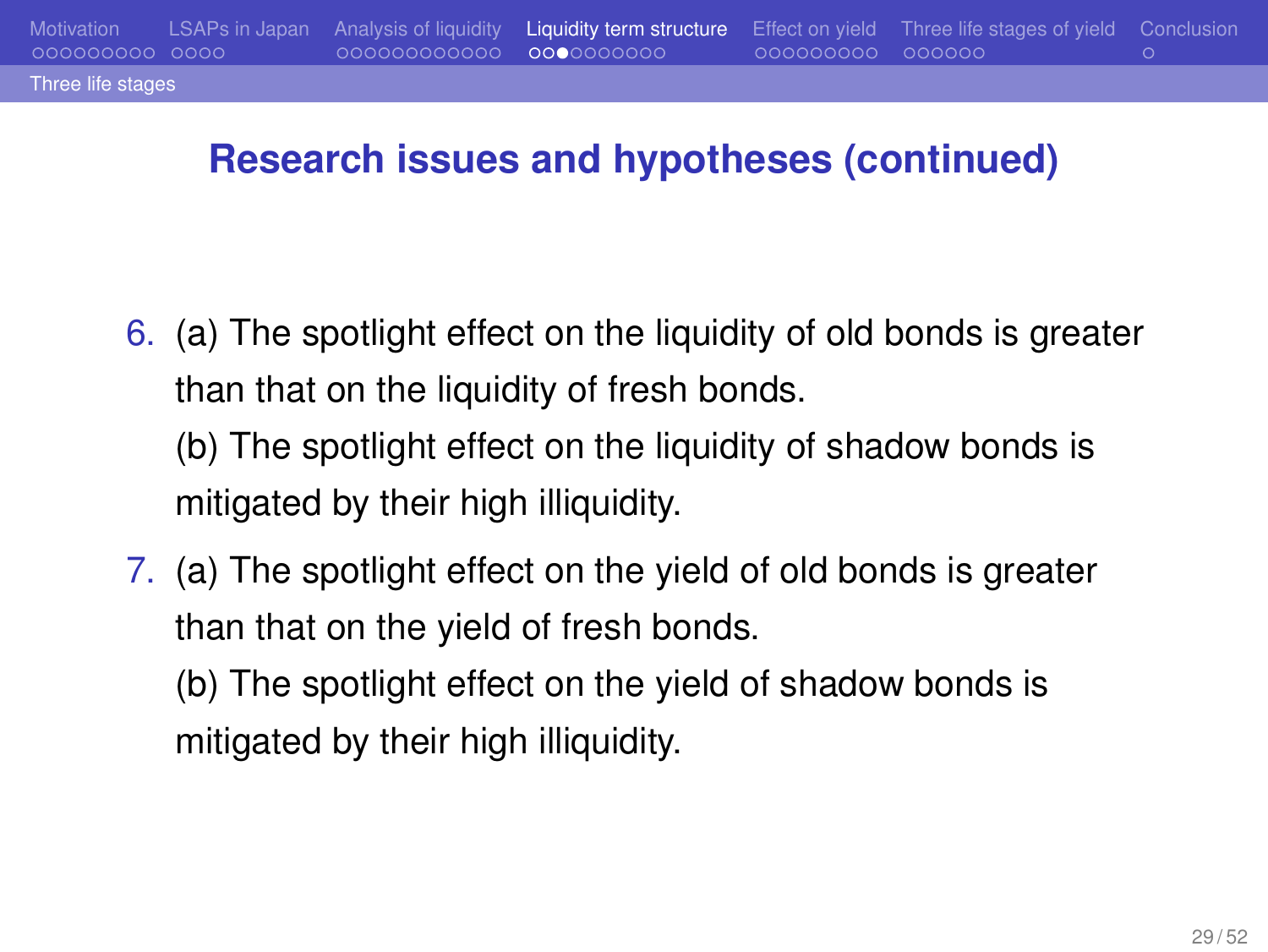## **6.1 Model for investigating life stages 1**

agggaggag

Motivation LSAPs in Japan Analysis of liquidity Liquidity term structure Effect on yield Three life stages of yield Conclusion

Empirical analysis of the three life stag

We firstly add old bond and shadow bond dummies to the cross-sectional regression model in Eq. (4) to examine the overall effect of the life stage on the bid–ask spread;

$$
sprd_{n,t} = \alpha + \sum_{i} \beta_{i} S \, potlight_{n,t}^{i} + \sum_{j} \gamma_{j} S \, carcity_{n,t}^{j} + \sum_{l} \kappa_{l} S \, tagel_{n,t} + \sum_{k} \theta_{k} Control_{n,t}^{k} + \epsilon_{n,t}
$$
\n
$$
(5)
$$

where the term  $\{Stage_{n,t}^l\}$  includes  $old_{n,t}$  and  $shadow_{n,t}.$ We run time fixed regression for each period with life stage dummies.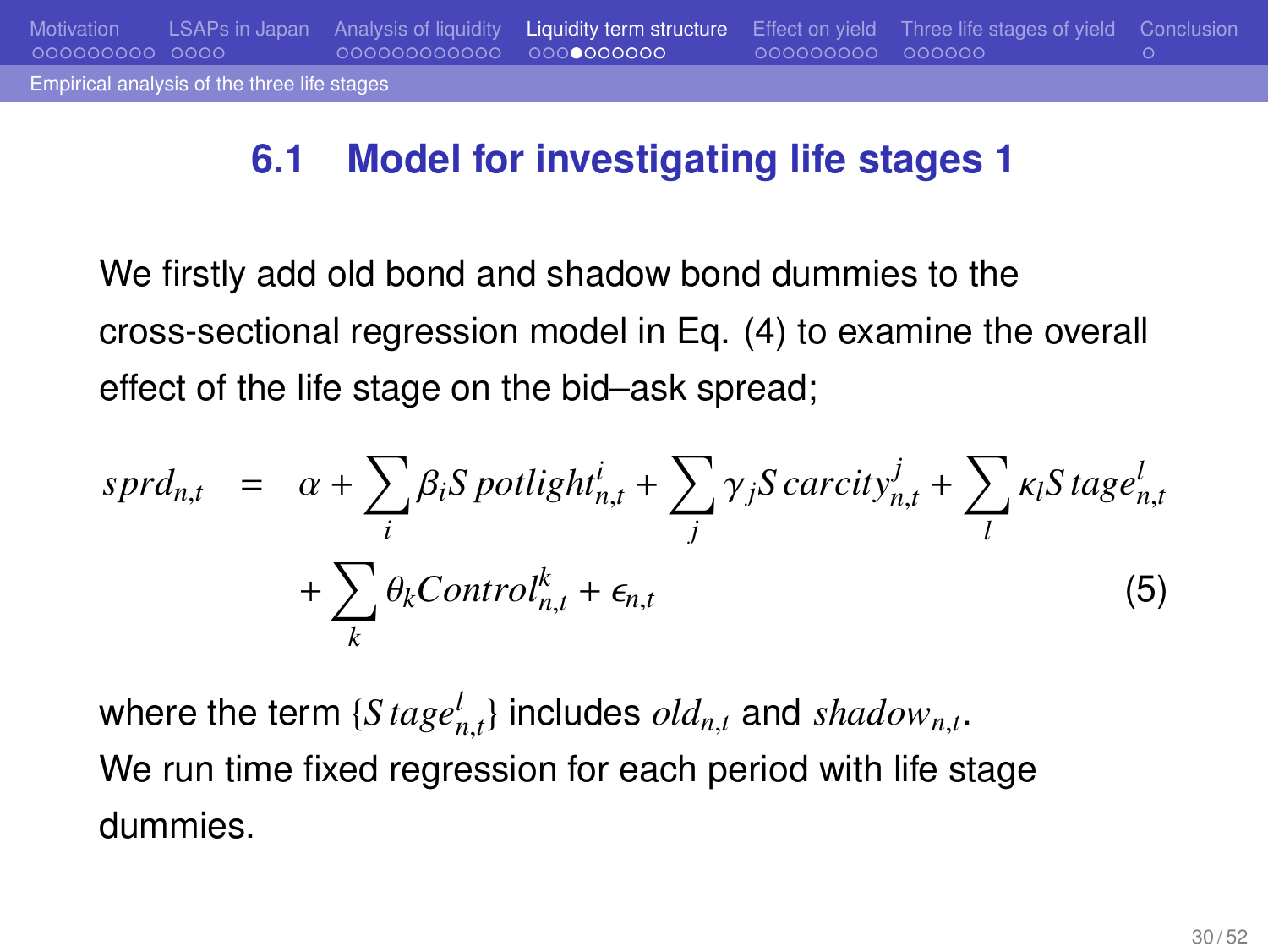Motivation LSAPs in Japan Analysis of liquidity Liquidity term structure Effect on yield Three life stages of yield Conclusion Empirical analysis of the three life stages

## **6.2 Cross-sectional regression with life stage dummies**

|            |                         | QEbase    |              | QE <sub>0</sub> |              | QQEX      |              | QQE1      |       | QQE2      |         |
|------------|-------------------------|-----------|--------------|-----------------|--------------|-----------|--------------|-----------|-------|-----------|---------|
| Spotlight  | Target                  | 0.286     |              | 0.550           | ×            | 1.020     | $***$        | 0.718     | ***   | 0.155     |         |
|            | Targeted the first time | $-0.579$  |              | 0.486           |              | 1.870     |              | 2.306     | ***   | 0.026     |         |
|            | Purchased               | $-0.017$  |              | $-0.145$        | ***          | $-0.029$  |              | $-0.062$  | $***$ | $-0.037$  | $**$    |
| Scarcity   | $\boldsymbol{h}$        | 0.406     | $\star\star$ | 1.992           | ***          | 0.376     | ***          | 1.424     | ***   | 0.348     | ***     |
|            | sh                      | 3.477     | ***          | $-1.279$        |              | $-0.434$  | $\star\star$ | 2.859     | $***$ | 0.321     | $\star$ |
| Life stage | Old bond dummy          | 1.109     | $***$        | 1.090           | $\star\star$ | 0.390     | $\star\star$ | $-0.344$  |       | $-0.142$  |         |
|            | Shadow bond dummy       | 1.315     | $***$        | 1.956           | $\star\star$ | 0.531     | $\star\star$ | 3.375     | ***   | 0.238     | $**$    |
| Control    | Drop                    | 0.374     |              | $-0.093$        |              | 0.329     |              | 0.030     |       | $-0.024$  |         |
|            | Dropped the first time  | 1.112     |              | $-0.945$        |              | 0.167     |              | 0.389     |       | $-0.655$  |         |
|            | Coupon                  | $-0.835$  | $\star\star$ | $-1.419$        | $***$        | $-0.101$  |              | $-0.127$  |       | 0.138     | $\star$ |
|            | Oustanding amount       | $-4.206$  | ***          | $-3.244$        | ***          | $-0.896$  | ***          | $-2.130$  | ***   | $-0.045$  |         |
|            | ttm                     | 2.1727    | ***          | 1.6212          | ***          | 1.0721    | ***          | 1.4004    | ***   | 1.2383    | ***     |
|            | $t$ ttm <sup>2</sup>    | $-0.0229$ | ***          | $-0.0206$       | ***          | $-0.0073$ | ***          | $-0.0140$ | ***   | $-0.0122$ | ***     |
|            | Observations            |           |              | 70748           |              | 16974     |              | 94119     |       | 82492     |         |
|            | Adjusted $R^2$          | 0.837     |              | 0.682           |              | 0.908     |              | 0.673     |       | 0.840     |         |

Table 4: Impact of three life stages of term structure on spread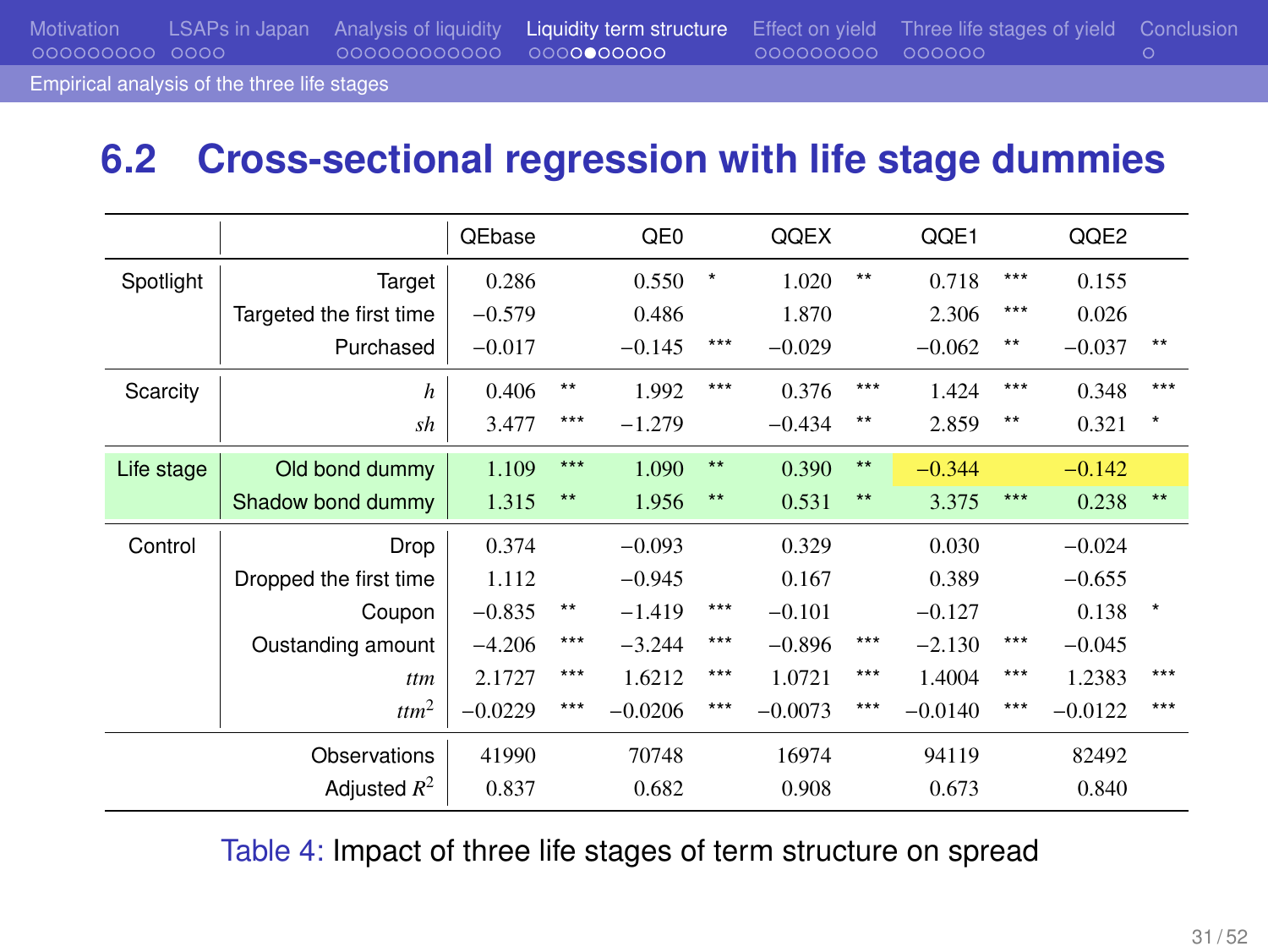## Liquidity term structure Effect on yield Three life stages of yield OOOOOOOO ical analysis of the three life stag

## **6.3 Results of regression of the spread with life stage dummies**

- ▶ The life stage dummies show the bid–ask spreads of fresh bonds are tighter than those of old bonds until QQE1, but in QQE1 and QQE2 this measure becomes indifferent. This indifference of the liquidity must result from the spotlight effect on old bonds.
- ▶ On the other hand, the bid–ask spreads of shadow bonds are wider than those of fresh bonds throughout the periods.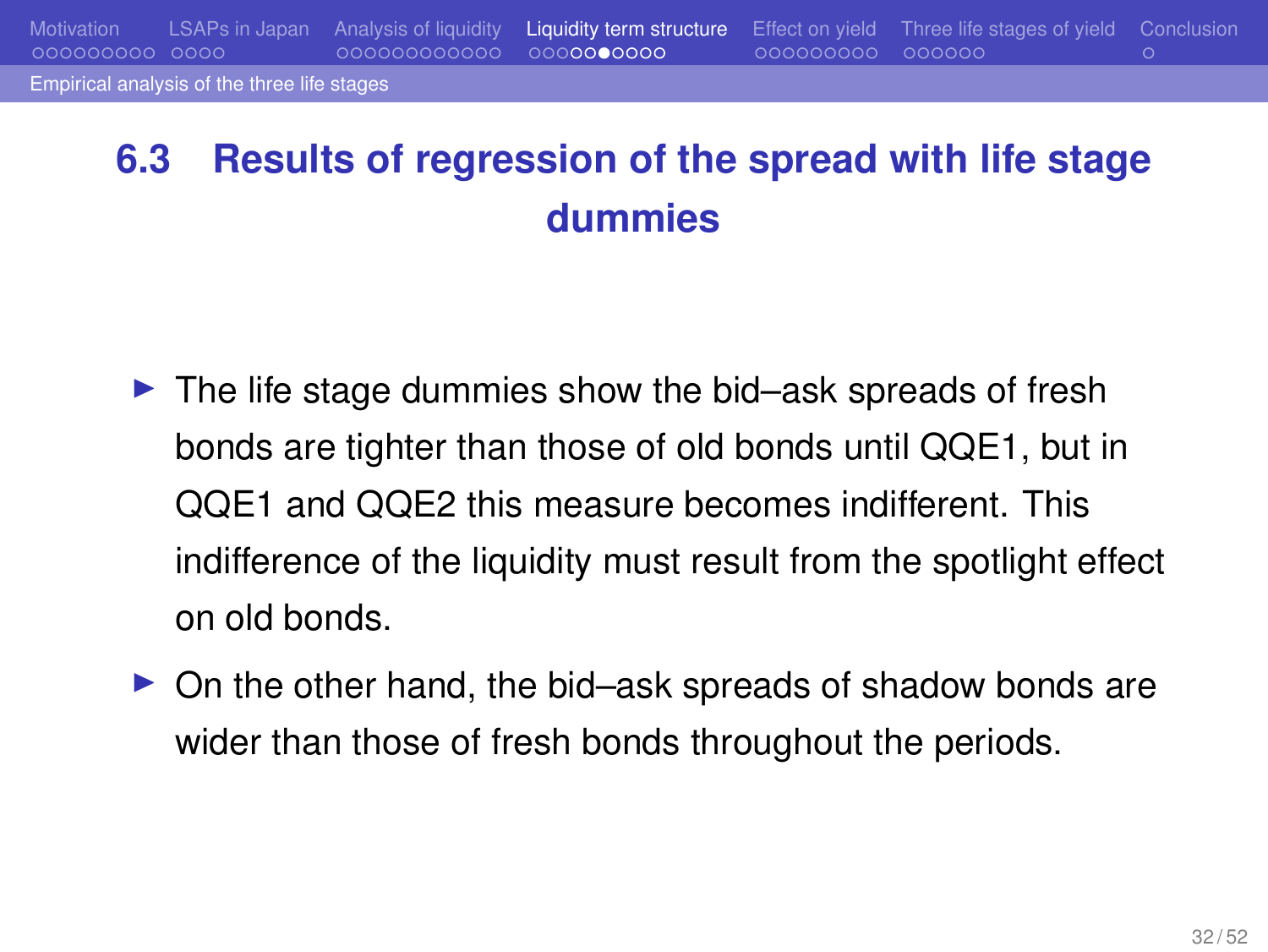#### **6.4 Model for investigating life stages 2**

Motivation LSAPs in Japan Analysis of liquidity Liquidity term structure Effect on yield Three life stages of yield Conclusion

Empirical analysis of the three life stage

Secondly, we add the cross terms of fresh and shadow bond dummies with the spotlight and scarcity effects variables to examine the structural break along the bond life stage.

$$
sprd_{n,t} = \alpha + \sum_{i} \beta_{i} S \, potlight_{n,t}^{i} + \sum_{j} \gamma_{j} S \, carcity_{n,t}^{j}
$$

$$
+ \sum_{i} \sum_{l} \kappa_{i,l} S \, tagel_{n,t} \times S \, potlight_{n,t}^{i} + \sum_{j} \sum_{m} \lambda_{j,m} S \, tagel_{n,t}^{m} \times S \, carcity_{n,t}^{j}
$$

$$
+ \sum_{k} \theta_{k} Control_{n,t}^{k} + \epsilon_{n,t}
$$
(6)

where the term  $\{Stage_{n,t}^l \times S\,pointightrightarrows\{ (S\,tag{e}^m_{n,t} \times S\,carcity^j_{n,t} \})$  includes *oldn*,*<sup>t</sup>* , *shadown*,*<sup>t</sup>* and the cross term of the two variables with the three spotlight variables (the two scarcity effect variables).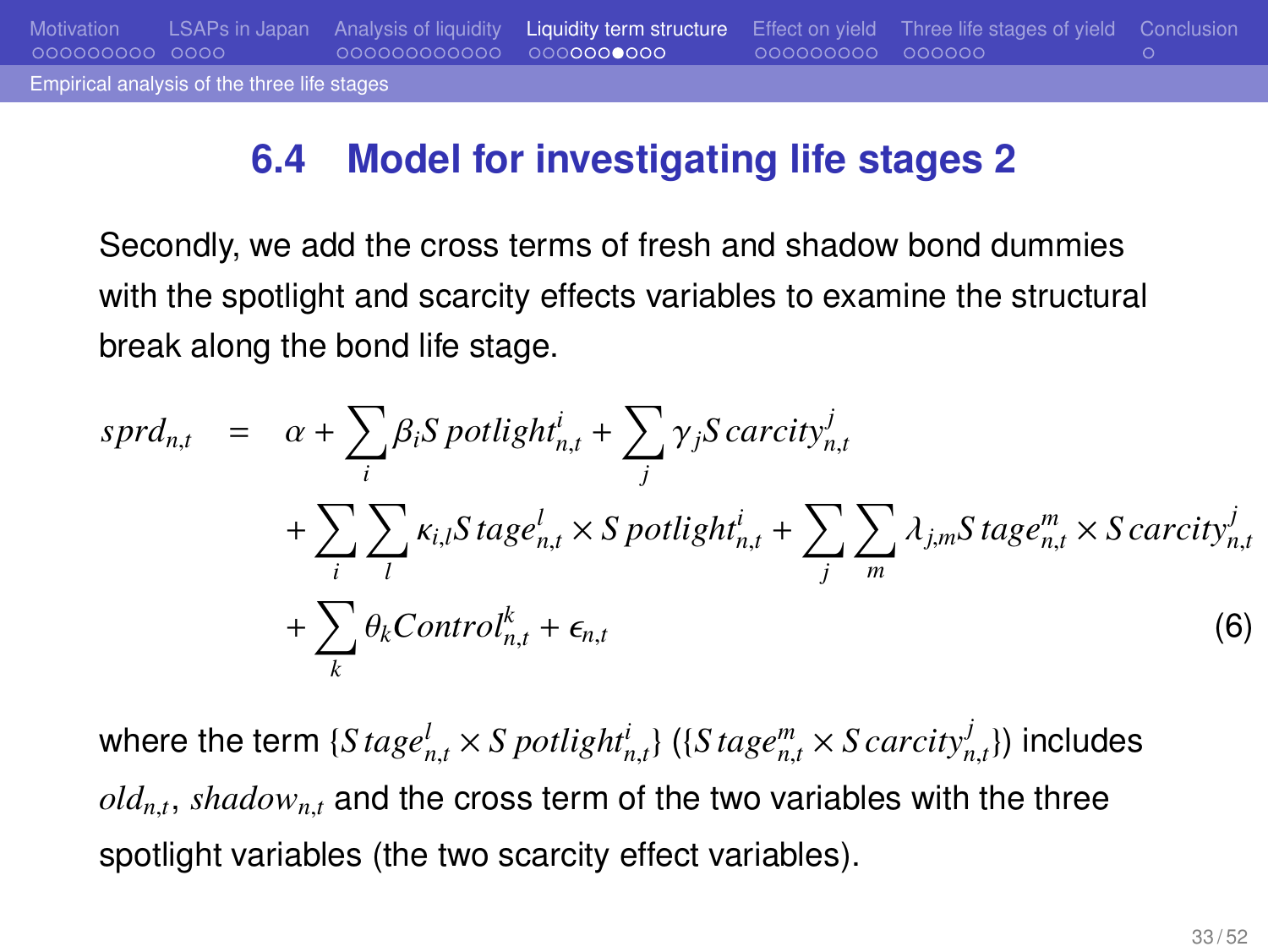Motivation LSAPs in Japan Analysis of liquidity Liquidity term structure Effect on yield Three life stages of yield Conclusion Empirical analysis of the three life stages

## **6.5 Impact of three life stages on liquidity through spotlight and scarcity effects**

Hypothesis6 (a) The spotlight effect on the liquidity of old bonds is greater than that on the liquidity of fresh bonds. (b) The spotlight effect on the liquidity of shadow bonds is mitigated by their high illiquidity.

|           |                         | QEbase    |              | QE0       |     | QQEX      |       | QQE1      |     | QQE2      |         |
|-----------|-------------------------|-----------|--------------|-----------|-----|-----------|-------|-----------|-----|-----------|---------|
| Spotlight | Target                  | 0.6242    |              | 0.4364    |     | 0.9665    | ***   | 0.0961    |     | 0.2132    |         |
|           | Targeted the first time | $-0.8073$ |              | 0.2212    |     | 0.9754    |       | 0.1393    |     | $-0.4618$ |         |
|           | Purchased               | 0.0165    |              | 0.0121    |     | $-0.0293$ | $***$ | 0.0187    |     | $-0.0286$ | $\star$ |
| Scarcity  | $\boldsymbol{h}$        | $-1.0578$ | $\star\star$ | $-0.6436$ | *** | $-0.2093$ | $**$  | $-0.2208$ |     | $-0.1006$ |         |
|           | sh                      | 7.4149    | ***          | 3.1733    | *** | 1.0503    | ***   | 4.3544    | *** | 0.6366    | $\star$ |
| Control   | Drop                    | 0.0788    |              | 0.3743    |     | 0.3402    |       | $-0.1713$ |     | $-0.1034$ |         |
|           | Dropped the first time  | 0.1262    |              | $-0.5687$ |     | $-0.1177$ |       | 0.2848    |     | $-0.5538$ |         |
|           | Coupon                  | $-0.4511$ | $\star\star$ | $-0.9061$ | *** | 0.0321    |       | $-0.5935$ |     | 0.1012    |         |
|           | Outstanding amount      | $-3.5056$ | ***          | $-2.4040$ | *** | $-0.6596$ | ***   | $-2.2351$ | *** | $-0.0139$ |         |
|           | ttm                     | 2.1562    | ***          | 1.5942    | *** | 1.1001    | ***   | 1.4822    | *** | 1.2449    | ***     |
|           | ttm <sup>2</sup>        | $-0.0203$ | ***          | $-0.0169$ | *** | $-0.0074$ | ***   | $-0.0160$ | *** | $-0.0124$ | ***     |
|           | Observations            | 41990     |              | 70748     |     | 16974     |       | 94119     |     | 82492     |         |
|           | Adjusted $R$ squared    | 0.846     |              | 0.707     |     | 0.910     |       | 0.687     |     | 0.841     |         |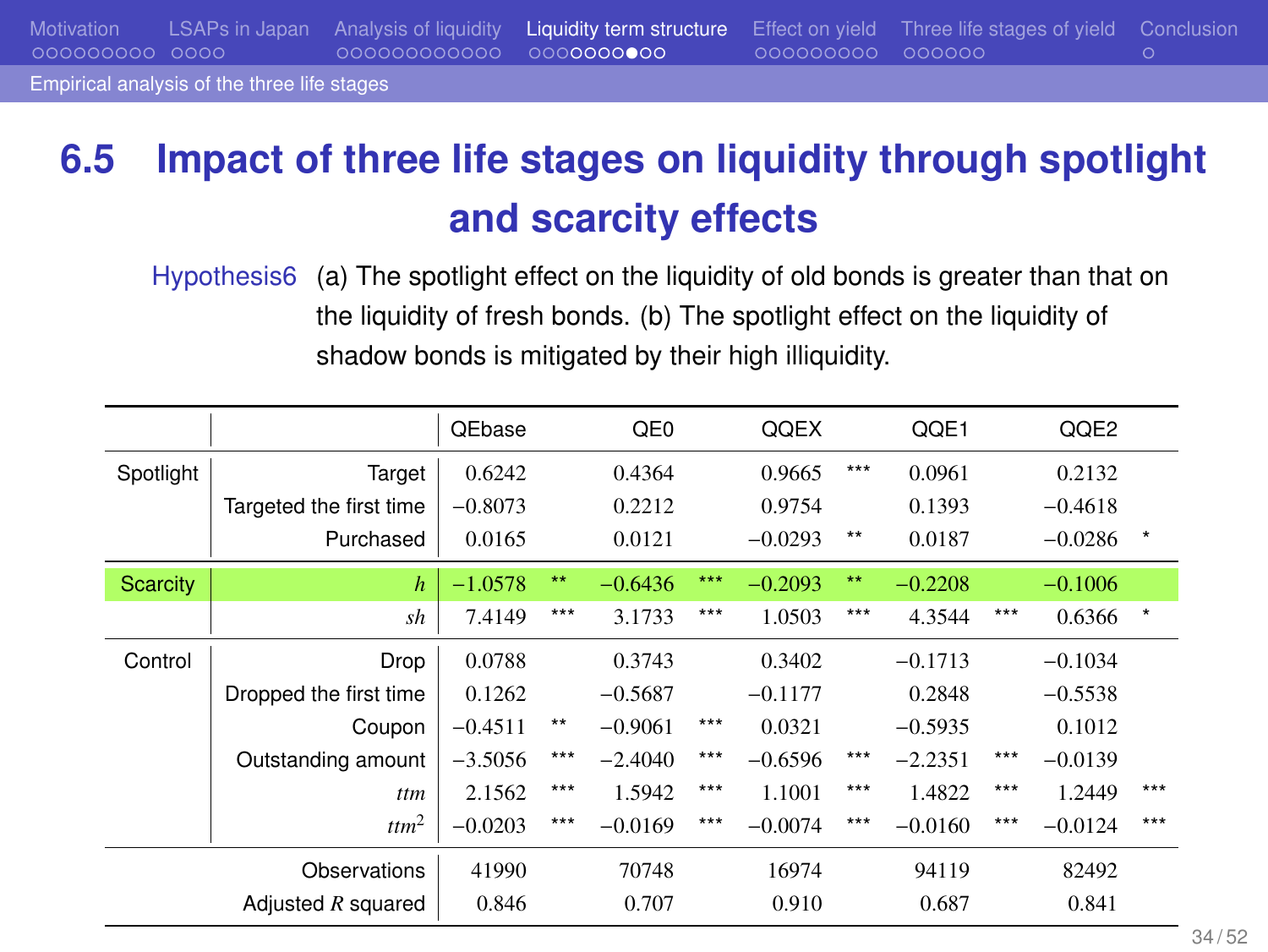Motivation LSAPs in Japan Analysis of liquidity Liquidity term structure Effect on yield Three life stages of yield Conclusion Empirical analysis of the three life stages

## **6.5 (continued) Impact of three life stages on liquidity through spotlight and scarcity effects**

|             |                         | <b>QEbase</b> |     | QE0       |         | QQEX      |         | QQE1      |            | QQE2      |     |
|-------------|-------------------------|---------------|-----|-----------|---------|-----------|---------|-----------|------------|-----------|-----|
| Life stage  | Old bond dummy          | 2.9632        | *** | 1.0528    |         | 1.0296    | ***     | 0.4335    |            | $-0.2040$ |     |
| Cross term  | Target                  | $-0.5408$     | ×   | $-0.1640$ |         | 0.0161    |         | 0.0050    |            | $-0.1006$ |     |
| with Old    | Targeted the first      | <b>NA</b>     |     | <b>NA</b> |         | 9.2669    | ***     | <b>NA</b> |            | <b>NA</b> |     |
|             | Purchased               | $-0.0107$     |     | $-0.3614$ | ***     | $-0.0253$ |         | 0.1691    | ***        | $-0.0277$ |     |
|             | $\boldsymbol{h}$        | 1.5702        | *** | 3.2716    | ***     | 0.4784    | ***     | 0.9974    | ***        | 0.2701    | **  |
|             | sh                      | $-2.7195$     | *** | $-2.1793$ | ***     | $-0.8797$ | ***     | $-1.8456$ | ***        | $-0.1733$ |     |
| Life stage  | Shadow bond dummy       | 8.6958        | *** | 8.3974    | ***     | 2.0923    | ***     | $-0.1166$ |            | $-0.0985$ |     |
| Cross term  | Target                  | $-0.2692$     |     | 0.8202    | $\star$ | $-0.0006$ |         | 1.4637    | ***        | $-0.0322$ |     |
| with Shadow | Targeted the first time | <b>NA</b>     |     | $-3.3587$ | ***     | $-1.6824$ | $\star$ | <b>NA</b> |            | <b>NA</b> |     |
|             | Purchased               | 0.1327        |     | $-0.2452$ | ***     | 0.0788    |         | $-0.4091$ | $^{\star}$ | $-0.0801$ | *   |
|             | $\boldsymbol{h}$        | 1.5807        | *** | 2.4932    | ***     | 0.7205    | ***     | 3.2723    | ***        | 0.8531    | *** |
|             | sh                      | $-7.6603$     | *** | $-7.2424$ | ***     | $-1.9556$ | ***     | $-0.1905$ |            | $-0.4287$ |     |

Table 5: Impact of three life stages on spread through scarcity effects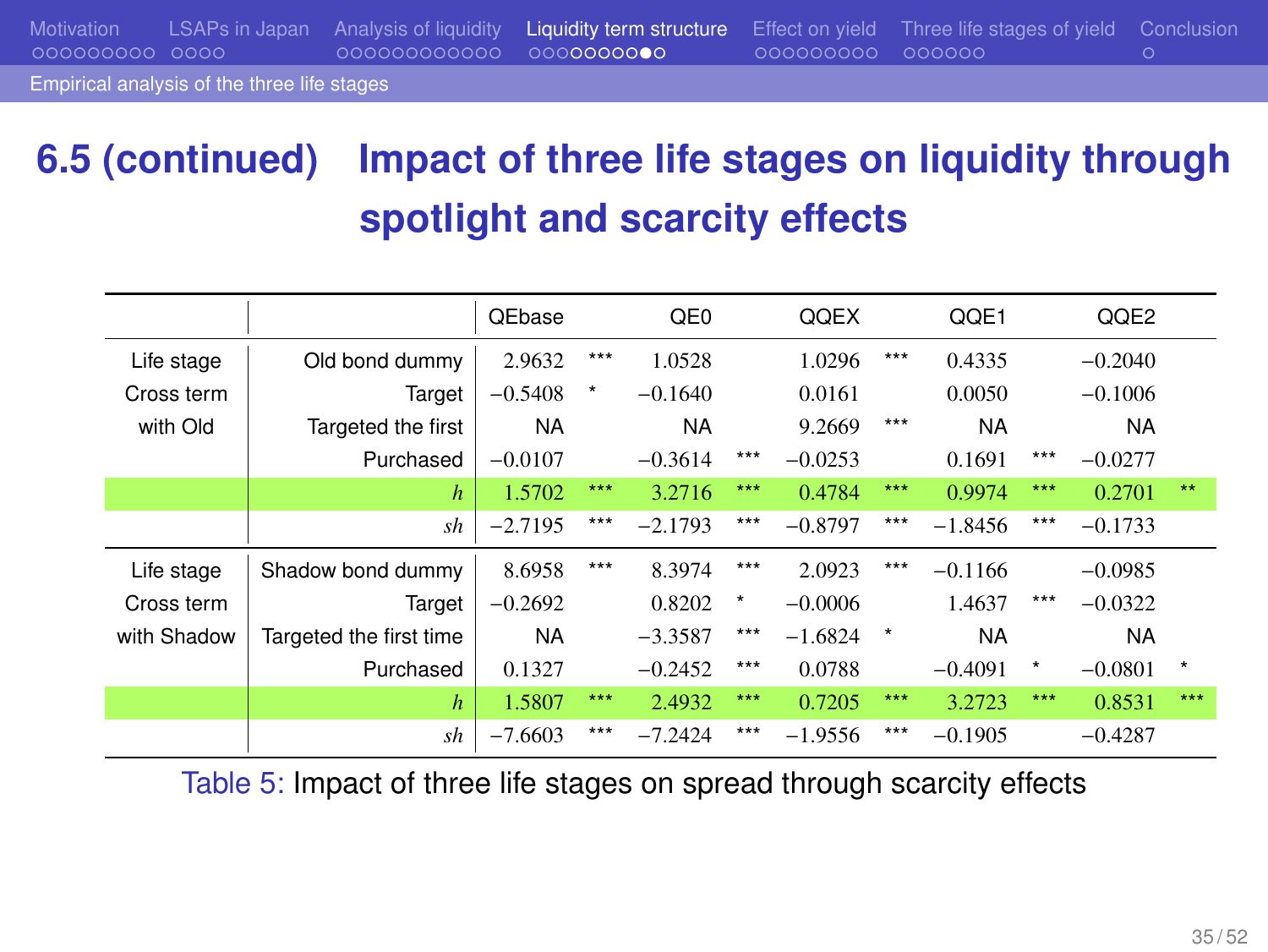## Motivation LSAPs in Japan Analysis of liquidity Liquidity term structure Effect on yield Three life stages of yield Conclusion Empirical analysis of the three life stag

## **6.6 Results of regression of the spread with life stage variables**

- $\blacktriangleright$  The relative holding ratio of the bond is estimated as a positive value for the old and shadow bonds throughout the periods.
- $\triangleright$  On the other hand, fresh bonds show better liquidity associated with the relative holding ratio. A rising holding ratio works as a signal of the strong demand from the BoJ. The Hypothesis 6(b) is not supported for the fresh bonds.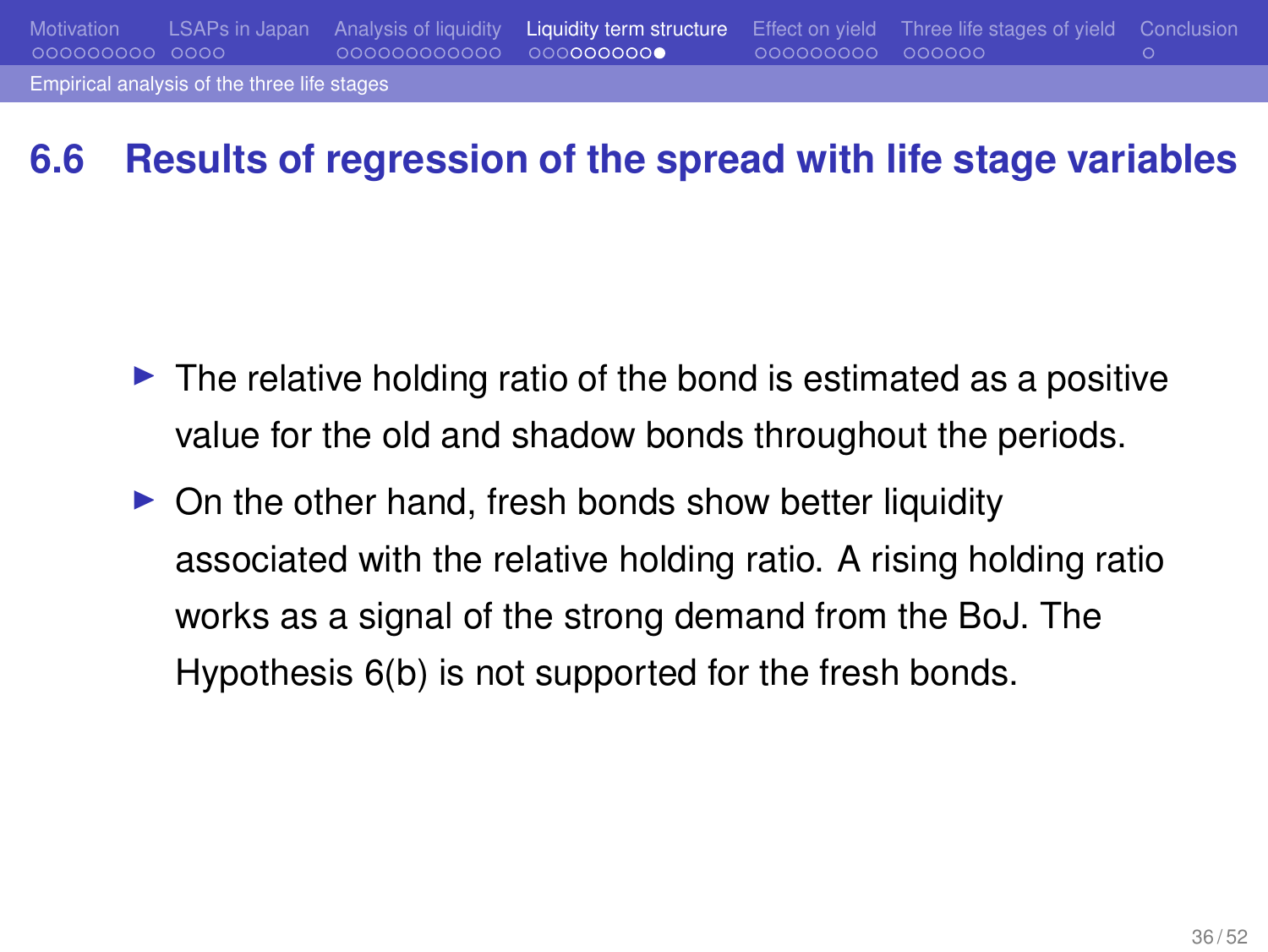#### **Empirical analysis of the LSAP effect on yield**

We investigate the LSAP effect on yield by two empirical analyses.

- 4. Time-series analysis of the yield change
- 5. Cross-sectional analysis of the bond yield (level)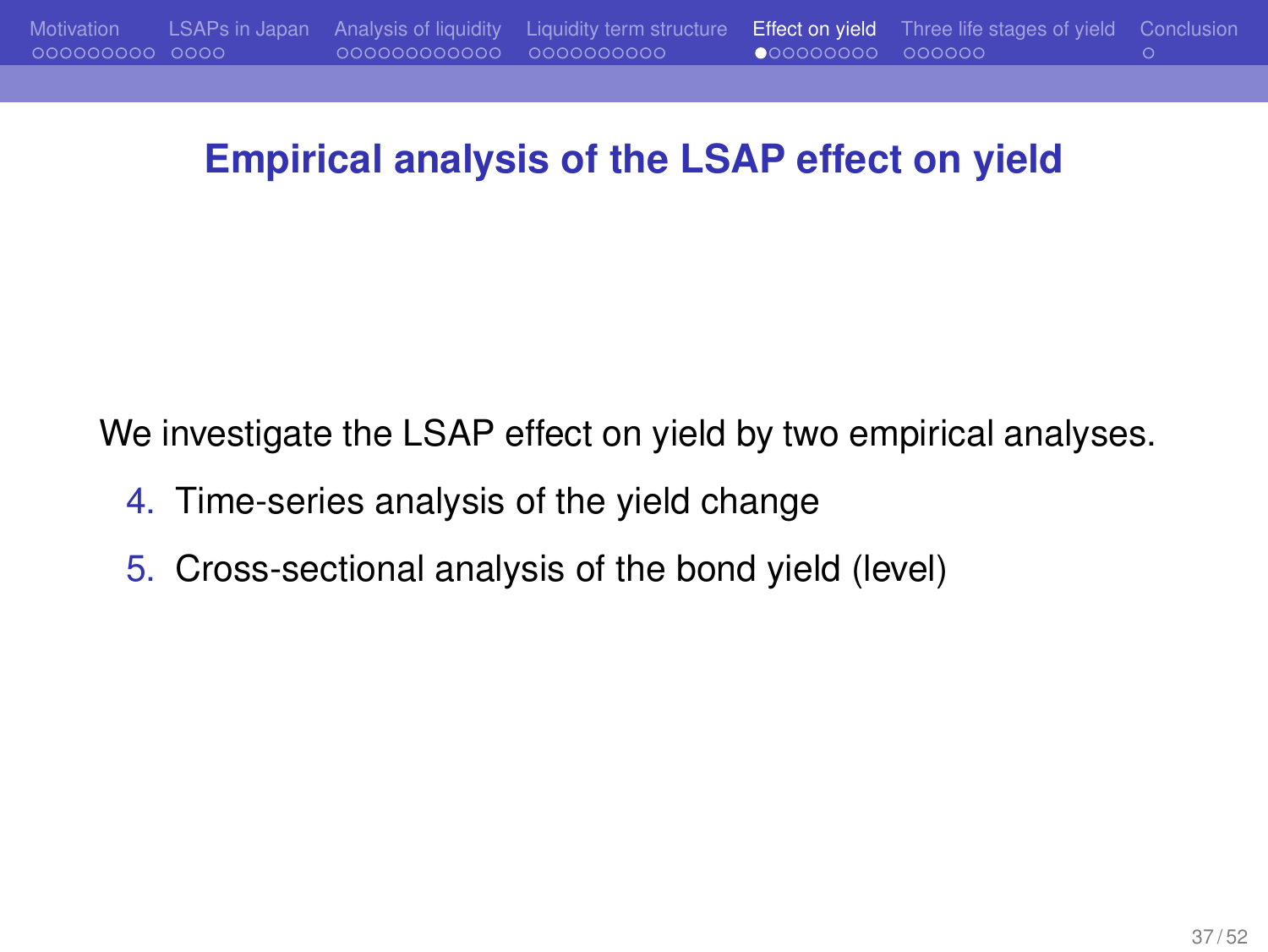## **4.0 Regression model for yield change**

- ▶ The spotlight effect is expected to affect the bond price significantly because it indicates strong demand for government bonds.
- $\blacktriangleright$  We investigate whether the inclusion in an auction target list or the actual purchase affects the bond yield.
- ▶ We consider the following regression model of change in yield: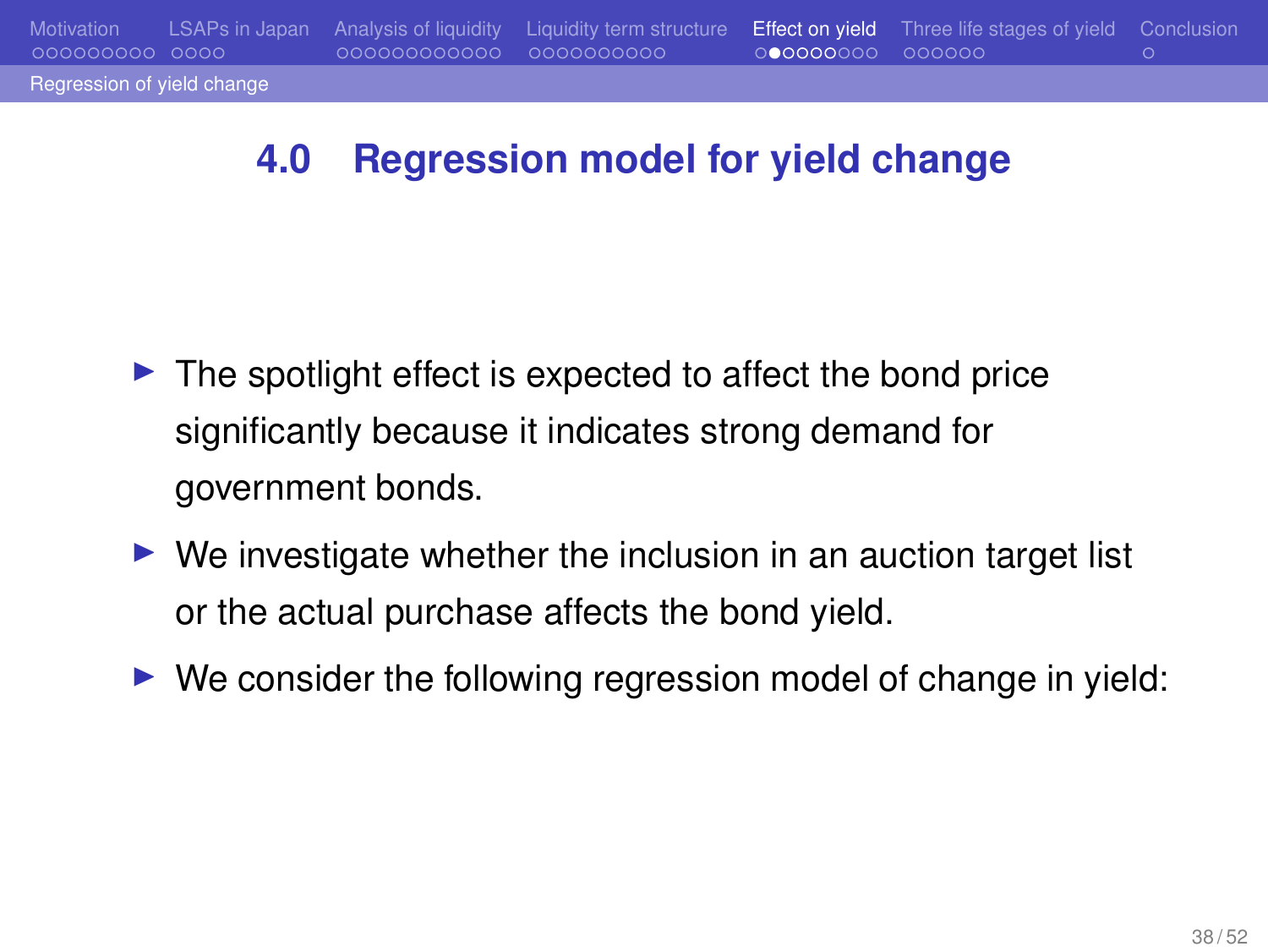#### **4.1 Regression model for yield change**

$$
\Delta Y_{n,t,t-1} = \alpha + \sum_{i} \beta_{i} S \, \text{potlight}_{n,t}^{i} + \sum_{j} \gamma_{j} Lagger_{n,t-1}^{j} + \sum_{k} \theta_{k} \text{Macro}_{t}^{k}
$$
\n
$$
+ \sum_{l} \kappa_{l} \text{Newly}_{n,t}^{l} + \sum_{m} \lambda_{m} \text{Control}_{n,t}^{m} + \epsilon_{n,t} \tag{7}
$$

where

Regression of yield change

- ∆*Yn*,*t*,*t*−<sup>1</sup> : Daily change in the bond yield
- *S* potlight :  $target_{n,t}$ ,  $ftarget_{n,t}$  and  $purchased_{n,t}$
- *Lagged* : Yield change lagged and yield curve fitting error lagged
- *Newly* : Amount of the substitutes being newly issued at *t* − 1, *t*, *t* + 1
- *Macro* : Change in TOPIX, global bonds, cross currency swap and Dummy of Fed and ECB announcement days
- *Control<sup>i</sup> n*,*t* : Program announcement date, drop and first drop dummies, Remaining time to maturity  $\tau$  and  $\tau^2$

39 / 52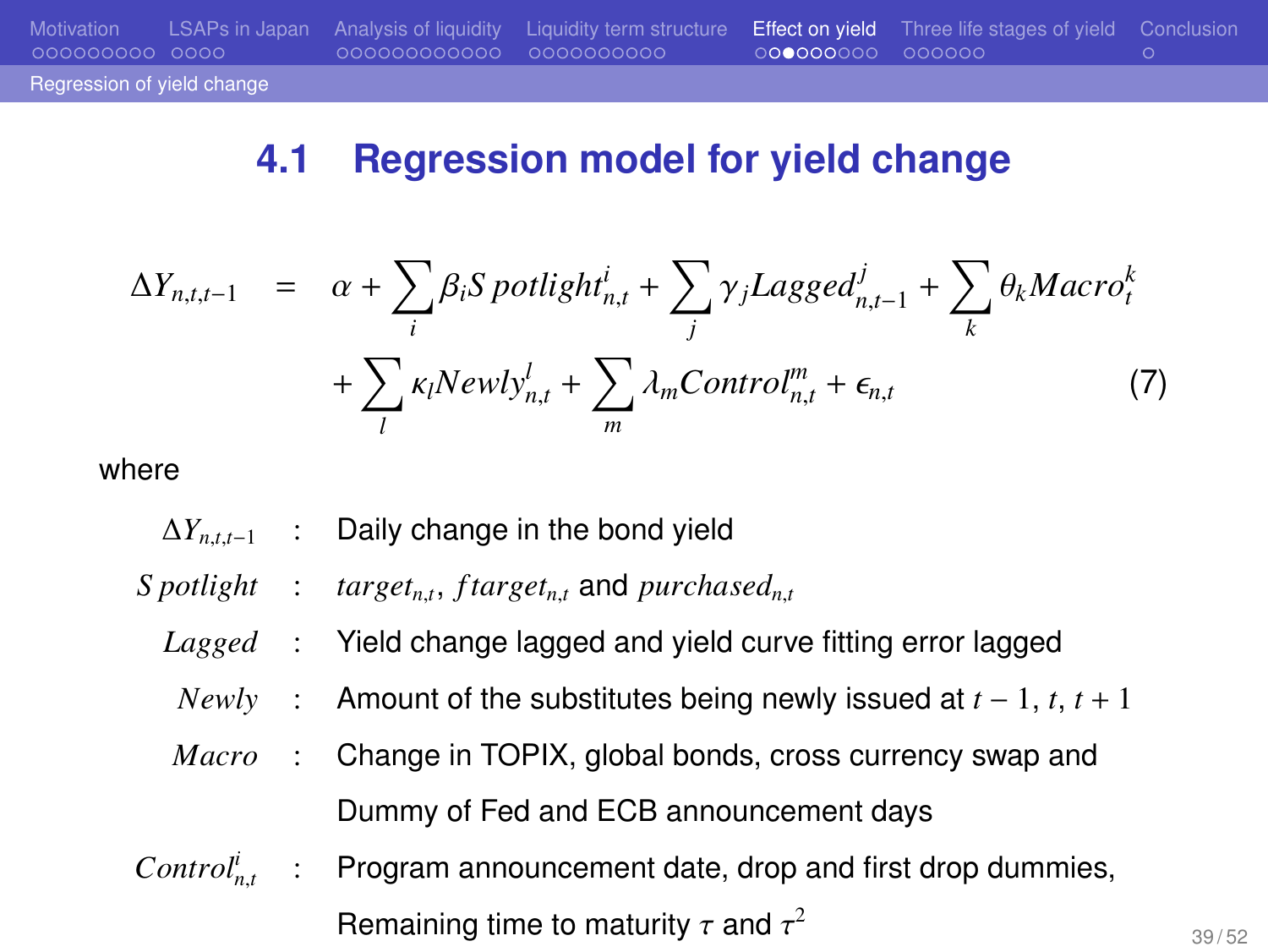Regression of yield change

Motivation LSAPs in Japan Analysis of liquidity Liquidity term structure Effect on yield Three life stages of yield Conclusion

## **4.2 Time-series regression of change in the bond yield**

Hypothesis4 Bond yields are lower on reverse auction days because of bond spotlight effects, captured by inclusion in the target list or purchase of a particular bond, which raise bond prices.

|           |                               | QEbase    |         | QE <sub>0</sub> | QQEX               |              | QQE1      |       | QQE2      |              |
|-----------|-------------------------------|-----------|---------|-----------------|--------------------|--------------|-----------|-------|-----------|--------------|
| Spotlight | <b>Target</b>                 | $-0.4248$ | ***     | $-0.1520$       | $-0.5660$          |              | $-0.3092$ | ***   | $-0.3352$ | $***$        |
|           |                               | $-4.06$ ) |         | $-1.01$ )       | $(-0.76)$          |              | $-3.67$ ) |       | $-2.35$ ) |              |
|           | Targeted the first time       | $-0.5280$ | $***$   | $-0.2484$       | $-1.0090$          |              | 0.0873    |       | 0.0443    |              |
|           |                               | $-2.71)$  |         | $(-1.59)$       | $-0.62$ )          |              | (0.37)    |       | (0.21)    |              |
|           | Purchased                     | 0.0339    | $\star$ | 0.0097          | 0.0324             |              | 0.0041    |       | 0.0094    |              |
|           |                               | (1.72)    |         | (0.79)          | (0.68)             |              | (0.86)    |       | (1.28)    |              |
| Lagged    | Change in yield lagged        | 0.0869    | $\ast$  | $-0.0725$       | 0.1095             |              | $-0.3678$ | ***   | $-0.1259$ | $***$        |
|           |                               | (1.93)    |         | $(-1.13)$       | (1.11)             |              | $-2.63$ ) |       | $(-2.55)$ |              |
|           | Svensson fitting error lagged | $-0.1897$ | ***     | $-0.0583$       | $***$<br>$-0.0602$ | $\star\star$ | $-0.0531$ | $***$ | $-0.0149$ | $\star\star$ |
|           |                               | $-5.85$ ) |         | $(-2.52)$       | $-2.32$ )          |              | $(-3.31)$ |       | $(-2.00)$ |              |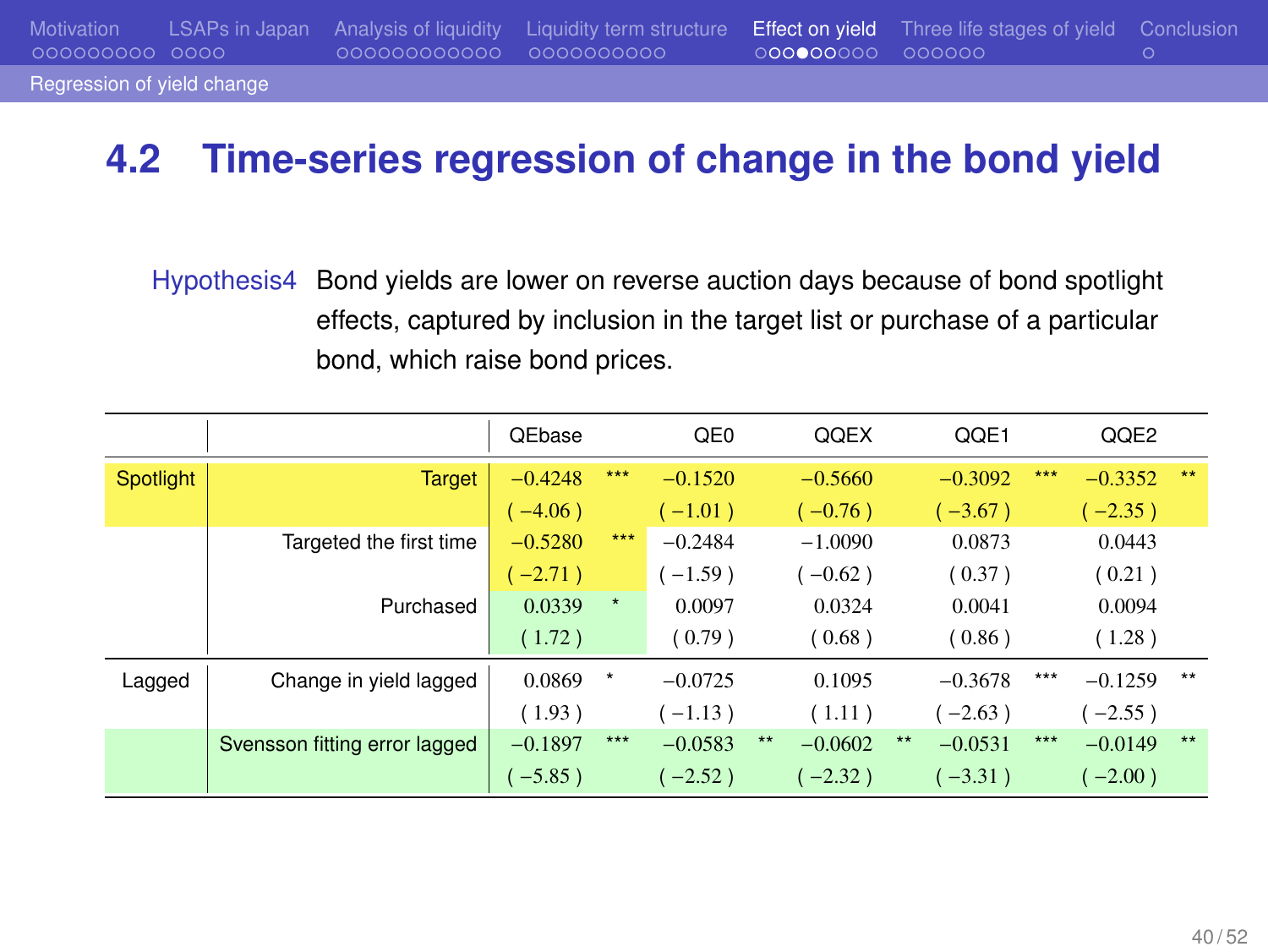| 000000000 0000 -           | 0000000000000 00000000000 | 000000000 000000 | Motivation LSAPs in Japan Analysis of liquidity Liquidity term structure Effect on yield Three life stages of yield Conclusion |  |
|----------------------------|---------------------------|------------------|--------------------------------------------------------------------------------------------------------------------------------|--|
| Regression of yield change |                           |                  |                                                                                                                                |  |

## **4.3 Time-series regression of change in the bond yield**

| (continued) |                                     |           |                 |                 |                 |            |              |           |                 |           |     |  |
|-------------|-------------------------------------|-----------|-----------------|-----------------|-----------------|------------|--------------|-----------|-----------------|-----------|-----|--|
|             |                                     | QEbase    |                 | QE <sub>0</sub> |                 | QQEX       |              | QQE1      |                 | QQE2      |     |  |
| Macro       | <b>TOPIX</b> change                 | 0.3893    | ***             | 0.2528          | $***$           | 0.3008     | $\star\star$ | 0.1738    | $***$           | $-0.0073$ |     |  |
|             | US and Germany bond change          | 4.6867    | ***             | 8.2759          | $***$           | 16.3733    | $**$         | 8.1378    | $***$           | 14.5741   | *** |  |
|             | US/JPN cross currency swap          | $-0.0412$ |                 | 0.0519          |                 | $-0.2077$  |              | $-0.0960$ | ۰               | $-0.0435$ |     |  |
|             | Fed announcement date $(-)$         | $-0.6075$ | $***$           | 0.4899          |                 | $-1.4742$  |              | 0.5405    |                 | 0.1275    |     |  |
|             | Fed announcement date (+)           | $-0.6397$ | ***             | $-0.7687$       | $^{\star\star}$ | $-1.3049$  | $\star\star$ | $-0.3168$ |                 | $-1.1439$ |     |  |
|             | ECB announcement date $(-)$         | $-0.5427$ |                 | $-0.4798$       |                 | $-2.3549$  | ***          | 0.4714    | $^{\star\star}$ | 0.2224    |     |  |
|             | ECB announcement date (+)           | 0.5101    |                 | 0.0386          |                 | 2.1457     | $***$        | 0.0030    |                 | 0.0725    |     |  |
| Newly       | Newly issued (issue date)           | $-0.0385$ | $^{\star\star}$ | 0.0235          | $^\star$        | $-0.0352$  |              | 0.0068    |                 | 0.0185    |     |  |
|             | Newly issued (day before the issue) | $-0.0117$ |                 | $-0.0097$       |                 | 0.0184     |              | 0.0311    | ***             | 0.0190    |     |  |
|             | Newly issued (day after the issue)  | $-0.0253$ |                 | 0.0222          | $^{\star\star}$ | $-0.0241$  |              | $-0.0044$ |                 | 0.0120    |     |  |
| Control     | Program announcement                | 0.0816    |                 | $-0.2126$       |                 | $-8.3111$  | ***          | <b>NA</b> |                 | $-0.8463$ | **  |  |
|             |                                     | (0.63)    |                 | $(-0.70)$       |                 | $(-16.11)$ |              |           |                 | $(-2.12)$ |     |  |
|             | Drop                                | $-0.7298$ | ***             | 0.0178          |                 | $-0.5993$  |              | $-0.1542$ | $^\star$        | $-0.1118$ |     |  |
|             |                                     | $(-3.86)$ |                 | (0.14)          |                 | $(-0.91)$  |              | $(-1.77)$ |                 | $(-0.44)$ |     |  |
|             | Dropped the first time              | $-0.4271$ | **              | $-0.1235$       |                 | $-1.3210$  | $\;$ $\;$    | $-0.5747$ | $^{\star\star}$ | 0.0057    |     |  |
|             |                                     | $(-2.47)$ |                 | $(-0.60)$       |                 | $(-1.92)$  |              | $(-2.41)$ |                 | (0.01)    |     |  |
|             | ttm                                 | 0.0501    |                 | 0.3669          |                 | $-6.1085$  | $\star\star$ | 0.0476    |                 | 0.0644    |     |  |
|             | $~t$ tm <sup>2</sup>                | $-0.0072$ |                 | $-0.0080$       |                 | $-0.1426$  |              | $-0.0024$ |                 | $-0.0021$ |     |  |
|             | Observations                        | 41798     |                 | 70437           |                 | 16901      |              | 93709     |                 | 82143     |     |  |
|             | Adjusted $R^2$                      | 0.2292    |                 | 0.1662          |                 | 0.2140     |              | 0.1759    |                 | 0.1111    |     |  |

Table 6: Regression of the yield change with bond-fixed effext.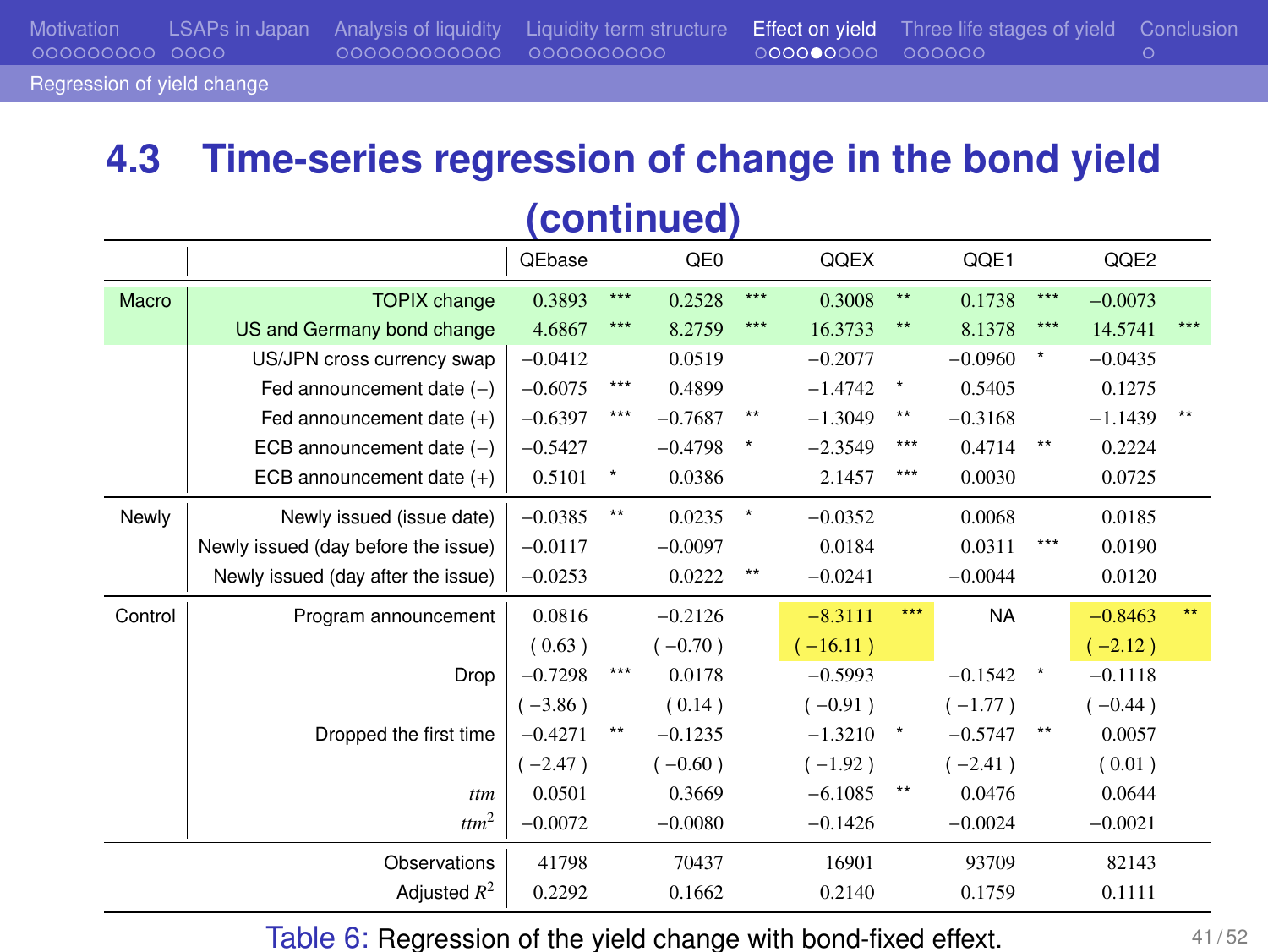#### **4.4 Results of regression for the yield change**

Regression of yield cha

ooc

- ▶ The spotlight effect captured by inclusion in the target list increases the price decline throughout the periods and significant negative coefficients are estimated in QEbase, QQE1, and QQE2.
- $\blacktriangleright$  *purchased<sub>n,t</sub>* has a positive coefficient that is marginally significant only in QEbase.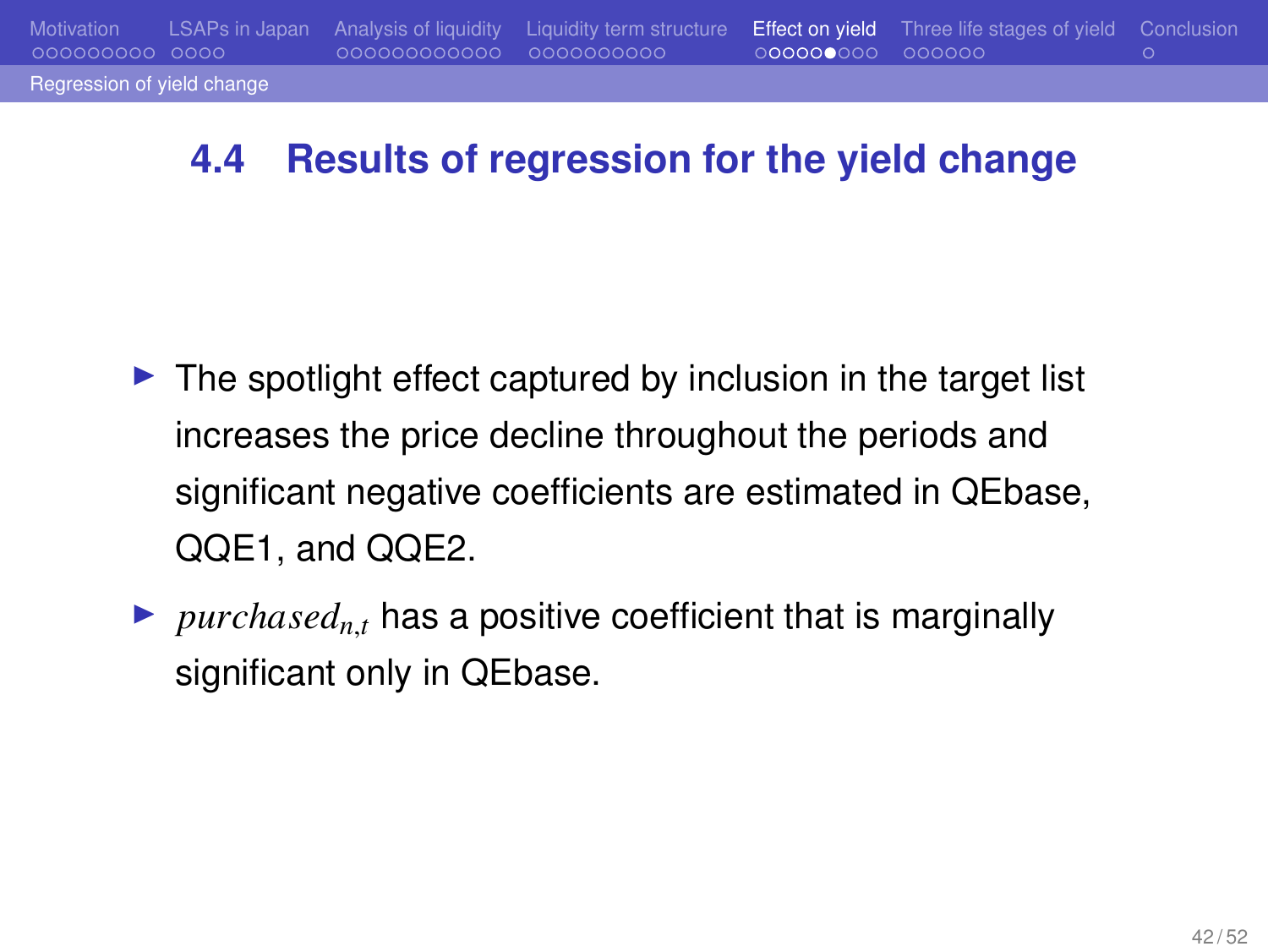#### **5.0 Cross-sectional regression model for bond yield**

$$
Y_{n,t} = \alpha + \sum_{i} \beta_{i} S \, \text{potlight}_{n,t}^{i} + \sum_{j} \gamma_{j} S \, \text{carcity}_{n,t}^{j}
$$
\n
$$
+ \sum_{k} \theta_{k} \text{Control}_{n,t}^{k} + \epsilon_{n,t} \tag{8}
$$

where

Cross-Sectional Differences in Yields

*Yn*,*<sup>t</sup>* : Yield to maturity of security *n* at time *t* S potlight : target<sub>n,t</sub>, f target<sub>n,t</sub> and purchased<sub>n,t</sub> *S carcity* : Relative holding ratio of a bond  $h_{n,t}$  and those of substitutes'  $sh_{n,t}$ *Control* : Drop and first drop dummies, coupon and the logarithm of outstanding  $lnO_{n,t},\,\tau$  and  $\tau^2$ 

We run the regression with daily time dummies for each period.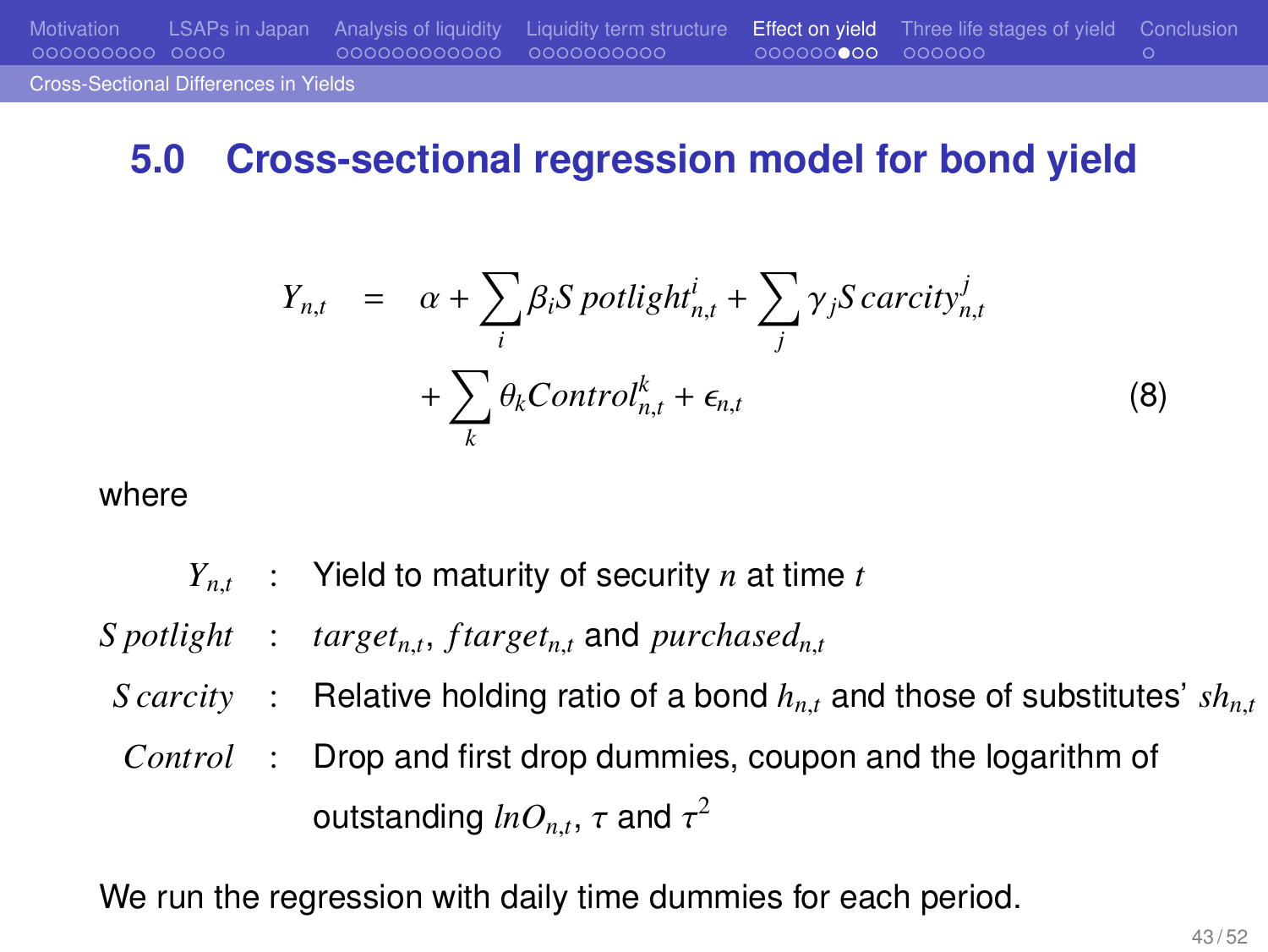Motivation LSAPs in Japan Analysis of liquidity Liquidity term structure Effect on yield Three life stages of yield Conclusion Cross-Sectional Differences in Yields

## **5.1 Cross-sectional regression for bond yield**

The significances are calculated from two-way cluster robust standard errors.

Hypothesis5 Bond yields across bonds are lower due to the spotlight effect, which is mitigated by greater bond illiquidity (scarcity).

|           |                        | QEbase   |              | QE <sub>0</sub> |            | QQEX      |              | QQE1      |            | QQE2      |       |
|-----------|------------------------|----------|--------------|-----------------|------------|-----------|--------------|-----------|------------|-----------|-------|
| Spotlight | target                 | $-1.694$ | $**$         | $-2.642$        | ***        | $-4.593$  | ***          | $-2.722$  | ***        | $-1.797$  | ***   |
|           | ftarget                | $-1.031$ |              | $-2.118$        | $\star$    | $-11.468$ | **           | $-3.339$  | **         | 0.040     |       |
|           | purchased              | 0.855    | $***$        | 0.060           |            | 0.004     |              | $-0.081$  |            | 0.231     | $***$ |
| Scarcity  | $\boldsymbol{h}$       | $-0.369$ |              | $-0.961$        | $\star$    | $-1.437$  | $\star\star$ | $-1.185$  | $\star$    | $-0.273$  |       |
|           | sh                     | 11.605   | $***$        | 14.741          | $***$      | 11.322    | ***          | $-14.683$ | ***        | $-16.621$ | ***   |
| Control   | Dropped                | $-5.531$ | $***$        | $-4.114$        | $***$      | $-6.263$  | ***          | $-2.830$  | $_{\star}$ | $-5.096$  | $**$  |
|           | Dropped the first time | $-0.266$ |              | $-2.490$        | $^{\star}$ | 0.761     |              | 1.463     |            | 0.483     |       |
|           | Coupon                 | $-0.399$ |              | $-1.421$        |            | $-1.838$  | $\star\star$ | $-1.926$  | *          | $-1.097$  |       |
|           | Amount outstanding     | $-1.841$ | $\star\star$ | $-3.188$        | ***        | $-3.110$  | ***          | $-3.739$  | ***        | $-0.846$  |       |
|           | ttm                    | 14.058   | $***$        | 13.217          | $***$      | 11.133    | ***          | 8.389     | ***        | 5.690     | ***   |
|           | ttm <sup>2</sup>       | $-0.202$ | ***          | $-0.173$        | ***        | $-0.142$  | ***          | $-0.091$  | ***        | $-0.030$  | ***   |
|           | Observations           | 41990    |              | 70748           |            | 16974     |              | 94119     |            | 82492     |       |
|           | Adjusted $R^2$         | 0.99     |              | 0.98            |            | 0.96      |              | 0.96      |            | 0.97      |       |

Table 7: Cross-sectional regression of the bond yield  $44/52$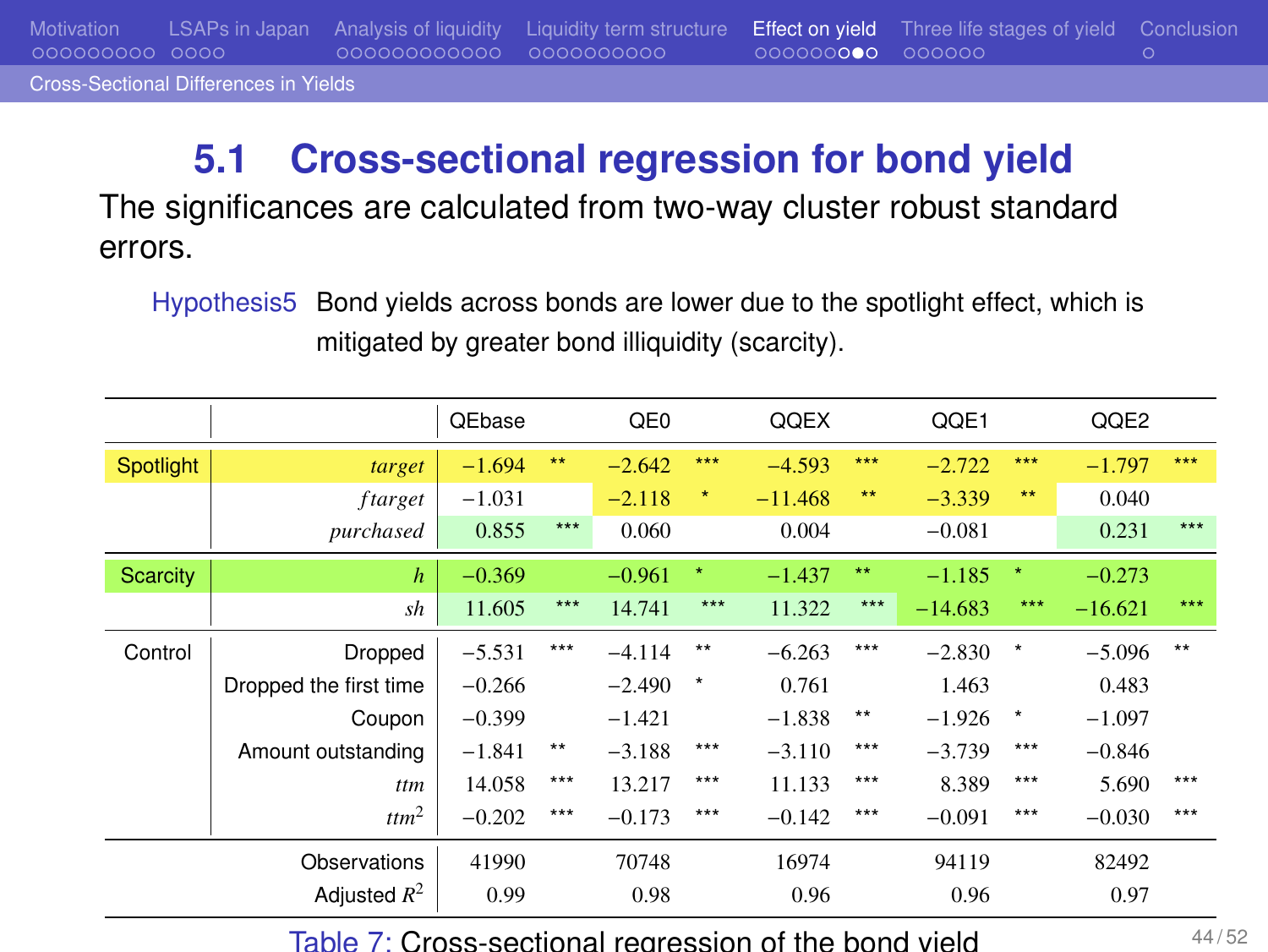#### **5.3 Results of cross-sectional regression of the yield**

s in Yield

000000000

- ▶ The adjusted R-squared values of the cross-sectional yield are very high, from 0.963 to 0.986.
- ▶ Target dummies mostly have significantly negative coefficients throughout the periods. This finding is consistent with Hypothesis 5.
- ▶ As for the yield, the target dummies rather than *purchased* create the spotlight effect.
- ▶ The two variables related to the scarcity effect have opposite effects on yield in QQE1 and QQE2.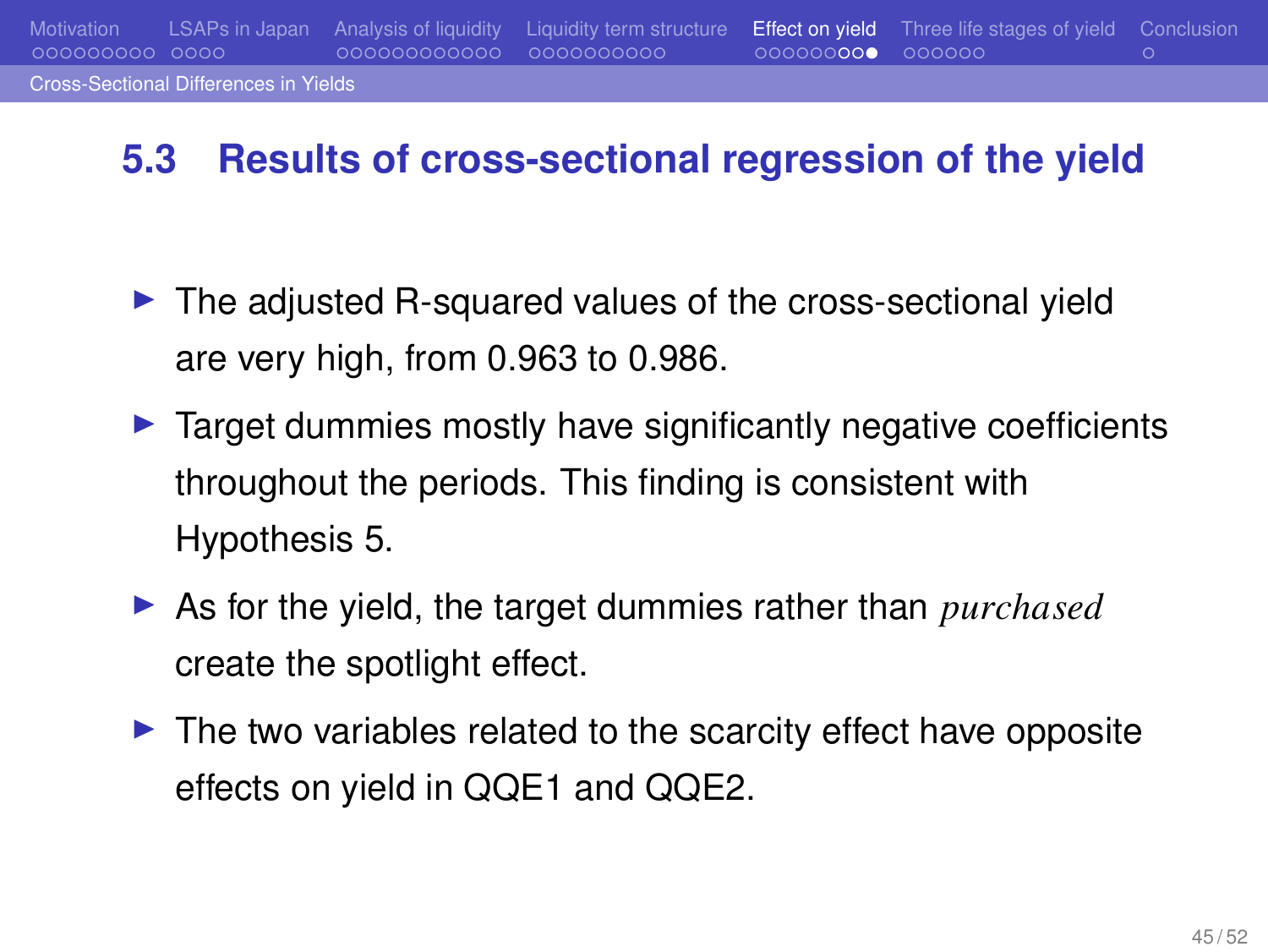#### **7.0 Analysis of the yield with life stage dummies**

We run time fixed regressions of the bond yield using the same regressors as those of the spread (Eq. 5 and Eq. 6).

$$
Y_{n,t} = \alpha + \sum_{i} \beta_i S \, \text{potlight}_{n,t}^i + \sum_{j} \gamma_j S \, \text{carcity}_{n,t}^j + \sum_{l} \kappa_l S \, \text{tag} e_{n,t}^l
$$

$$
+ \sum_{k} \theta_k \text{Control}_{n,t}^k + \epsilon_{n,t}
$$

$$
Y_{n,t} = \alpha + \sum_{i} \beta_i S \, \text{potlight}_{n,t}^i + \sum_{j} \gamma_j S \, \text{carcity}_{n,t}^j
$$
  
+ 
$$
\sum_{i} \sum_{l} \kappa_{i,l} S \, \text{tag} e_{n,t}^l \times S \, \text{potlight}_{n,t}^i + \sum_{j} \sum_{m} \lambda_{j,m} S \, \text{tag} e_{n,t}^m \times S \, \text{carcity}_{n,t}^j
$$
  
+ 
$$
\sum_{k} \theta_k \text{Control}_{n,t}^k + \epsilon_{n,t}
$$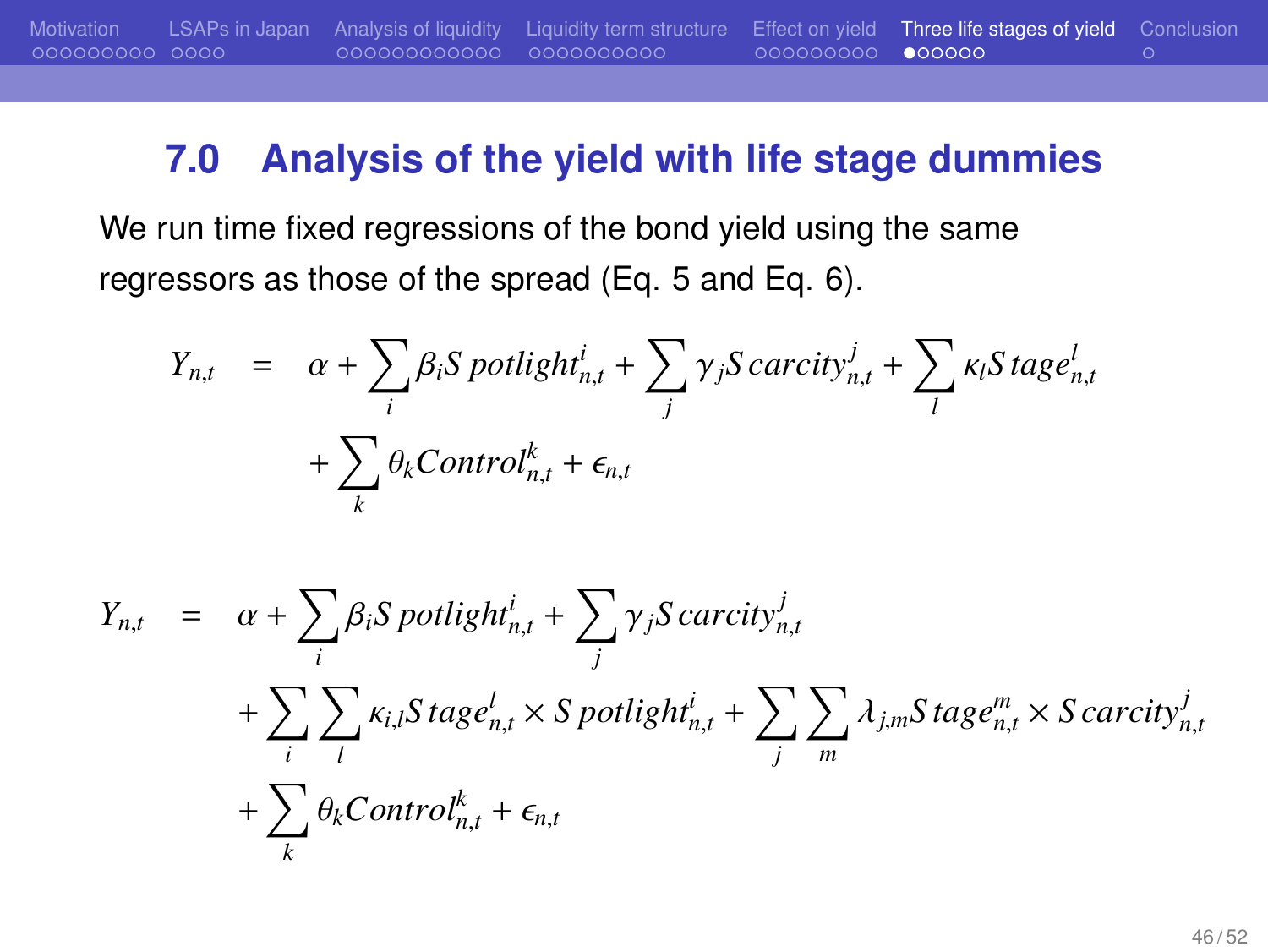## **7.1 Cross-sectional regression of the yield with life stage dummies**

|            |                         | <b>QEbase</b> |              | QE0       |              | QQEX      |              | QQE1      |         | QQE2      |       |
|------------|-------------------------|---------------|--------------|-----------|--------------|-----------|--------------|-----------|---------|-----------|-------|
| Spotlight  | Target                  | $-1.485$      | ×            | $-3.181$  | ***          | $-4.951$  | ***          | $-2.698$  | ***     | $-1.902$  | ***   |
|            | Targeted the first time | $-2.806$      | $***$        | $-3.473$  | ***          | $-11.728$ | $\star\star$ | $-5.080$  | ***     | $-2.623$  | ×     |
|            | Purchased               | 0.790         | ***          | 0.061     |              | 0.081     |              | $-0.149$  | $***$   | 0.022     |       |
| Scarcity   | $\boldsymbol{h}$        | $-0.221$      |              | $-1.049$  | $\star\star$ | $-1.214$  | $\star\star$ | $-1.227$  | $***$   | $-0.071$  |       |
|            | sh                      | 11.863        | ***          | 16.255    | ***          | 13.454    | ***          | $-15.025$ | ***     | $-18.778$ | ***   |
| Life stage | Old bond dummy          | $-2.776$      | $\star\star$ | $-2.939$  | $\star\star$ | $-1.605$  |              | $-2.496$  | $\star$ | $-5.209$  | $***$ |
|            | Shadow bond dummy       | $-2.802$      | ۸            | 1.840     |              | 5.662     | ***          | $-2.826$  |         | $-1.074$  |       |
| Control    | Drop                    | $-5.023$      | $***$        | $-3.857$  | $\star\star$ | $-4.871$  | $***$        | $-2.724$  |         | $-3.991$  | $**$  |
|            | Dropped the first time  | $-0.591$      |              | $-2.741$  | ×            | 0.178     |              | 1.191     |         | $-0.746$  |       |
|            | Coupon                  | $-0.180$      |              | $-1.761$  |              | $-2.977$  | $***$        | $-1.441$  |         | $-1.078$  |       |
|            | Oustanding amount       | $-2.001$      | $^{\star}$   | $-2.342$  | $\star\star$ | $-1.444$  |              | $-3.866$  | $***$   | $-0.027$  |       |
|            | ttm                     | 14.0922       | ***          | 13.7613   | ***          | 12.0401   | ***          | 8.3445    | ***     | 5.9108    | ***   |
|            | $t$ ttm <sup>2</sup>    | $-0.2032$     | ***          | $-0.1833$ | ***          | $-0.1591$ | ***          | $-0.0914$ | ***     | $-0.0358$ | ***   |
|            | Observations            | 41990         |              | 70748     |              | 16974     |              | 94119     |         | 82492     |       |
|            | Adjusted $R$ squared    | 0.986         |              | 0.978     |              | 0.964     |              | 0.970     |         | 0.967     |       |

Table 8: Impact of three life stages of term structure on yield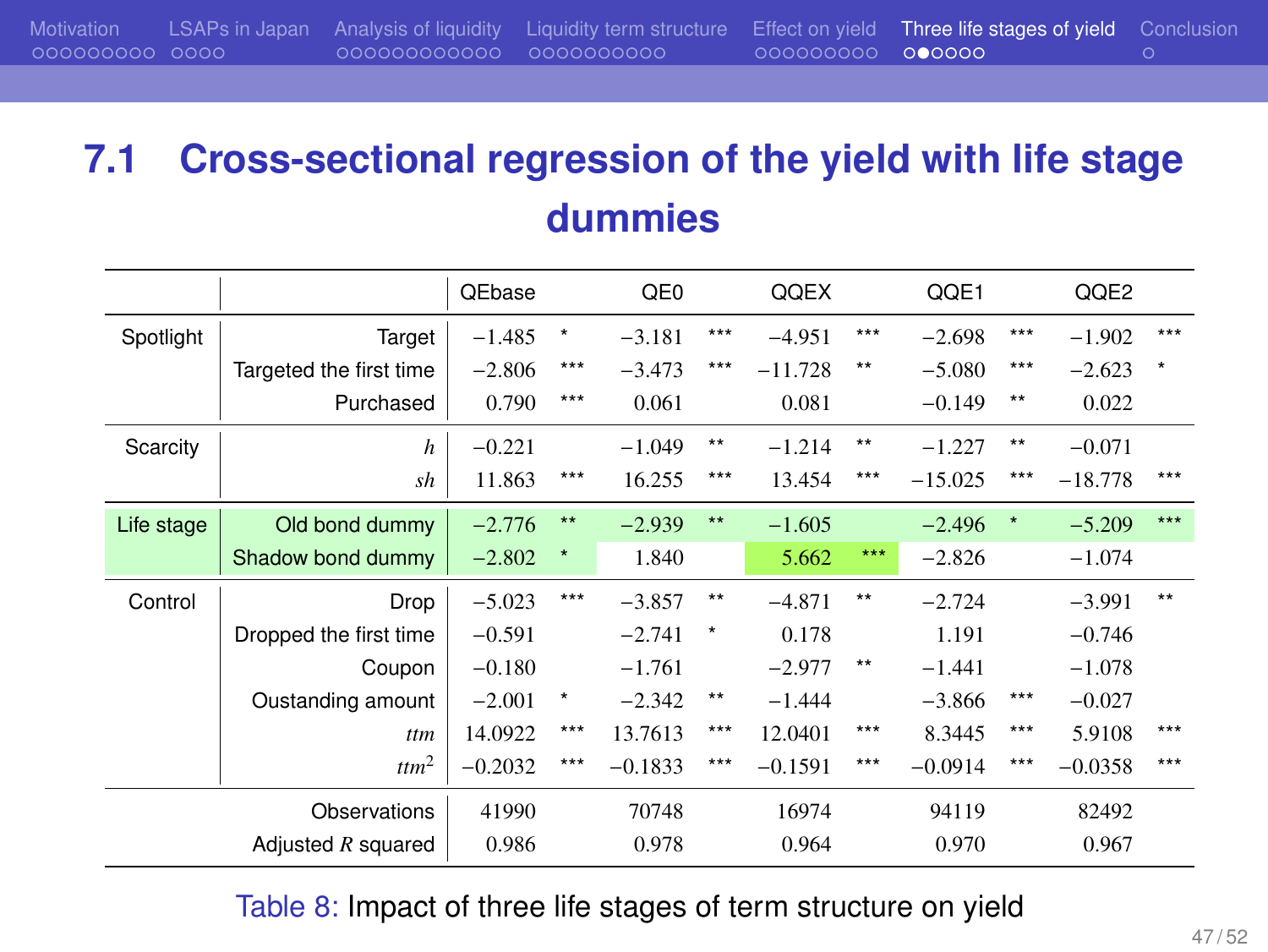#### **7.2 Results of regression of the yield with life stage dummies**

- ▶ The life stage dummies show that the bond yields of the old bonds are lower than those of fresh bonds throughout all the periods except QQEX.
- ▶ The yield of the shadow bonds shows mixed results. The results are inconsistent with an illiquidity premium for shadow bonds.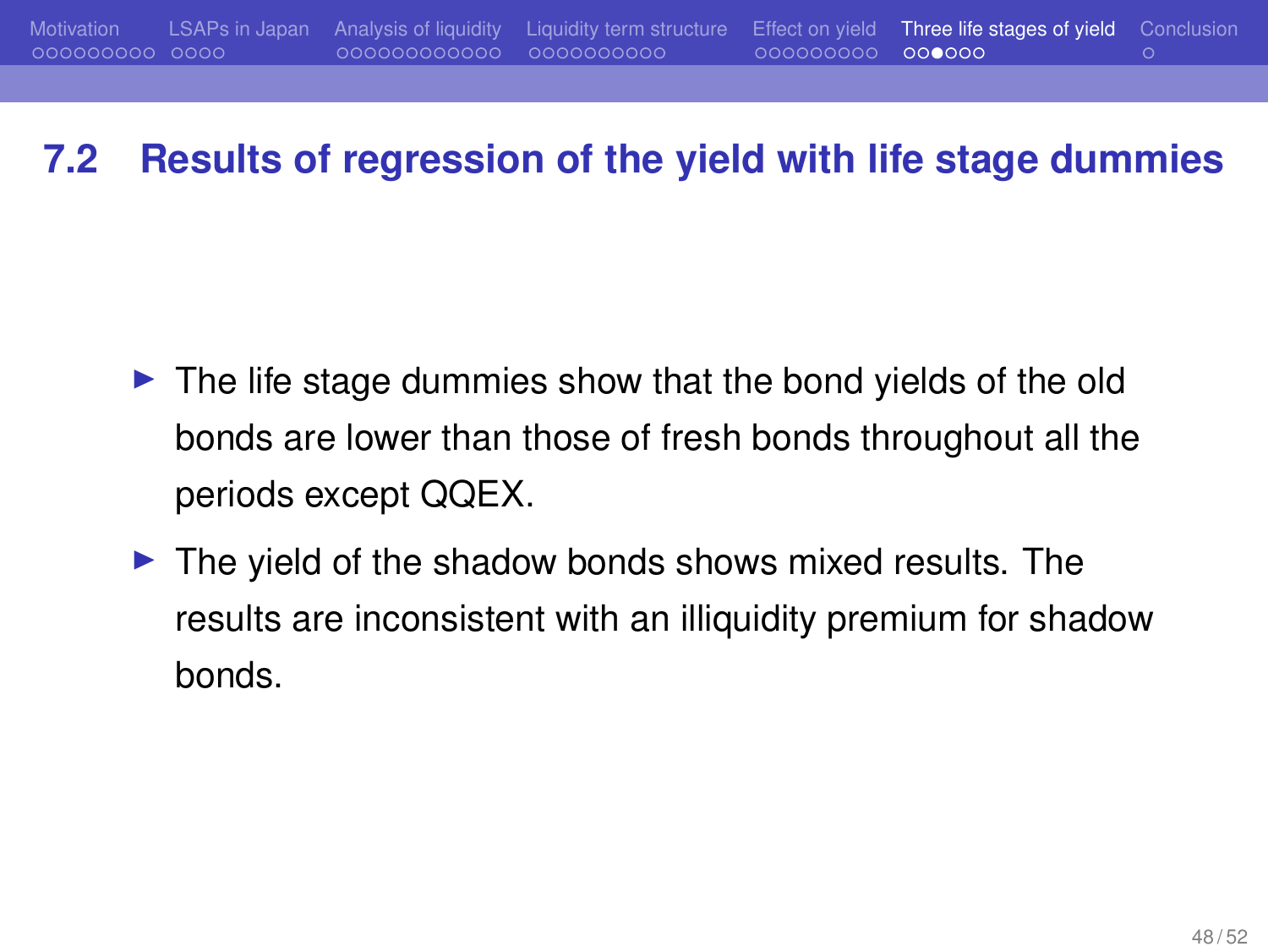## **7.3 Impact of three life stages on liquidity through spotlight and scarcity effects**

Hypothesis7 (a) The spotlight effect on the yield of old bonds is greater than that on the yield of fresh bonds. (b) The spotlight effect on the yield of shadow bonds is mitigated by their high illiquidity.

|           |                         | QEbase    |                 | QE <sub>0</sub> |       | QQEX      |              | QQE1       |              | QQE2       |              |
|-----------|-------------------------|-----------|-----------------|-----------------|-------|-----------|--------------|------------|--------------|------------|--------------|
| Spotlight | <b>Target</b>           | 0.0642    |                 | $-1.5925$       | ***   | $-3.9953$ | 大大           | $-0.8712$  | $\star\star$ | $-0.8741$  | $\star$      |
|           | Targeted the first time | $-1.9192$ | $^{\star\star}$ | $-1.6809$       | ٠     | $-8.3201$ | $\star\star$ | $-2.1030$  |              | $-0.5687$  |              |
|           | Purchased               | $-0.3964$ | $***$           | $-0.1354$       | $***$ | $-0.1268$ | $\star\star$ | $-0.2409$  | ***          | 0.0374     |              |
| Scarcity  | $\boldsymbol{h}$        | 5.2198    | ***             | 3.1120          | ***   | 3.4527    | ***          | 0.6544     |              | 1.5951     | $\star\star$ |
|           | sh                      | 6.8031    | ***             | 9.4723          | ***   | 5.4321    | $***$        | $-20.6204$ | $***$        | $-31.0883$ | $***$        |
| Control   | Drop                    | $-4.6783$ | ***             | $-4.8825$       | ***   | $-5.2934$ | $\star\star$ | $-2.1489$  |              | $-2.9973$  | $\star$      |
|           | Dropped the first time  | 0.4081    |                 | $-4.0158$       | $***$ | 2.5881    |              | 0.7383     |              | $-0.6175$  |              |
|           | Coupon                  | $-0.6886$ |                 | $-2.7678$       | $***$ | $-4.3313$ | $***$        | $-2.3312$  | $***$        | $-0.8016$  |              |
|           | Outstanding amount      | $-3.0378$ | ***             | $-4.0058$       | ***   | $-3.3989$ | $***$        | $-5.2003$  | ***          | $-0.2617$  |              |
|           | ttm                     | 14.2324   | ***             | 13.8512         | ***   | 11.9203   | ***          | 8.4093     | ***          | 5.9390     | ***          |
|           | ttm <sup>2</sup>        | $-0.2107$ | ***             | $-0.1921$       | ***   | $-0.1631$ | ***          | $-0.0953$  | ***          | $-0.0370$  | $***$        |
|           | Observations            | 41990     |                 | 70748           |       | 16974     |              | 94119      |              | 82492      |              |
|           | Adjusted $R$ squared    | 0.9873    |                 | 0.9811          |       | 0.9674    |              | 0.9720     |              | 0.9679     |              |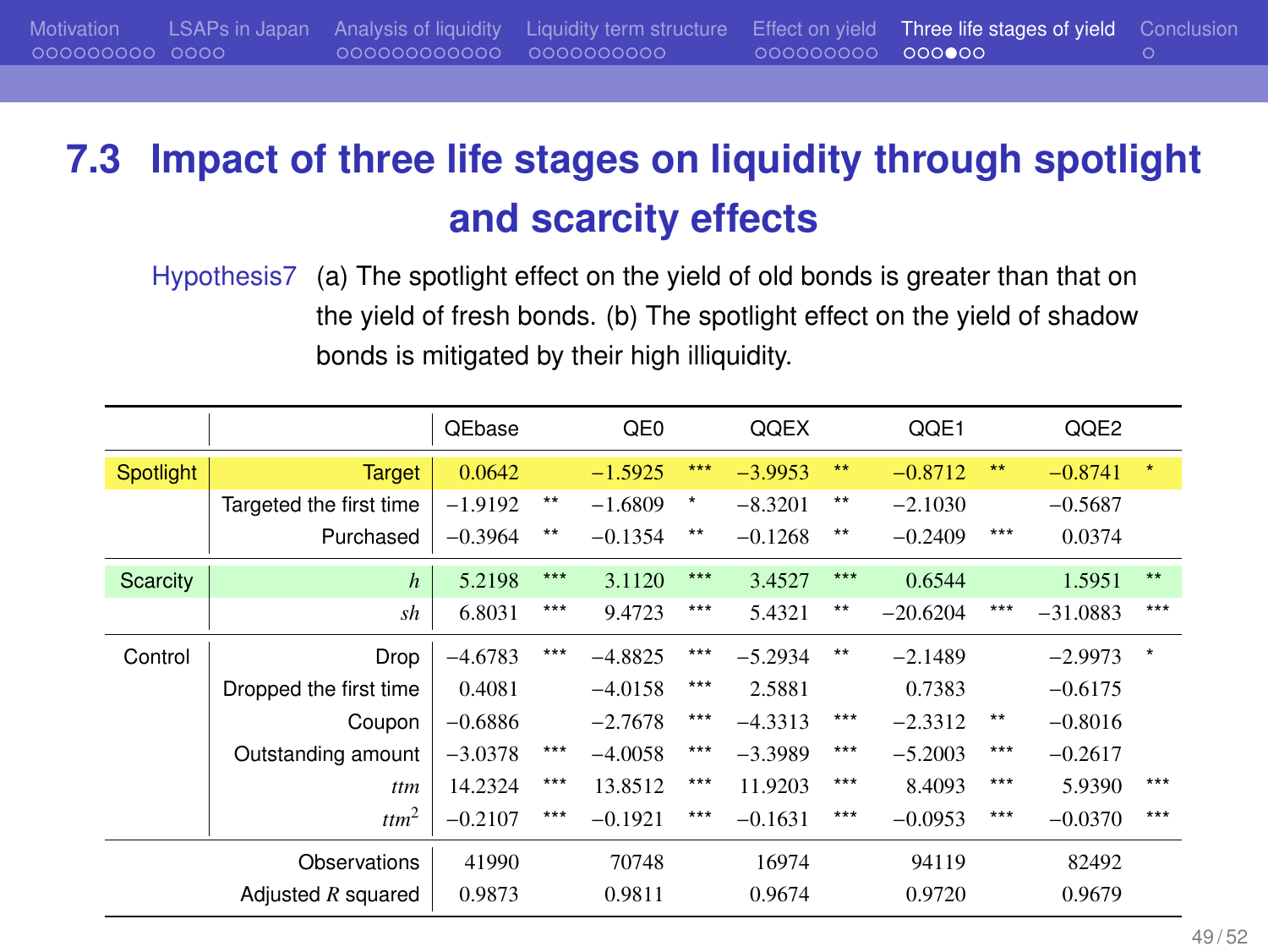## **7.3 (continued) Impact of three life stages on bond yield through spotlight and scarcity effects**

|             |                         | <b>QEbase</b> |      | QE <sub>0</sub> |       | QQEX       |         | QQE1       |         | QQE2       |       |
|-------------|-------------------------|---------------|------|-----------------|-------|------------|---------|------------|---------|------------|-------|
| Life stage  | Old bond dummy          | $-3.0083$     |      | $-0.7151$       |       | 0.0432     |         | $-3.6409$  |         | $-18.0194$ | $***$ |
| Cross term  | <b>Target</b>           | $-3.0672$     | ***  | $-2.4418$       | ***   | $-0.6652$  |         | $-1.1017$  | ***     | $-0.7640$  |       |
| with Old    | Targeted the first time | <b>NA</b>     |      | <b>NA</b>       |       | $-28.5269$ | $***$   | <b>NA</b>  |         | <b>NA</b>  |       |
|             | Purchased               | 2.3025        | ***  | 0.5727          | $***$ | 0.1757     |         | $-0.1819$  |         | $-0.4539$  | $***$ |
|             | $\boldsymbol{h}$        | $-5.1953$     | ***  | $-4.9860$       | ***   | $-2.6321$  | $\star$ | 0.0273     |         | 1.1570     |       |
|             | sh                      | 1.5489        |      | 0.8366          |       | $-2.4615$  |         | 0.4842     |         | 10.3908    | $**$  |
| Life stage  | Shadow bond dummy       | $-14.2984$    | ***  | $-10.4237$      | $***$ | $-4.7100$  |         | $-13.8675$ | $***$   | $-13.3044$ | $***$ |
| Cross term  | <b>Target</b>           | $-1.8257$     | ***  | $-2.8269$       | ***   | $-1.4814$  | **      | $-2.8206$  | ***     | $-1.4230$  | ***   |
| with Shadow | Targeted the first time | <b>NA</b>     |      | $-5.9714$       |       | 7.1551     | ***     | <b>NA</b>  |         | <b>NA</b>  |       |
|             | Purchased               | 0.7229        | $**$ | $-0.1513$       |       | 0.1528     |         | 0.3185     | $\star$ | 0.2282     |       |
|             | $\boldsymbol{h}$        | $-5.8521$     | ***  | $-3.9059$       | ***   | $-5.4797$  | $***$   | $-4.4433$  | $***$   | $-4.5498$  | ***   |
|             | sh                      | 12.8979       | ***  | 13.0348         | ***   | 12.9381    | ***     | 15.5155    | $***$   | 15.0151    | $***$ |

Table 9: Impact of three life stages on yield through spotlight and scarcity effects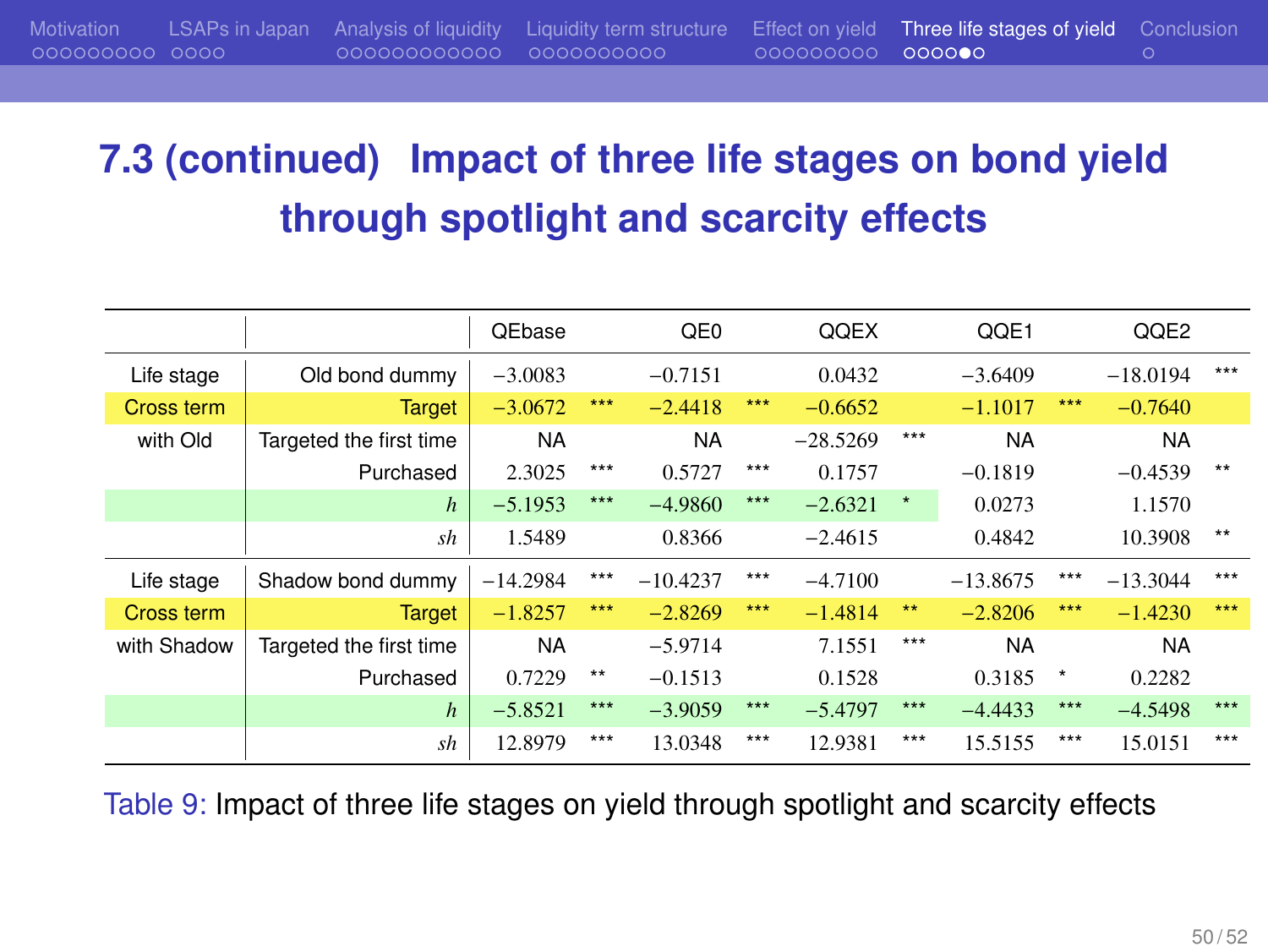#### **7.4 Results of regression of the yield with life stage variables**

- ▶ Spotlight effect such as being targeted contributes to lowering the yield not only for fresh bonds but also old or shadow bonds, and furthermore, a greater impact is estimated for old and shadow bonds. This means the BoJ demand boost prices, which supports Hypothesis 7(a).
- $\blacktriangleright$  Fresh bonds show the higher yield associated with the holding ratio. However, for shadow bonds and old bonds before QQEX, the impacts of holding ratio decrease bond yield on the contrary. A larger holding ratio means a longer age for these bonds, which is not consistent with Hypothesis 7(b).